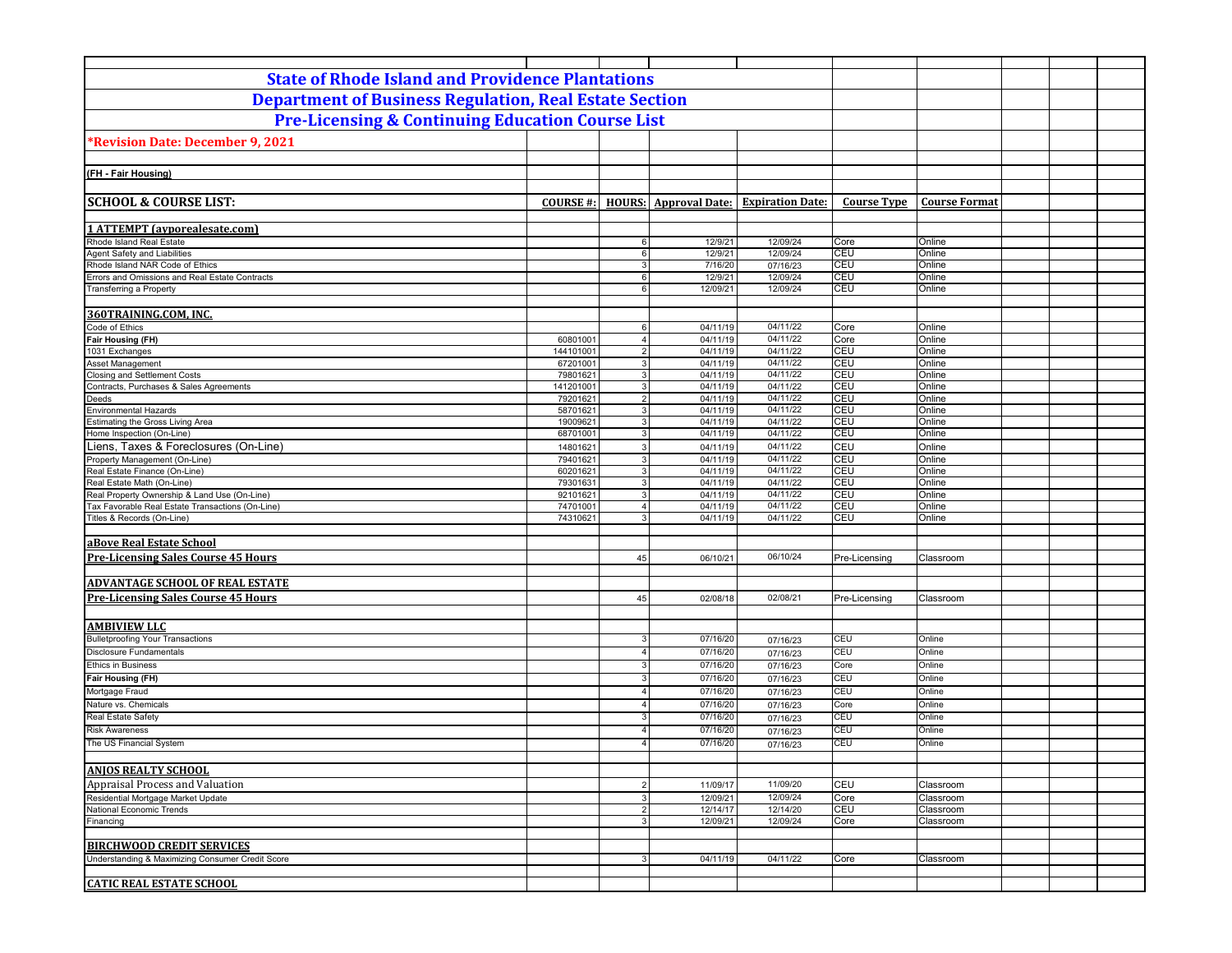| <b>State of Rhode Island and Providence Plantations</b>       |                  |               |                       |                         |                    |                      |  |
|---------------------------------------------------------------|------------------|---------------|-----------------------|-------------------------|--------------------|----------------------|--|
| <b>Department of Business Regulation, Real Estate Section</b> |                  |               |                       |                         |                    |                      |  |
| <b>Pre-Licensing &amp; Continuing Education Course List</b>   |                  |               |                       |                         |                    |                      |  |
| <b>*Revision Date: December 9, 2021</b>                       |                  |               |                       |                         |                    |                      |  |
|                                                               |                  |               |                       |                         |                    |                      |  |
| (FH - Fair Housing)                                           |                  |               |                       |                         |                    |                      |  |
|                                                               |                  |               |                       |                         |                    |                      |  |
| <b>ISCHOOL &amp; COURSE LIST:</b>                             | <b>COURSE #:</b> | <b>HOURS:</b> | <b>Approval Date:</b> | <b>Expiration Date:</b> | <b>Course Type</b> | <b>Course Format</b> |  |
|                                                               |                  |               |                       |                         |                    |                      |  |
| No current offerings                                          |                  |               |                       |                         |                    |                      |  |
|                                                               |                  |               |                       |                         |                    |                      |  |
| <b>CAPUTI REAL ESTATE EDUCATION:</b>                          |                  |               |                       |                         |                    |                      |  |
| <b>Pre-Licensing Sales Course 45 Hours</b>                    | 100              | 45            | 02/11/21              | 02/11/24                | Pre-Licensing      | Classroom            |  |
| Behind the "Closing" Curtain                                  | 101              |               | 02/13/20              | 02/13/23                | Core               | Classroom            |  |
| Code of Ethics                                                |                  |               | 12/12/19              | 12/12/22                | Core               | Classroom            |  |
| Facing Your Foreclosure Transaction                           |                  |               | 10/21/21              | 10/21/24                | CEU                | Classroom            |  |
| <b>Figuring Out Financing</b>                                 |                  |               | 10/21/21              | 10/21/24                | CEU                | Classroom            |  |
| <b>Flood Insurance</b>                                        |                  |               | 06/10/21              | 06/10/24                | CEU                | Classroom            |  |
| Residential Real Estate P&S Agreements and Addendums          | 200              |               | 02/11/21              | 02/11/24                | Core               | Classroom            |  |
| Disclosure Forms and Inspection Law                           | 300              |               | 02/13/20              | 02/13/23                | Core               | Classroom            |  |
| A "Peek" Behind the Closing Curtain                           | 300A             |               | 02/13/20              | 02/13/23                | Core               | Classroom            |  |
| Landed the Listing, Now What?                                 | 400              |               | 02/11/21              | 02/11/24                | Core               | Classroom            |  |
| Tital Talk: Importance of Title and Tile Insurance            | 500              |               | 02/13/20              | 02/13/23                | Core               | Classroom            |  |
| Realtor Safety and Awareness                                  | 600              |               | 12/09/21              | 12/09/24                | Core               | Classroom            |  |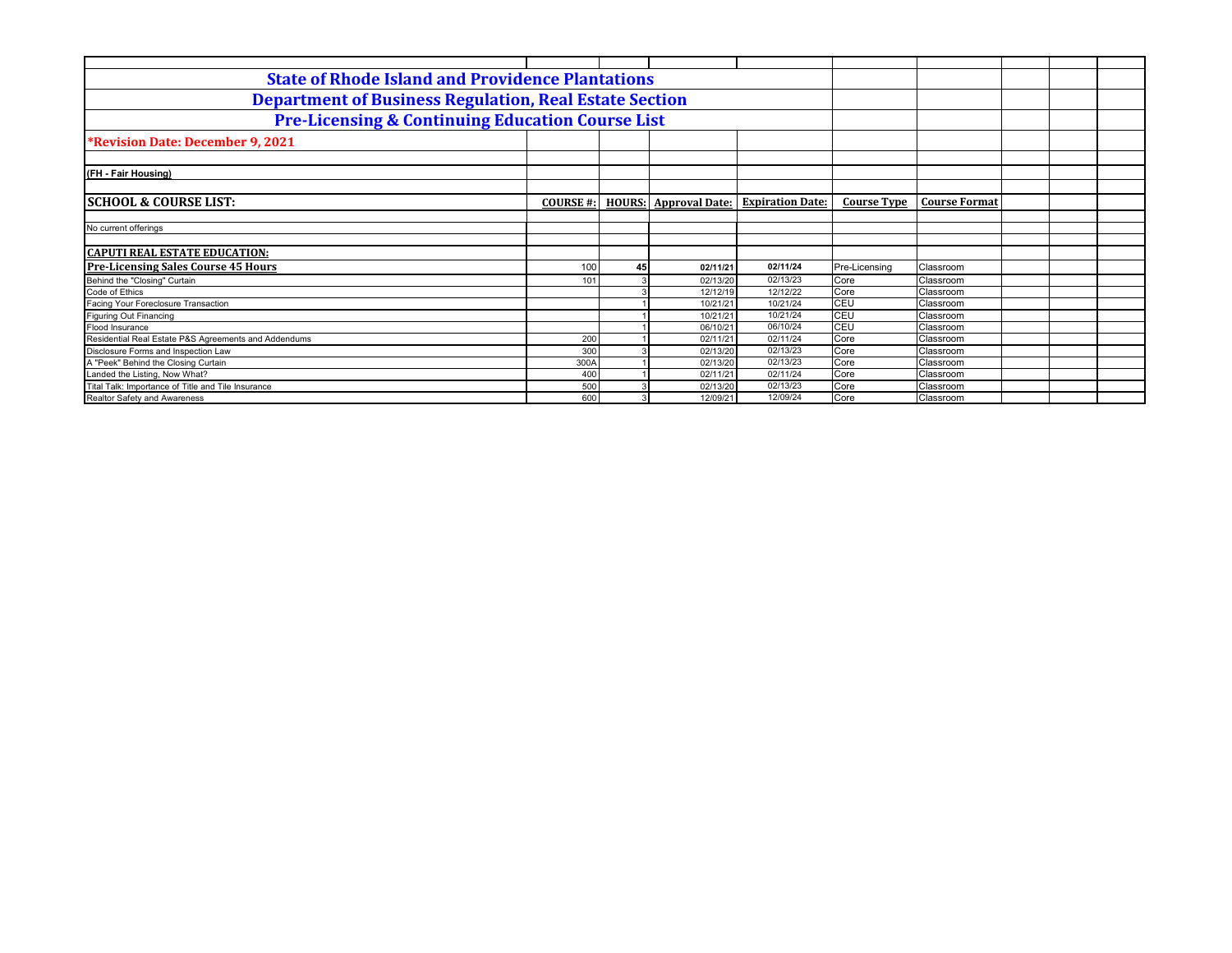| <b>State of Rhode Island and Providence Plantations</b>                                                            |                   |                             |                              |                         |                    |                        |  |
|--------------------------------------------------------------------------------------------------------------------|-------------------|-----------------------------|------------------------------|-------------------------|--------------------|------------------------|--|
| <b>Department of Business Regulation, Real Estate Section</b>                                                      |                   |                             |                              |                         |                    |                        |  |
| <b>Pre-Licensing &amp; Continuing Education Course List</b>                                                        |                   |                             |                              |                         |                    |                        |  |
| *Revision Date: December 9, 2021                                                                                   |                   |                             |                              |                         |                    |                        |  |
|                                                                                                                    |                   |                             |                              |                         |                    |                        |  |
| (FH - Fair Housing)                                                                                                |                   |                             |                              |                         |                    |                        |  |
|                                                                                                                    |                   |                             |                              |                         |                    |                        |  |
| <b>SCHOOL &amp; COURSE LIST:</b>                                                                                   | <b>COURSE#:</b>   |                             | <b>HOURS:</b> Approval Date: | <b>Expiration Date:</b> | <b>Course Type</b> | <b>Course Format</b>   |  |
|                                                                                                                    |                   |                             |                              |                         |                    |                        |  |
|                                                                                                                    |                   |                             |                              |                         |                    |                        |  |
| <b>CENTURY 21 FAST TRACK REAL ESTATE SCHOOL</b>                                                                    |                   |                             |                              |                         |                    |                        |  |
| <b>Pre-Licensing Sales Course 45 Hours</b>                                                                         |                   | 45                          | 12/14/17                     | 12/14/20                | Pre-Licensing      | Classroom              |  |
| <b>COLDWELL BANKER RESIDENTIAL BROKERAGE R/E SCHOOL</b>                                                            |                   |                             |                              |                         |                    |                        |  |
| Buyer's Interview                                                                                                  | C31               | 3                           | 04/12/18                     | 04/12/21                | Core               | Classroom              |  |
| *Ethics & Real Estate                                                                                              | CR17CB            | $\mathbf{3}$                | 11/09/17                     | 11/09/20                | Core               | Classroom              |  |
| <b>Fair Housing (FH)</b>                                                                                           | C44               |                             | 11/09/17                     | 11/09/20                | Core               | Classroom              |  |
| NAR Code of Ethica                                                                                                 |                   | з                           | 06/10/21                     | 06/10/24                | Core               | Classroom              |  |
| New Agency Law 2017                                                                                                | 65                | 3                           | 08/10/17                     | 08/10/20                | Core               | Classroom              |  |
| Anatomy of a Commercial Building                                                                                   |                   | 3                           | 10/10/19                     | 10/10/22                | CEU                | Classroom              |  |
| <b>Appraisal Process</b><br><b>Architectural Styles</b>                                                            | CR <sub>1-A</sub> | 3<br>3                      | 10/10/19<br>10/21/21         | 10/10/22<br>10/21/24    | CEU<br>CEU         | Classroom<br>Classroom |  |
| <b>Buyer Strategies</b>                                                                                            | CBBS              | 6                           | 12/13/18                     | 12/13/21                | CEU                | Classroom              |  |
| <b>Communicate With Success</b>                                                                                    | RI 223            | 3                           | 06/14/18                     | 06/14/21                | CEU                | Classroom              |  |
| <b>Conducting Open Houses</b>                                                                                      | RI1234            | 3                           | 06/14/18                     | 06/14/21                | CEU                | Classroom              |  |
| Doing a CMA, Current & Historical Mkt Data<br>Expandig Housing Opportunities: A Vital Tool in Todays Economy       | R-2011            | 3<br>3                      | 08/10/17<br>10/21/21         | 08/10/20<br>10/21/24    | <b>CEU</b><br>Core | Classroom<br>Classroom |  |
| Green: The Resource-Effective Home Remodels, Retrofits & Renovations                                               | D <sub>1</sub>    | $6 \overline{6}$            | 08/10/17                     | 08/10/20                | CEU                | Classroom              |  |
| Green: Representing Buyers & Sellers: Resource - Efficient Home's                                                  | D <sub>2</sub>    | $6 \overline{6}$            | 08/10/17                     | 08/10/20                | CEU                | Classroom              |  |
| Legal Risk Reduction                                                                                               |                   | 3,                          | 10/10/19                     | 10/10/22                | <b>CEU</b>         | Classroom              |  |
| Modular Homes & Selling New Construction<br>Outting REALTOR Safety First: Safety Strategies for the Modern Realtor | RI030             | 3<br>3                      | 10/21/21<br>10/21/21         | 10/21/24<br>10/21/24    | CEU<br>CEU         | Classroom<br>Classroom |  |
| <b>Residential New Construction</b>                                                                                | <b>RC45</b>       | 3                           | 10/10/19                     | 10/10/22                | CEU                | Classroom              |  |
| Safety Matters: Safe Business=Smart Business                                                                       |                   | 3                           | 06/10/21                     | 06/10/24                | CEU                | Classroom              |  |
| Senior Real Estate Specialist<br>Sustainable Housing & Buildig Green - What Agents Should Know                     | D47<br>CR11-CBRB  | 13<br>3                     | 08/10/17<br>08/10/17         | 08/10/20<br>08/10/20    | CEU<br>CEU         | Classroom<br>Classroom |  |
| The Truth About Mold                                                                                               | CR12-CBRB         | 3                           | 08/10/17                     | 08/10/20                | <b>CEU</b>         | Classroom              |  |
| The Accredited Stages Professional Course                                                                          | R-321             | 17                          | 08/09/18                     | 08/09/21                | CEU                | Classroom              |  |
| AMP! Achieve Maximum Production                                                                                    |                   | 15                          | 08/09/18                     | 08/09/21                | CEU                | Classroom              |  |
|                                                                                                                    |                   |                             |                              |                         |                    |                        |  |
| <b>COMMONWEALTH REAL ESTATE ACADEMY</b>                                                                            |                   |                             |                              |                         |                    |                        |  |
|                                                                                                                    |                   |                             |                              |                         |                    |                        |  |
| <b>D'ELLENA LAW CENTER FOR EDUCATION</b>                                                                           |                   |                             |                              |                         |                    |                        |  |
| Costs to Sell - Navigating Hidden Fees                                                                             | 101               | 3 <sup>1</sup>              | 10/12/17                     | 10/12/20                | Core               | Classroom              |  |
| Faxing the Transaction                                                                                             | 103<br>104        | 3 <sup>1</sup><br>3         | 10/12/17<br>10/12/17         | 10/12/20<br>10/12/20    | Core               | Classroom<br>Classroom |  |
| Understanding the Contract<br>Bank Owner Addendums, A Review of Alternative Inventory                              | 115               | $\mathbf{1}$                | 12/12/19                     | 12/12/22                | Core<br>CEU        | Classroom              |  |
| Closing your 1st Transaction, What happens After your Client Signs the P&S with Lender Title                       | 116               | $\overline{2}$              | 12/12/19                     | 12/12/22                | CEU                | Classroom              |  |
| Crossing State Lines - The Difference Between Real Estate Practice in MA & RI                                      | 120               | $\overline{1}$              | 12/12/19                     | 12/12/22                | CEU                | Classroom              |  |
| Navigating Appraisal Issues                                                                                        | 119<br>108        | $\mathbf{1}$<br>3           | 12/12/19<br>10/12/17         | 12/12/22<br>10/12/20    | CEU<br>CEU         | Classroom<br>Classroom |  |
| Navigating the Non-Resident Transaction<br>New Construction: The Good, The Bad and the Ugly                        |                   |                             | 07/16/20                     | 07/16/20                | Core               | Classroom              |  |
| New & Improved MLS Form Review                                                                                     | 109               | 3 <sup>1</sup>              | 10/12/17                     | 10/12/20                | CEU                | Classroom              |  |
| The Impact of Trusts & Probates on the Sale of Real Estate, Who's the Client                                       | 110               |                             | 02/14/19                     | 02/14/22                | CEU                | Classroom              |  |
| <b>Fielding Post Closing Issues</b><br>Maximizing Credits & Adjusting Expecations a Review of Closing Cost Credits | 111<br>112        | 1                           | 02/14/19<br>02/14/19         | 02/14/22<br>02/14/22    | CEU<br>CEU         | Classroom<br>Classroom |  |
| Protecting Your Client, a Review of Deeds & Additional Provisions                                                  | 113               | $\mathbf{1}$                | 02/14/19                     | 02/14/22                | CEU                | Classroom              |  |
| Representing an Entity What they Don't know can hurt Them                                                          | 114               | $\mathbf{1}$                | 02/14/19                     | 02/14/22                | CEU                | Classroom              |  |
| Sales of Buyers Property Addendum & Other Components                                                               | 115               | $\mathbf{1}$                | 04/11/19                     | 04/11/22                | CEU                | Classroom              |  |
| The Short Sale Experience<br>Why that Mortgage Program                                                             | 117<br>118        | $2 \vert$<br>$\overline{2}$ | 12/12/19<br>12/12/19         | 12/12/22<br>12/12/22    | CEU<br>CEU         | Classroom<br>Classroom |  |
|                                                                                                                    |                   |                             |                              |                         |                    |                        |  |
| <b>EASTERN REAL ESTATE SCHOOL</b>                                                                                  |                   |                             |                              |                         |                    |                        |  |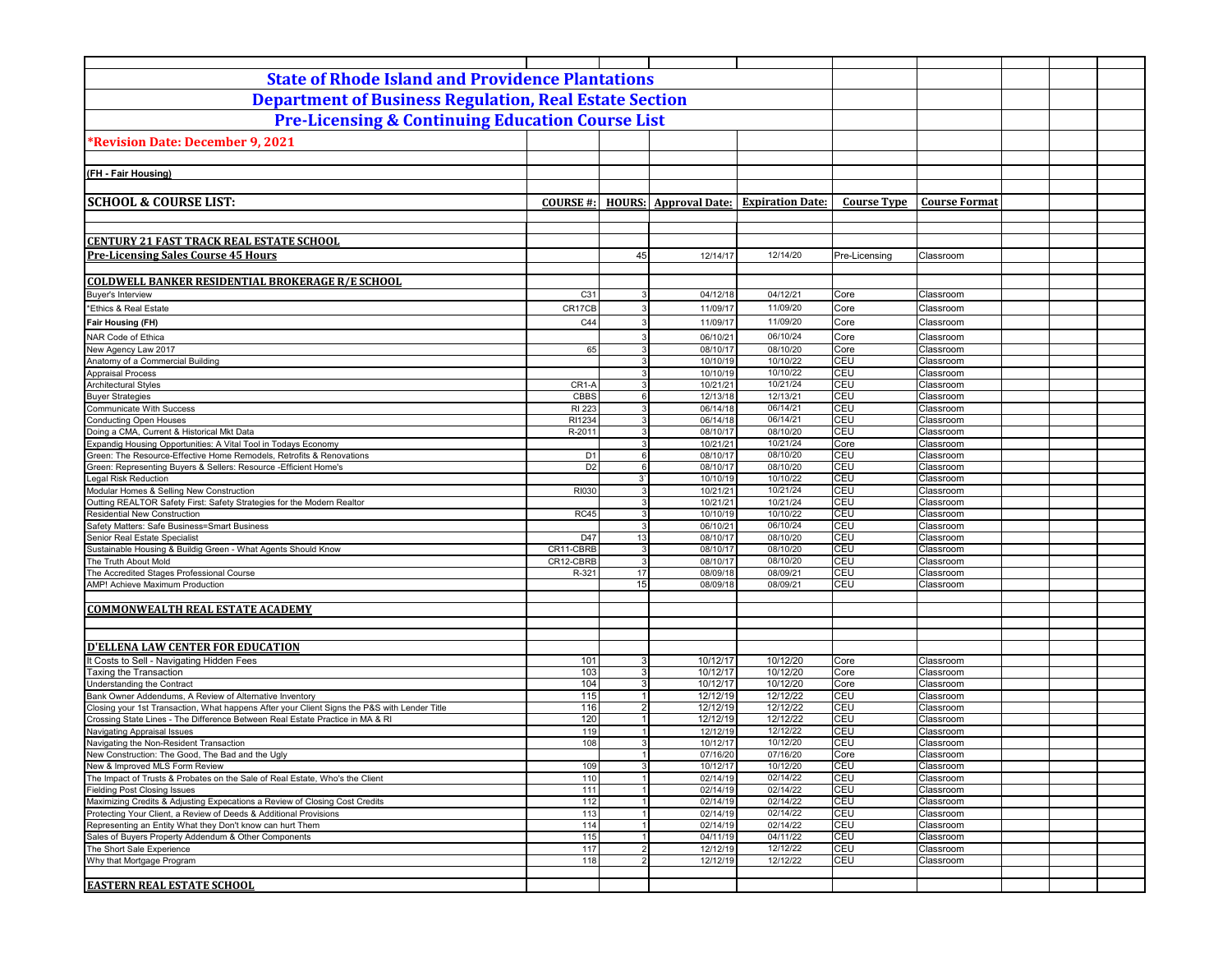| <b>State of Rhode Island and Providence Plantations</b>                                                            |                 |                                  |                              |                         |                    |                        |  |  |
|--------------------------------------------------------------------------------------------------------------------|-----------------|----------------------------------|------------------------------|-------------------------|--------------------|------------------------|--|--|
| <b>Department of Business Regulation, Real Estate Section</b>                                                      |                 |                                  |                              |                         |                    |                        |  |  |
| <b>Pre-Licensing &amp; Continuing Education Course List</b>                                                        |                 |                                  |                              |                         |                    |                        |  |  |
|                                                                                                                    |                 |                                  |                              |                         |                    |                        |  |  |
| *Revision Date: December 9, 2021                                                                                   |                 |                                  |                              |                         |                    |                        |  |  |
|                                                                                                                    |                 |                                  |                              |                         |                    |                        |  |  |
| (FH - Fair Housing)                                                                                                |                 |                                  |                              |                         |                    |                        |  |  |
| <b>SCHOOL &amp; COURSE LIST:</b>                                                                                   | <b>COURSE#:</b> |                                  | <b>HOURS: Approval Date:</b> | <b>Expiration Date:</b> | <b>Course Type</b> | <b>Course Format</b>   |  |  |
|                                                                                                                    |                 |                                  |                              |                         |                    |                        |  |  |
| <b>Pre-Licensing Sales Course 45 Hours</b>                                                                         |                 | 45                               | 07/16/20                     | 07/16/23                | Pre-Licensing      | Classroom              |  |  |
| Broker - 90                                                                                                        |                 | 90                               | 07/16/20                     | 07/16/23                | Pre-Licensing      | Classroom              |  |  |
|                                                                                                                    |                 |                                  |                              |                         |                    |                        |  |  |
| <b>EQUITY NATIONAL TITLE</b>                                                                                       |                 |                                  |                              |                         |                    |                        |  |  |
| National & Regional Economic Trends & The Affect on RI Market<br>The Mortgage Market & Financing Real estate Today |                 | 3<br>3 <sup>1</sup>              | 12/12/19<br>12/12/2019       | 12/12/22<br>12/12/22    | <b>CEU</b><br>CEU  | Classroom<br>Classroom |  |  |
| The Appraisal Process & Real Estate Valuation                                                                      |                 | $\overline{3}$                   | 2/13/2020                    | 02/13/23                | CEU                | Classroom              |  |  |
| Contract Law & RI Residential Real Estate Transactions                                                             |                 | 3 <sup>1</sup>                   | 2/13/2020                    | 02/13/23                | CEU                | Classroom              |  |  |
| Intro to Real Estate Title & Title Insurance                                                                       |                 | $\mathbf{3}$                     | 2/13/2020                    | 02/13/23                | CEU                | Classroom              |  |  |
|                                                                                                                    |                 |                                  |                              |                         |                    |                        |  |  |
| <b>EXCEL REALTY SCHOOL</b>                                                                                         |                 |                                  |                              |                         |                    |                        |  |  |
| <b>Pre-Licensing Sales Course 45 Hours</b>                                                                         | 101             | 45                               | 5/11/2017                    | 05/11/20                | Core               | Classroom              |  |  |
| <b>Understanding Agency</b>                                                                                        | 201             | $\mathbf{3}$                     | 5/11/2017                    | 05/11/20                | CEU                | Classroom              |  |  |
| HUD Broker Registration - NAID Approval<br>Successfully Selling HUD Homes                                          | 505<br>506      | 3 <sup>1</sup><br>$\overline{3}$ | 5/11/2017<br>5/11/2017       | 05/11/20<br>05/11/20    | CEU<br>CEU         | Classroom<br>Classroom |  |  |
| <b>Effective Modern Communication</b>                                                                              | 501             | $\mathbf{3}$                     | 3/8/2018                     | 03/08/21                | CEU                | Classroom              |  |  |
| Real Estate as a Porfession                                                                                        | 504             | $\mathbf{3}$                     | 3/8/2018                     | 03/08/21                | CEU                | Classroom              |  |  |
| <b>Technology for Realtors</b>                                                                                     | 500             | 3 <sup>1</sup>                   | 3/8/2018                     | 03/08/21                | CEU                | Classroom              |  |  |
| Lending Basicas for Realtors *Core                                                                                 | 507             | 3                                | 3/8/2018                     | 03/08/21                | CEU                | Classroom              |  |  |
| <b>Lead Hazards</b>                                                                                                | 202             | 3 <sup>1</sup>                   | 8/9/2018                     | 08/09/21                | <b>Lead Course</b> | Classroom              |  |  |
| <b>GREATER PROVIDENCE BOARD OF REALTORS</b>                                                                        |                 |                                  |                              |                         |                    |                        |  |  |
|                                                                                                                    |                 | 3                                |                              | 07/16/23                | Core               |                        |  |  |
| Code of Ethics                                                                                                     | 100             | 3                                | 07/16/20                     | 12/08/19                |                    | Classroom              |  |  |
| Bridge the Gap with Intentional Inclusion                                                                          |                 | 3                                | 12/08/16                     | 08/12/24                | Core<br>CEU        | Classroom              |  |  |
| Condominium Law for REALTORS                                                                                       | LL6             | $\overline{2}$                   | 08/12/21<br>02/11/21         | 02/11/24                | Core               | Classroom<br>Classroom |  |  |
| Pathways to Professionalism                                                                                        | LL1             | $\overline{2}$                   |                              | 02/11/24                | Core               | Classroom              |  |  |
| Understanding Financing for the First Time Home Buyer                                                              | LL3             | $\overline{2}$                   | 02/11/21<br>02/11/21         | 02/11/24                | Core               | Classroom              |  |  |
| Understanding the Appraisal Process<br>Understanding the Purchase and Sales Agreement                              | LL7             | $\overline{2}$                   | 02/11/21                     | 02/11/24                | Core               | Classroom              |  |  |
| Doing Business Across State Lines                                                                                  | LL4             | $\overline{2}$                   | 02/11/21                     | 02/11/24                | CEU                | Classroom              |  |  |
| Safety and Real Estate                                                                                             | LL5             | $\overline{2}$                   | 08/12/21                     | 08/12/24                | Core               | Classroom              |  |  |
| Safety First - Safety for All                                                                                      | 204             | $\overline{3}$                   | 10/11/18                     | 10/11/21                | CEU                | Classroom              |  |  |
| Getting Started Real Estate Basics                                                                                 | 204             | 3 <sup>1</sup>                   | 03/08/18                     | 03/08/21                | CEU                | Classroom              |  |  |
| Buyers, Seller and You<br>The Secrets of Embracing Diversity, Equity and Inclusion                                 | 203             | 3<br>1                           | 04/12/18<br>04/08/21         | 04/12/21<br>04/08/24    | CEU<br>CEU         | Classroom<br>Classroom |  |  |
|                                                                                                                    |                 |                                  |                              |                         |                    |                        |  |  |
| <b>HONDROS COLLEGE</b>                                                                                             |                 |                                  |                              |                         |                    |                        |  |  |
| NAR: May the Code be with You                                                                                      |                 | $\overline{4}$                   | 11/08/18                     | 11/08/21                | Core               | Online                 |  |  |
| Helping Clients Understand Real Estate Finances                                                                    |                 | 3 <sup>1</sup>                   | 11/08/18                     | 11/08/21                | Core               | Online                 |  |  |
| The Residential Contract: Issues, Dsiputes and Solutuions                                                          |                 | $\overline{4}$                   | 11/08/18                     | 11/08/21                | Core               | Online                 |  |  |
| Evaluating Current Standards in Fair Housing<br>Takingthe Distress out of Distressed Properties                    |                 | 4 <sup>1</sup><br>3              | 11/08/18<br>11/08/18         | 11/08/21<br>11/08/21    | Core<br>CEU        | Online<br>Online       |  |  |
| Marijuana Legalization and the Real Estate Industry                                                                |                 | 3 <sup>1</sup>                   | 11/08/18                     | 11/08/21                | CEU                | Online                 |  |  |
| What's the FHA Appraiser Looking For?                                                                              |                 | 3                                | 11/08/18                     | 11/08/21                | <b>CEU</b>         | Online                 |  |  |
| What Does it Mean to be Green                                                                                      |                 | 3                                | 11/08/18                     | 11/08/21                | CEU                | Online                 |  |  |
| Real Estate Disclosure Issues: Buver and Seller Obligations                                                        |                 | 3                                | 11/08/18                     | 11/08/21                | CEU                | Online                 |  |  |
| Property Tax and Mortgage Valuation                                                                                |                 | 3 <sup>1</sup>                   | 11/08/18                     | 11/08/21                | CEU                | Online                 |  |  |
| Performing Quality BPOs<br><b>Basic Construction Review</b>                                                        |                 | 4 <sup>1</sup><br>7              | 11/08/18<br>11/08/18         | 11/08/21<br>11/08/21    | <b>CEU</b><br>CEU  | Online<br>Online       |  |  |
| Property and Valuation Analysis for FHA                                                                            |                 | 7 <sup>1</sup>                   | 11/08/18                     | 11/08/21                | CEU                | Online                 |  |  |
|                                                                                                                    |                 |                                  |                              |                         |                    |                        |  |  |
| <b>HUNTER ACADEMY OF REAL ESTATE</b>                                                                               |                 |                                  |                              |                         |                    |                        |  |  |
| Code of Ethics and Standards of Practice                                                                           |                 | 3 <sup>1</sup>                   | 04/11/19                     | 04/11/22                | Core               | Classroom              |  |  |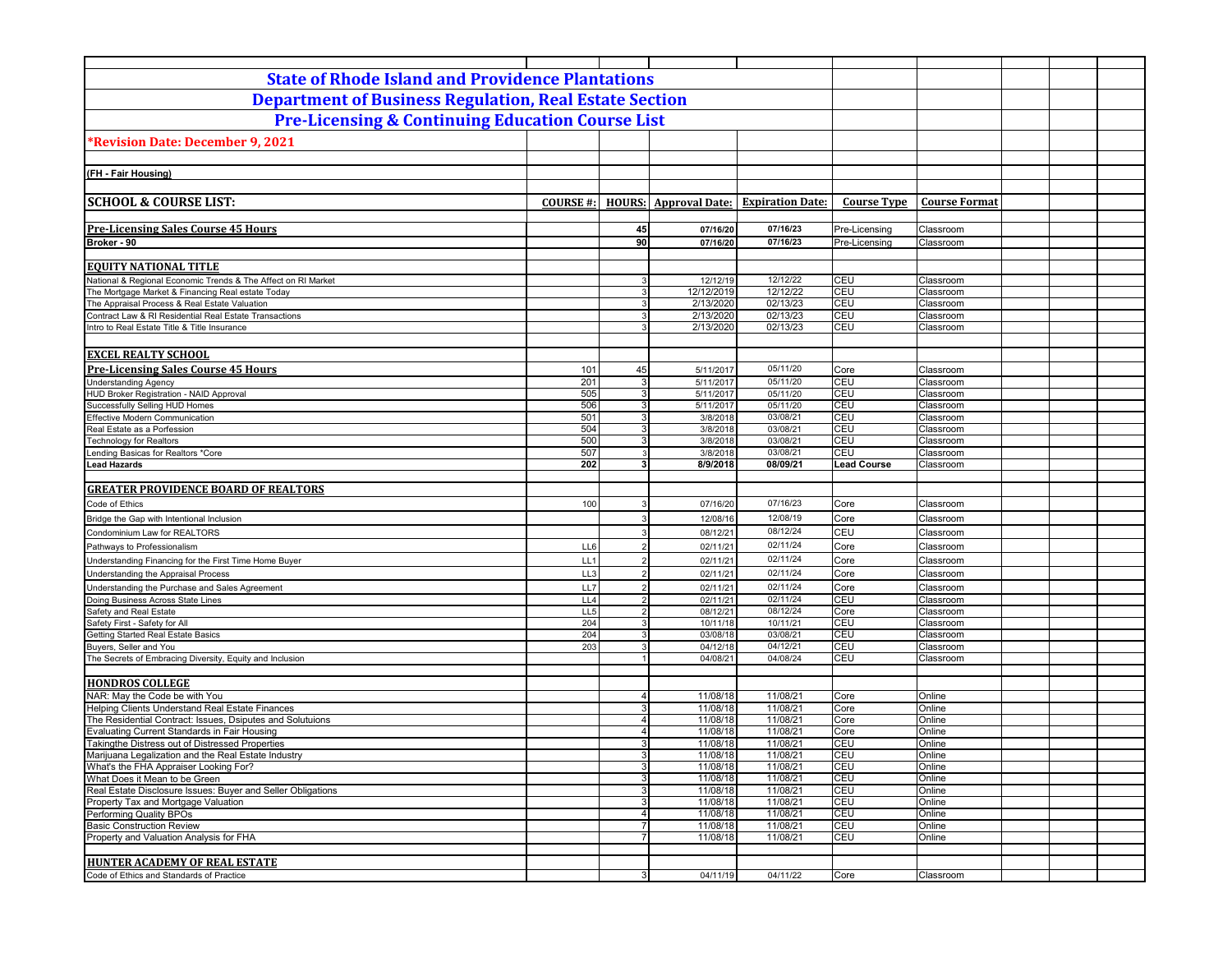| <b>State of Rhode Island and Providence Plantations</b>                                                                |                  |                        |                              |                         |                    |                        |  |
|------------------------------------------------------------------------------------------------------------------------|------------------|------------------------|------------------------------|-------------------------|--------------------|------------------------|--|
| <b>Department of Business Regulation, Real Estate Section</b>                                                          |                  |                        |                              |                         |                    |                        |  |
| <b>Pre-Licensing &amp; Continuing Education Course List</b>                                                            |                  |                        |                              |                         |                    |                        |  |
| Revision Date: December 9, 2021                                                                                        |                  |                        |                              |                         |                    |                        |  |
|                                                                                                                        |                  |                        |                              |                         |                    |                        |  |
| (FH - Fair Housing)                                                                                                    |                  |                        |                              |                         |                    |                        |  |
|                                                                                                                        |                  |                        |                              |                         |                    |                        |  |
| <b>SCHOOL &amp; COURSE LIST:</b>                                                                                       | <b>COURSE #:</b> |                        | <b>HOURS:</b> Approval Date: | <b>Expiration Date:</b> | <b>Course Type</b> | <b>Course Format</b>   |  |
|                                                                                                                        |                  |                        |                              |                         |                    |                        |  |
| <b>Fair Housing FH)</b><br>Landlord-Tenant Law                                                                         |                  | 3<br>$\mathbf{3}$      | 02/14/19<br>10/10/19         | 02/14/22<br>10/10/22    | Core<br>Core       | Classroom<br>Classroom |  |
| Law of Contracts                                                                                                       |                  | 3 <sup>1</sup>         | 10/10/19                     | 10/10/22                | Core               | Classroom              |  |
| Conducting Open Houses and Showings for Success and Safety                                                             |                  | $\mathbf{3}$           | 10/10/19                     | 10/10/22                | <b>CEU</b>         | Classroom              |  |
| Growing Your Business Through Technology                                                                               |                  | $\mathbf{3}$           | 11/08/18                     | 11/08/21                | CEU                | Classroom              |  |
| <b>Investment Real Estate</b>                                                                                          |                  | $\mathbf{3}$           | 09/14/17                     | 09/14/20                | CEU                | Classroom              |  |
| Spetic Systems in Rhode Island                                                                                         |                  | $\overline{3}$         | 09/14/17                     | 09/14/20                | CEU                | Classroom              |  |
|                                                                                                                        |                  |                        |                              |                         |                    |                        |  |
| <b>IMPACT REAL ESTATE EDUCATION</b>                                                                                    |                  |                        |                              |                         |                    |                        |  |
| Pre-Licensing Sales Licensing Course - 45 Hrs.                                                                         |                  | 45                     | 08/08/19                     | 08/08/22                | Pre-Licensing      | Classroom              |  |
| <b>INTERNACHI</b>                                                                                                      |                  |                        |                              |                         |                    |                        |  |
| Home Energy Efficiency for Real Estate Professionals                                                                   |                  | $\overline{4}$         | 08/13/20                     | 08/13/23                | CEU                | Online                 |  |
| Home Energy Score for Real Estate Professionals                                                                        |                  | $\overline{2}$         | 02/11/21                     | 02/11/24                | <b>CEU</b>         | Online                 |  |
| Saving Home Energy for Real Estate Professionals                                                                       |                  | $\overline{2}$         | 12/12/19                     | 12/12/22                | <b>CEU</b>         | Online                 |  |
|                                                                                                                        |                  |                        |                              |                         |                    |                        |  |
| <b>INVESTMENT PROPERTY EXCHANGE SERVICES, INC.</b>                                                                     |                  |                        |                              |                         |                    |                        |  |
| No current offerings                                                                                                   |                  |                        |                              |                         |                    |                        |  |
| <b>KEEP ME CERTIFIED</b>                                                                                               |                  |                        |                              |                         |                    |                        |  |
| <b>Ethics</b>                                                                                                          |                  | 3                      | 02/11/21                     | 02/11/24                | Core               | Online                 |  |
| Mandatory Fair Housing                                                                                                 |                  | $\overline{3}$         | 02/11/21                     | 02/11/24                | CEU                | Online                 |  |
| <b>Bulding Relationships with Buyers</b>                                                                               |                  | $\mathbf{3}$           | 02/11/21                     | 02/11/24                | Core               | Online                 |  |
| Financing a Home Personal Credit                                                                                       |                  | 3 <sup>1</sup>         | 02/11/21                     | 02/11/24                | Core               | Online                 |  |
| <b>Building Realtionship with Sellers</b>                                                                              |                  | $\mathbf{3}$           | 02/11/21                     | 02/11/24                | Core               | Online                 |  |
| Financing a Home The New Rules<br>Real Estate Technology Today                                                         |                  | 3<br>$\overline{2}$    | 02/11/21<br>02/11/21         | 02/11/24<br>02/11/24    | Core<br><b>CEU</b> | Online<br>Online       |  |
| Real Estate Obstacles: Overcoming Objections                                                                           |                  | 3                      | 02/11/21                     | 02/11/24                | CEU                | Online                 |  |
| Understanding the Appraisal                                                                                            |                  | 3                      | 02/11/21                     | 02/11/24                | Core               | Online                 |  |
|                                                                                                                        |                  |                        |                              |                         |                    |                        |  |
| <b>KW ACADEMY</b>                                                                                                      |                  |                        |                              |                         |                    |                        |  |
| <b>DOT Loop Best Pratices</b>                                                                                          | 101              | 3                      | 11/09/17                     | 11/09/20<br>11/09/20    | <b>CEU</b><br>CEU  | Classroom              |  |
| Getting to Know the P&S Agreement<br>Understadning Contingency Dates in the P&S                                        | 200<br>300       | 3 <br>$\overline{2}$   | 11/09/17<br>12/14/14         | 12/14/20                | CEU                | Classroom<br>Classroom |  |
| New & Improved MLS Form Review                                                                                         | 201              | $\vert$ 1              | 12/14/17                     | 12/14/20                | CEU                | Classroom              |  |
| Reverse Mortgages-Are they Right for your Clients?                                                                     | MM8              | 1                      | 06/14/18                     | 06/14/21                | CEU                | Classroom              |  |
| Renovation Loans Why not to Avoid them & How?                                                                          | MM4              | 1                      | 06/14/18                     | 06/14/21                | CEU                | Classroom              |  |
| The Mortgage Process<br>Mortgage Process                                                                               | 101<br>201       | 1                      | 06/14/18<br>06/14/18         | 06/14/21<br>06/14/21    | <b>CEU</b><br>CEU  | Classroom<br>Classroom |  |
| Mortgage Process                                                                                                       | 301              | 1                      | 06/14/18                     | 06/14/21                | CEU                | Classroom              |  |
| Renovationa Loans                                                                                                      | MM4              | 1                      | 06/14/18                     | 06/14/21                | CEU                | Classroom              |  |
| First Time Home Buyer                                                                                                  |                  |                        | 06/14/18                     | 06/14/21                | CEU                | Classroom              |  |
| RIH & First Time Home Buer Mortgage Options                                                                            | MM9              |                        | 06/14/18                     | 06/14/21                | <b>CEU</b>         | Classroom              |  |
| It Costs to Sell-Navagating Hidden Fees<br>The Impact of Trusts & Probates in the Sale of Real Estate                  | 400<br>202       | 31<br>$\overline{1}$   | 02/14/19<br>02/14/19         | 02/14/22<br>02/14/22    | Core<br>CEU        | Classroom<br>Classroom |  |
| Navagating the Non-Resident Transactions                                                                               |                  | 1                      | 02/14/19                     | 02/14/22                | CEU                | Classroom              |  |
| <b>Fielding Post Closing Issues</b>                                                                                    | 205              | $\vert$ 1              | 02/14/19                     | 02/14/22                | CEU                | Classroom              |  |
| Maximizing Credits & Adjusting Expectations a Review of Closing Clost Credits                                          | 206              | 1                      | 02/14/19                     | 02/14/22                | CEU                | Classroom              |  |
| Representing an Entity what They don't know can hurt them                                                              | 207              | 1                      | 02/14/19                     | 02/14/22                | CEU                | Classroom              |  |
| Protecting Your Client A Review of Types of Deeds & Provisions<br>Sales of Buyers Property Addendum & Other Components | 208<br>209       | $\vert$ 1<br>$\vert$ 1 | 02/14/19<br>04/11/19         | 02/14/22<br>04/11/22    | CEU<br>CEU         | Classroom<br>Classroom |  |
| Bank Owned Addendums, A Review of Alternative Inventory                                                                | 501              | 1                      | 12/12/19                     | 12/12/22                | CEU                | Classroom              |  |
| The Short Sale Experience                                                                                              | 500              | 2                      | 12/12/19                     | 12/12/22                | CEU                | Classroom              |  |
|                                                                                                                        |                  |                        |                              |                         |                    |                        |  |
| LEE INSTITUTE                                                                                                          |                  |                        |                              |                         |                    |                        |  |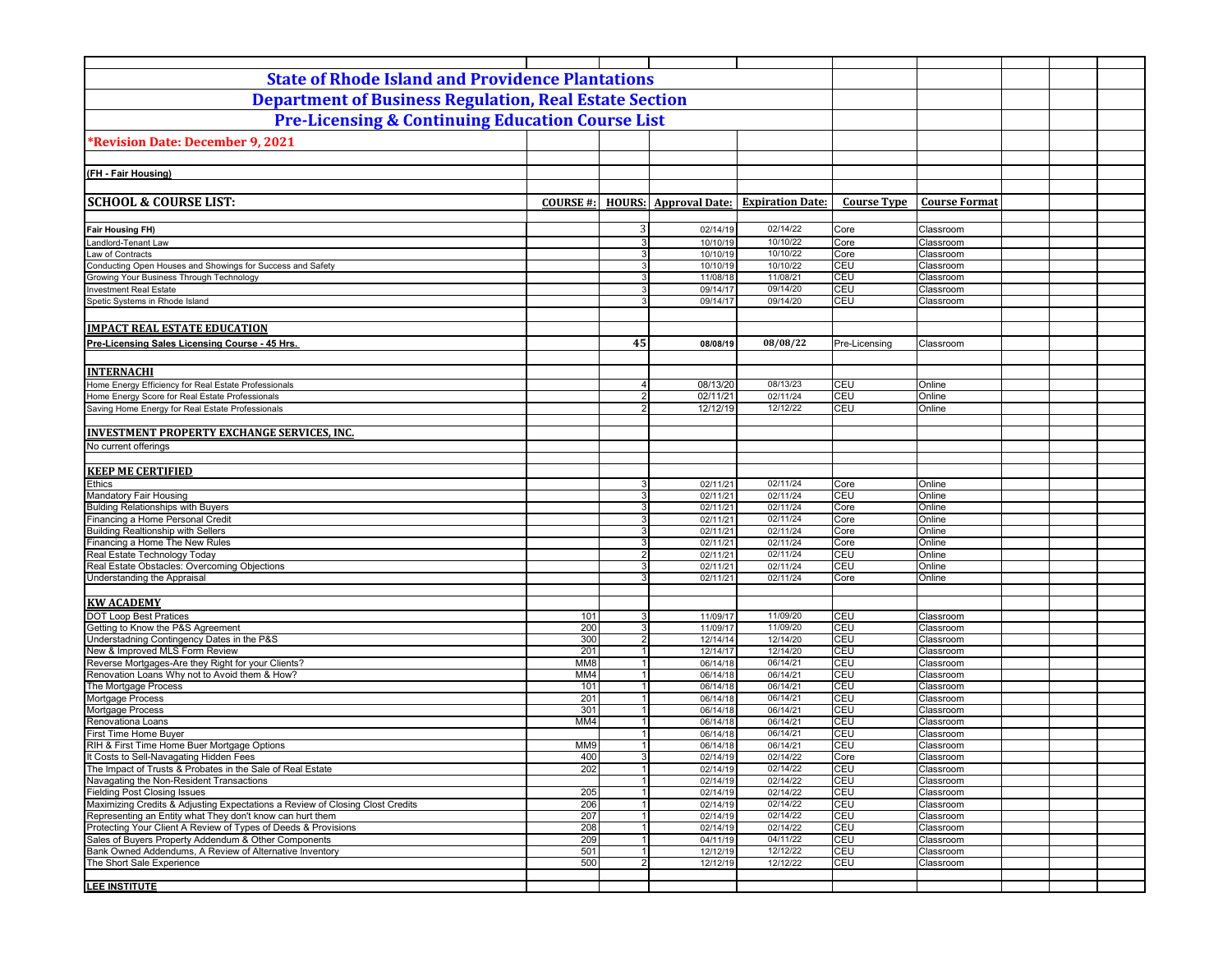| <b>State of Rhode Island and Providence Plantations</b>       |                                  |                       |                         |                    |                      |  |  |
|---------------------------------------------------------------|----------------------------------|-----------------------|-------------------------|--------------------|----------------------|--|--|
| <b>Department of Business Regulation, Real Estate Section</b> |                                  |                       |                         |                    |                      |  |  |
| <b>Pre-Licensing &amp; Continuing Education Course List</b>   |                                  |                       |                         |                    |                      |  |  |
| <b>*Revision Date: December 9, 2021</b>                       |                                  |                       |                         |                    |                      |  |  |
|                                                               |                                  |                       |                         |                    |                      |  |  |
| (FH - Fair Housing)                                           |                                  |                       |                         |                    |                      |  |  |
|                                                               |                                  |                       |                         |                    |                      |  |  |
| <b>SCHOOL &amp; COURSE LIST:</b>                              | <b>COURSE#:</b><br><b>HOURS:</b> | <b>Approval Date:</b> | <b>Expiration Date:</b> | <b>Course Type</b> | <b>Course Format</b> |  |  |
| <b>Pre-Licensing Sales Course 45 Hours</b>                    | 45                               | 04/08/21              | 04/08/24                | Pre-Licensing      | Classroom            |  |  |
| Seller Agency/Buyer Agency                                    |                                  | 06/10/21              | 06/10/24                | CEU                | Classroom            |  |  |
| Residential Landlord & Tenant Issues                          |                                  | 06/10/21              | 06/10/24                | CEU                | Classroom            |  |  |
| Miscellaneous Commercial Lease Clauses                        |                                  | 06/10/21              | 06/10/24                | CEU                | Classroom            |  |  |
| <b>Investment Real Estate Basics</b>                          |                                  | 06/10/21              | 06/10/24                | CEU                | Classroom            |  |  |
| <b>Evolution of the Commercial Product</b>                    |                                  | 06/10/21              | 06/10/24                | CEU                | Classroom            |  |  |
| <b>Commercial Real Estate Transactions</b>                    |                                  | 06/10/21              | 06/10/24                | CEU                | Classroom            |  |  |
| Commercial Brokerage the Lease Offer                          |                                  | 06/10/21              | 06/10/24                | CEU                | Classroom            |  |  |
| <b>Commercial Real Estate Basics</b>                          |                                  | 06/10/21              | 06/10/24                | CEU                | Classroom            |  |  |
| Commercial Lease Clauses of Tenant Concern                    |                                  | 06/10/21              | 06/10/24                | CEU                | Classroom            |  |  |
| <b>Commercial Basic Principles</b>                            |                                  | 06/10/21              | 06/10/24                | CEU                | Classroom            |  |  |
| <b>Appraisal Process<br/>Residential New Construction</b>     |                                  | 06/10/21              | 06/10/24                | CEU                | Classroom            |  |  |
|                                                               |                                  | 06/10/21              | 06/10/24                | CEU                | Classroom            |  |  |
| Overview to Industrial Real Estate - Basics                   |                                  | 06/10/21              | 06/10/24                | CEU                | Classroom            |  |  |
| <b>Investment Real Estate - Cash Flow Analysis</b>            |                                  | 06/10/21              | 06/10/24                | CEU                | Classroom            |  |  |
| Foreclosure                                                   |                                  | 06/10/21              | 06/10/24                | CEU                | Classroom            |  |  |
| Comparative Market Analysis CMA                               |                                  | 06/10/21              | 06/10/24                | CEU                | Classroom            |  |  |
| Commercial Real Estate Loan Packages                          |                                  | 06/10/21              | 06/10/24                | CEU                | Classroom            |  |  |
| Commercial Brokerage Due Diligence                            |                                  | 06/10/21              | 06/10/24                | CEU                | Classroom            |  |  |
| Commercial Leases Clauses Part II                             |                                  | 06/10/21              | 06/10/24                | CEU                | Classroom            |  |  |
| Commercial Lease Clauses Interest to Landlords                |                                  | 06/10/21              | 06/10/24                | CEU                | Classroom            |  |  |
| Commercial Basic Geographical & Financials                    |                                  | 06/10/21              | 06/10/24                | CEU                | Classroom            |  |  |
| Business of Green and Sustainability                          |                                  | 06/10/21              | 06/10/24                | CEU                | Classroom            |  |  |
| Agency Laws                                                   |                                  | 06/10/21              | 06/10/24                | Core               | Classroom            |  |  |
| <b>Fair Housing Laws (FH)</b>                                 |                                  | 06/10/21              | 06/10/24                | Core               | Classroom            |  |  |
| License Laws & RI Regulations                                 |                                  | 06/10/21              | 06/10/24                | Core               | Classroom            |  |  |
|                                                               |                                  |                       |                         |                    |                      |  |  |
|                                                               |                                  |                       |                         |                    |                      |  |  |
| MA RI & ME CHAPTER OF THE APPRAISAL INSTITUTE                 |                                  |                       |                         |                    |                      |  |  |
| 2018-2019 USPAP Update Course                                 | $\overline{7}$                   | 03/08/18              | 03/08/21                | CEU                | Classroom            |  |  |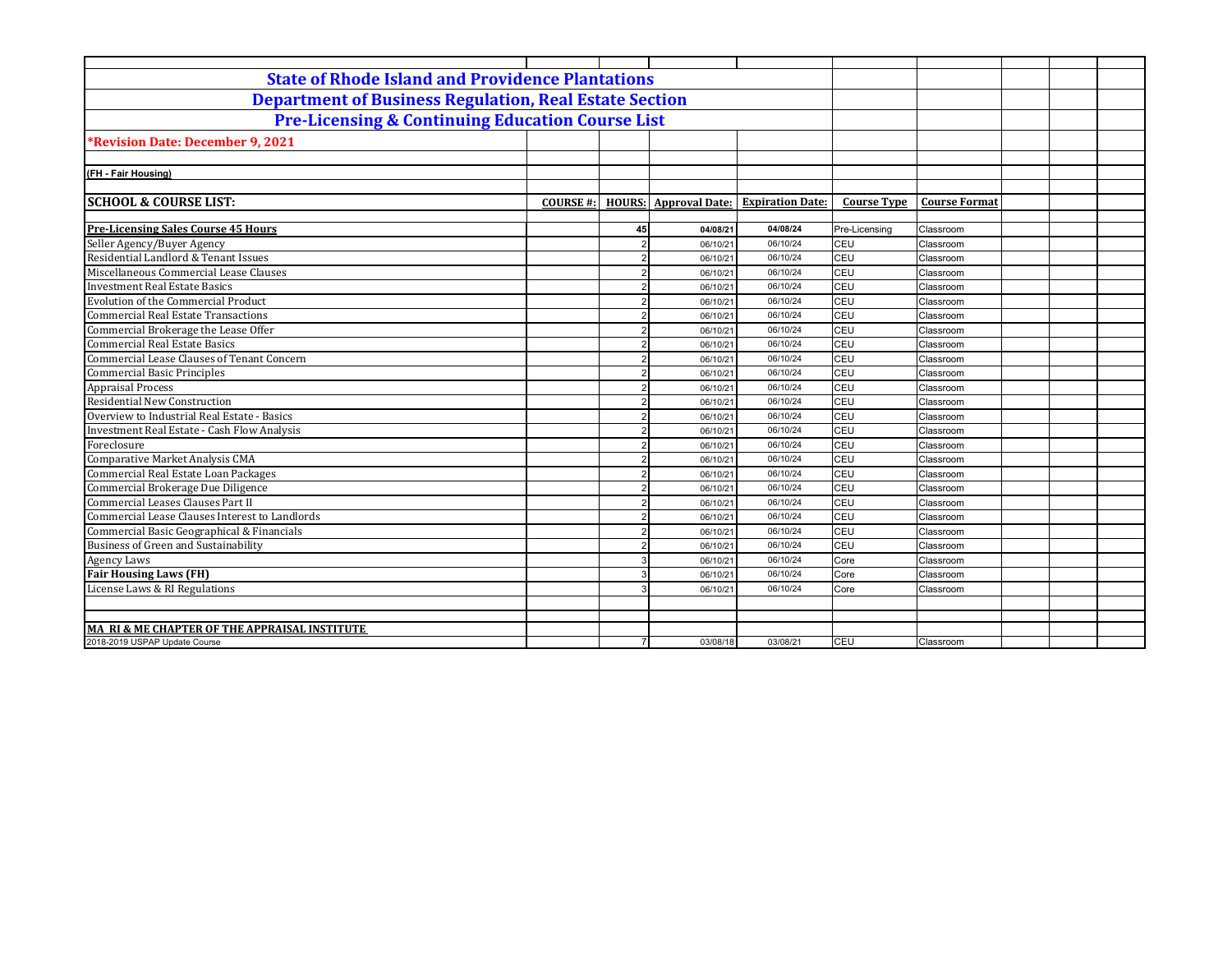| <b>State of Rhode Island and Providence Plantations</b>                                                        |                  |                                  |                              |                         |                    |                      |  |
|----------------------------------------------------------------------------------------------------------------|------------------|----------------------------------|------------------------------|-------------------------|--------------------|----------------------|--|
| <b>Department of Business Regulation, Real Estate Section</b>                                                  |                  |                                  |                              |                         |                    |                      |  |
|                                                                                                                |                  |                                  |                              |                         |                    |                      |  |
| <b>Pre-Licensing &amp; Continuing Education Course List</b>                                                    |                  |                                  |                              |                         |                    |                      |  |
| <b>Revision Date: December 9, 2021</b>                                                                         |                  |                                  |                              |                         |                    |                      |  |
|                                                                                                                |                  |                                  |                              |                         |                    |                      |  |
| (FH - Fair Housing)                                                                                            |                  |                                  |                              |                         |                    |                      |  |
|                                                                                                                |                  |                                  |                              |                         |                    |                      |  |
| <b>SCHOOL &amp; COURSE LIST:</b>                                                                               |                  |                                  |                              | <b>Expiration Date:</b> | <b>Course Type</b> | <b>Course Format</b> |  |
|                                                                                                                | <b>COURSE #:</b> |                                  | <b>HOURS:</b> Approval Date: |                         |                    |                      |  |
|                                                                                                                |                  |                                  |                              |                         |                    |                      |  |
| MCKISSOCK, LLC                                                                                                 |                  |                                  |                              |                         |                    |                      |  |
| Commercial Real Estate 101                                                                                     |                  | 3 <sup>1</sup>                   | 8/13/2020                    | 08/13/23                | <b>CEU</b>         | Online               |  |
| Getting Down to the Facts about Fair Housing                                                                   | 6212             | 3                                | 06/14/18                     | 06/14/21                | Core               | Online               |  |
| Know the Code: Your Guide to the Code of Ethics                                                                | 6192             | $\mathbf{3}$                     | 06/14/18                     | 06/14/21                | Core               | Online               |  |
| Lead Hazard Awareness Seminar for Real Estate Professionals (FH)                                               |                  | $\overline{\mathbf{3}}$          | 07/16/20                     | 07/16/23                | <b>Lead Course</b> | Online               |  |
| A New Look at Contract Law (Online)                                                                            |                  | $\overline{3}$                   | 12/12/19                     | 12/12/22                | Core               | Online               |  |
| <b>Educating Sellers</b>                                                                                       |                  | $\overline{2}$                   | 12/12/18                     | 12/13/21                | CEU                | Online               |  |
| Ethics in the Age of Disruption<br>Fair Housing (FH)                                                           |                  | $\overline{3}$<br>$\overline{4}$ | 12/10/20<br>04/08/21         | 12/10/23<br>04/08/24    | Core<br>Core       | Online<br>Online     |  |
| Finding Your Focus: Niche Marketing for Real Estate                                                            | 6575             | 3                                | 04/11/19                     | 04/11/22                | CEU                | Online               |  |
| From Contract to Closing: A breakdown of the Real Estate Market                                                | 6668             | $\overline{2}$                   | 06/13/19                     | 06/13/22                | <b>CEU</b>         | Online               |  |
| Getting Down to the Facts about Fair Housing                                                                   |                  | $\mathbf{3}$                     | 04/08/21                     | 04/08/24                | CEU                | Online               |  |
| Going Green: Elements of an Eco-Friendly Home                                                                  |                  | 3                                | 02/13/20                     | 02/13/23                | CEU                | Online               |  |
| Helping Buyers Narrow in on Their Dream Home                                                                   |                  | $\mathbf{1}$                     | 10/08/20                     | 10/08/23                | CEU                | Online               |  |
| Helping Clients Understand Real Estate Financing                                                               |                  | 3                                | 04/08/21                     | 04/08/24                | CEU                | Online               |  |
| How is the Legalization of Marijuana Affecting the Real Estate Market                                          |                  | 3                                | 03/09/17                     | 03/09/20                | CEU                | Online               |  |
| How to Work with Real Estate Investors-Part 1                                                                  | 5249             | 3                                | 02/11/21                     | 02/11/24                | CEU                | Online               |  |
| How to Work with Real Estate Investors-Part 2                                                                  | 5557             | 3                                | 02/11/21                     | 02/11/24                | <b>CEU</b>         | Online               |  |
| Jman's Tech Tools                                                                                              |                  | 3                                | 08/13/20                     | 08/13/23                | CEU                | Online               |  |
| Liens, Taxes and Foreclosures                                                                                  |                  | 3                                | 05/11/17                     | 05/11/20                | CEU<br>CEU         | Online               |  |
| Managing Online transactons (Demonstrated with dotloop)<br>Millennials are Changing Real Estate: Are you Ready |                  | 3<br>3                           | 06/13/19<br>12/09/21         | 06/13/22<br>12/09/24    | CEU                | Online<br>Online     |  |
| NAR: May the Code be with You                                                                                  |                  | $\mathbf{3}$                     | 10/08/20                     | 10/08/23                | Core               | Online               |  |
| Performing Quality BPOs                                                                                        |                  | $\overline{4}$                   | 02/11/21                     | 02/11/24                | CEU                | Online               |  |
| Preparing a Listing Agreement: An In-Depth Look                                                                | 5190             | $\overline{3}$                   | 08/13/20                     | 08/13/23                | CEU                | Online               |  |
| Real Estate Investing: Beyond the Basics                                                                       | 5898             | $\overline{4}$                   | 02/11/21                     | 02/11/24                | CEU                | Online               |  |
| Real Estate Safety: Protect Yourself and Your Clients                                                          | 6570             | $\overline{3}$                   | 04/11/19                     | 04/11/22                | CEU                | Online               |  |
| The Doctor is In: Diagnosing Your Risk Management                                                              |                  | 3                                | 08/13/20                     | 08/13/23                | <b>CEU</b>         | Online               |  |
| The End of the Paper Trail: How to Conduct Paperless Transactions                                              |                  | $\overline{3}$                   | 12/09/21                     | 12/09/24<br>06/14/21    | CEU<br>CEU         | Online               |  |
| The Nuts and Bolts of Commercial Real Estate<br>The Secret of Residential Living                               | 6202             | $\overline{4}$<br>$\Delta$       | 06/14/18<br>03/09/17         | 03/09/20                | CEU                | Online<br>Online     |  |
| Short Sales and Foreclosures                                                                                   | 5881             | 3                                | 02/11/21                     | 02/11/24                | CEU                | Online               |  |
| Takinng the Distress Out of Distressed Properties                                                              |                  | 3                                | 02/11/21                     | 02/11/24                | CEU                | Online               |  |
| Top Policy Issues Facing Brokerage Today                                                                       |                  | 3                                | 08/13/20                     | 08/13/23                | CEU                | Online               |  |
| Uncovering The Facts About Mortgage Financing                                                                  | 6499             | 3                                | 12/09/21                     | 12/09/24                | CEU                | Online               |  |
| Using Retirement Assets to Purchase Real Estate                                                                | 6354             | $\overline{3}$                   | 12/09/21                     | 12/09/24                | CEU                | Online               |  |
| What Everyone Should Know About their Credit Score                                                             |                  | $\overline{2}$                   | 3/9/2017                     | 03/09/20                | CEU                | Online               |  |
| Video is the Bomb                                                                                              |                  | $\mathbf{3}$<br>3                | 2/8/2018<br>2/11/2021        | 02/08/21<br>02/11/24    | CEU<br>CEU         | Online               |  |
| The Roadmap to Building a Modern RE Company<br>Smart Home Technology                                           |                  | $2 \vert$                        | 8/9/2018                     | 08/09/21                | CEU                | Online<br>Online     |  |
| Drama and the Code of Ethics                                                                                   |                  | 3                                | 8/9/2018                     | 08/09/21                | CEU                | Online               |  |
| American with Disabililites Act ADA                                                                            | 6285             | $\overline{2}$                   | 12/9/2021                    | 12/09/24                | CEU                | Online               |  |
| <b>Educating Homebuyers</b>                                                                                    |                  | 3                                | 12/9/2021                    | 12/09/24                | CEU                | Online               |  |
| Intro to Property Management Market Analysis Risk Management & Maintenance                                     |                  | $\mathbf{3}$                     | 12/9/2021                    | 12/09/24                | CEU                | Online               |  |
| Real Estate Taxes                                                                                              |                  | $\mathbf{3}$                     | 12/9/2021                    | 12/09/24                | CEU                | Online               |  |
| What Everyone Should Know About their Credit History                                                           |                  | $\overline{3}$                   | 2/13/2020                    | 02/13/23                | CEU                | Online               |  |
|                                                                                                                |                  |                                  |                              |                         |                    |                      |  |
| <b>MOVEMENT SCHOOL</b>                                                                                         |                  |                                  |                              |                         |                    |                      |  |
| <b>First Time Homebuyers</b>                                                                                   | MM1              |                                  | 12/12/2019                   | 12/12/22                | CEU                |                      |  |
|                                                                                                                |                  |                                  |                              |                         |                    | Classroom            |  |
| NATIONAL SCHOOL OF REAL ESTATE, INC.                                                                           |                  |                                  |                              |                         |                    |                      |  |
| No current offerings                                                                                           |                  |                                  |                              |                         |                    |                      |  |
|                                                                                                                |                  |                                  |                              |                         |                    |                      |  |
|                                                                                                                |                  |                                  |                              |                         |                    |                      |  |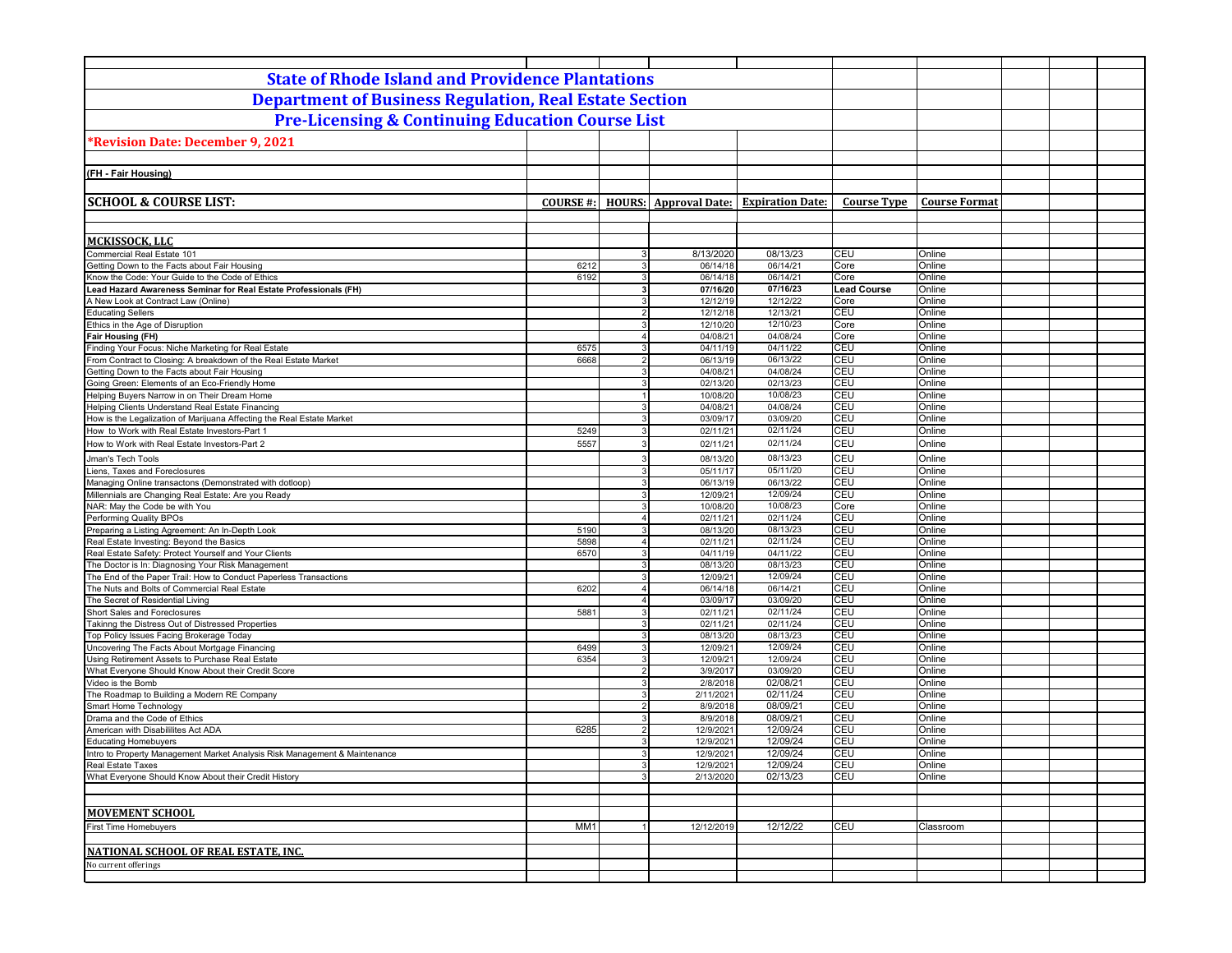| <b>State of Rhode Island and Providence Plantations</b>                            |                 |                                  |                              |                         |                    |                        |  |  |
|------------------------------------------------------------------------------------|-----------------|----------------------------------|------------------------------|-------------------------|--------------------|------------------------|--|--|
| <b>Department of Business Regulation, Real Estate Section</b>                      |                 |                                  |                              |                         |                    |                        |  |  |
| <b>Pre-Licensing &amp; Continuing Education Course List</b>                        |                 |                                  |                              |                         |                    |                        |  |  |
| *Revision Date: December 9, 2021                                                   |                 |                                  |                              |                         |                    |                        |  |  |
|                                                                                    |                 |                                  |                              |                         |                    |                        |  |  |
| (FH - Fair Housing)                                                                |                 |                                  |                              |                         |                    |                        |  |  |
|                                                                                    |                 |                                  |                              |                         |                    |                        |  |  |
| <b>SCHOOL &amp; COURSE LIST:</b>                                                   | <b>COURSE#:</b> |                                  | <b>HOURS:</b> Approval Date: | <b>Expiration Date:</b> | <b>Course Type</b> | <b>Course Format</b>   |  |  |
|                                                                                    |                 |                                  |                              |                         |                    |                        |  |  |
| NBI, INC., DBA NAT'L BUSINESS INSTITUTE                                            |                 |                                  |                              |                         |                    |                        |  |  |
| No current offerings                                                               |                 |                                  |                              |                         |                    |                        |  |  |
| NEW ENGLAND REAL ESTATE ACADEMY                                                    |                 |                                  |                              |                         |                    |                        |  |  |
| <b>Appraisal Process</b>                                                           | 9138            | $\overline{3}$                   | 06/13/19                     | 06/13/22                | Core               | Classroom              |  |  |
| <b>Investment Property Analysis</b>                                                | 9139            | 3                                | 06/13/19                     | 06/13/22                | Core               | Classroom              |  |  |
| 1031 Tax Deferred Exchanges                                                        | 3295            | $\overline{2}$                   | 08/09/18                     | 08/09/21                | CEU                | Classroom              |  |  |
| Residential Finance In Today's Market                                              | 5202            | $\overline{2}$                   | 06/13/19                     | 06/13/22                | CEU                | Classroom              |  |  |
| *Residential Finance and TRID                                                      | 5201            | $\mathbf{3}$                     | 06/13/19                     | 06/13/22                | CEU                | Classroom              |  |  |
| <b>NORTHERN RI BOARD OF REALTORS, INC.</b>                                         |                 |                                  |                              |                         |                    |                        |  |  |
| Fair Housing (FH)                                                                  |                 | $\mathbf{3}$                     | 12/09/21                     | 12/09/24                | Core               | Classroom              |  |  |
| Practical Understanding of RI Agency Law                                           | <b>NRI-150</b>  | 2 <sup>1</sup>                   | 08/08/19                     | 08/08/22                | Core               | Classroom              |  |  |
| Cyber Security & Fraud                                                             |                 | 3                                | 02/11/21                     | 02/11/24                | CEU                | Classroom              |  |  |
|                                                                                    |                 |                                  |                              |                         |                    |                        |  |  |
| <b>NORTHEASTERN BUSINESS ACADEMY LLC</b>                                           |                 |                                  |                              |                         |                    |                        |  |  |
| <b>Real Estate Pre-Licensing</b>                                                   |                 | 45                               | 02/11/21                     | 02/11/24                | Pre-Licensing      | Classroom              |  |  |
|                                                                                    |                 |                                  |                              |                         |                    |                        |  |  |
| <b>ONLINEED, INC.</b>                                                              |                 |                                  |                              |                         |                    |                        |  |  |
| <b>Advanced Contract Law</b>                                                       |                 | 4 <sup>1</sup>                   | 07/16/20                     | 07/16/23                | Core               | Online                 |  |  |
| Environmental Issues 1                                                             |                 | 3 <sup>1</sup>                   | 07/16/20                     | 07/16/23                | Core               | Online                 |  |  |
| <b>Environmental Issues 2</b>                                                      |                 | $3 \mid$                         | 07/16/20                     | 07/16/23                | Core               | Online                 |  |  |
| Ethics                                                                             |                 | 3 <sup>1</sup>                   | 07/16/20                     | 07/16/23                | Core               | Online                 |  |  |
| Fair Housing (FH)                                                                  |                 | 3 <sup>1</sup>                   | 07/16/20                     | 07/16/23                | Core               | Online                 |  |  |
| <b>Green Real Estate</b><br>Home Measurement Basics for Real Estate Agents         |                 | 2 <sup>1</sup><br>3 <sup>1</sup> | 07/16/20                     | 07/16/23<br>05/11/20    | CEU<br>CEU         | Online<br>Online       |  |  |
| Inside the New Appraisal Process                                                   |                 | 6                                | 05/11/17<br>05/11/17         | 05/11/20                | CEU                | Online                 |  |  |
| Non Traditional Mortgages                                                          |                 | 3 <sup>1</sup>                   | 07/16/20                     | 07/16/23                | Core               | Online                 |  |  |
| Residential Property Inspection                                                    |                 | 3                                | 07/16/20                     | 07/16/23                | CEU                | Online                 |  |  |
| <b>Risk Management</b>                                                             |                 | $\overline{3}$                   | 07/16/20                     | 07/16/23                | CEU                | Online                 |  |  |
| The Power Of Staging                                                               |                 | 3                                | 05/11/17                     | 05/11/20                | CEU                | Online                 |  |  |
|                                                                                    |                 |                                  |                              |                         |                    |                        |  |  |
| PELLETIER MARSHALL & CLARK, LLC                                                    |                 |                                  |                              |                         |                    |                        |  |  |
| Doing Business Across State Lines                                                  |                 | $\overline{4}$                   | 07/16/20                     | 07/16/23                | Core               | Classroom              |  |  |
| E<br>-Closings: What's That?                                                       |                 | 3 <sup>1</sup>                   | 08/13/20                     | 08/13/23                | CEU                | Classroom              |  |  |
| Fundamentals in Furnaces, Air-Conditioning and Electrical Systems                  |                 | 3 <sup>1</sup><br>$\mathbf{3}$   | 08/13/20                     | 08/13/23                | Core               | Classroom              |  |  |
| Law of Contracts<br>Short Term Rentals: Do's and Don'ts                            |                 | 3                                | 07/16/20<br>07/16/20         | 07/16/23<br>07/16/23    | Core<br>Core       | Classroom<br>Classroom |  |  |
| Cyber Security & Fraud Within the Real Estate Industry                             | <b>PMC101</b>   | 3 <sup>1</sup>                   | 10/11/18                     | 10/11/21                | CEU                | Classroom              |  |  |
| After the Home Purchase                                                            |                 | $\overline{2}$                   | 02/13/20                     | 02/13/23                | CEU                | Classroom              |  |  |
| Common Pitfalls and How to Avoid Them                                              |                 | $\mathbf{3}$                     | 02/13/20                     | 02/13/23                | CEU                | Classroom              |  |  |
|                                                                                    |                 |                                  |                              |                         |                    |                        |  |  |
| PROVIDENCE PRESERVATION SOCIETY                                                    |                 |                                  |                              |                         |                    |                        |  |  |
| No current offerings                                                               |                 |                                  |                              |                         |                    |                        |  |  |
|                                                                                    |                 |                                  |                              |                         |                    |                        |  |  |
| <b>PREFERRED SYSTEMS INC.</b>                                                      |                 |                                  |                              |                         |                    |                        |  |  |
| Mold: What you need to Know about Mold and how to read Air Sampling Reports        |                 | 3 <sup>1</sup>                   | 02/14/19                     | 02/14/22                | CEU                | Classroom              |  |  |
| The 10 most Common Home Defects: For RE Agents                                     |                 | 3 <br>3 <sup>1</sup>             | 02/14/19                     | 02/14/22                | CEU<br>CEU         | Classroom              |  |  |
| Managing the Home Inspection<br>Going Green: What real estate Agents need to know. |                 | 3                                | 02/14/19<br>02/14/19         | 02/14/22<br>02/14/22    | CEU                | Classroom<br>Classroom |  |  |
| Home Staging by the Book                                                           |                 | 2 <sub>1</sub>                   | 04/11/19                     | 04/11/22                | CEU                | Classroom              |  |  |
| <b>Listing Your Luxury Property</b>                                                |                 | 2                                | 04/11/19                     | 04/11/22                | CEU                | Classroom              |  |  |
| Preparing Homes to Sell Quickly                                                    |                 |                                  | 04/11/19                     | 04/11/22                | CEU                | Classroom              |  |  |
|                                                                                    |                 |                                  |                              |                         |                    |                        |  |  |
| <b>RB REAL ESTATE TRAINING</b>                                                     |                 |                                  |                              |                         |                    |                        |  |  |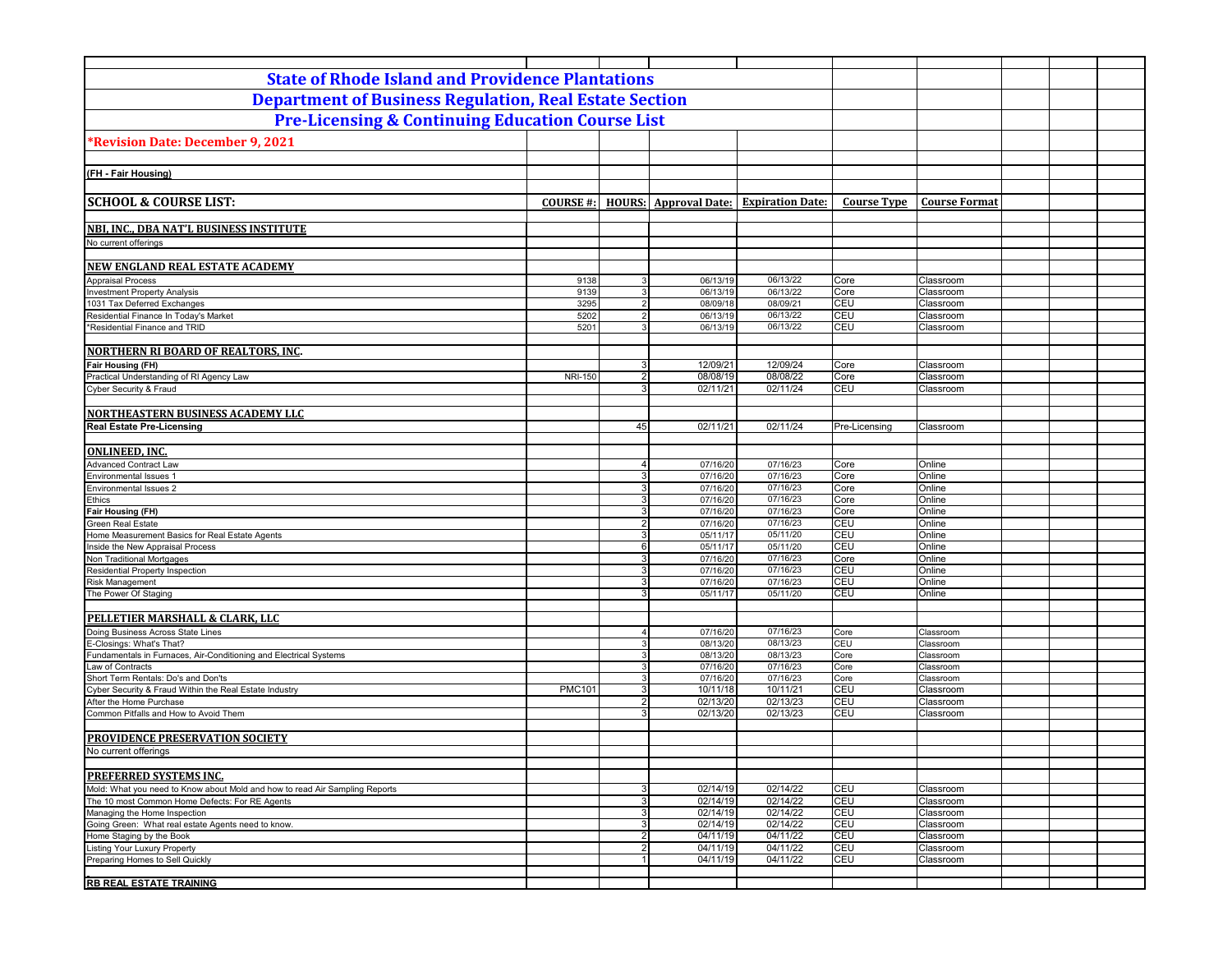| <b>State of Rhode Island and Providence Plantations</b>                                             |                  |                                  |                              |                         |                    |                        |  |
|-----------------------------------------------------------------------------------------------------|------------------|----------------------------------|------------------------------|-------------------------|--------------------|------------------------|--|
| <b>Department of Business Regulation, Real Estate Section</b>                                       |                  |                                  |                              |                         |                    |                        |  |
| <b>Pre-Licensing &amp; Continuing Education Course List</b>                                         |                  |                                  |                              |                         |                    |                        |  |
| *Revision Date: December 9, 2021                                                                    |                  |                                  |                              |                         |                    |                        |  |
|                                                                                                     |                  |                                  |                              |                         |                    |                        |  |
| (FH - Fair Housing)                                                                                 |                  |                                  |                              |                         |                    |                        |  |
|                                                                                                     |                  |                                  |                              |                         |                    |                        |  |
| <b>SCHOOL &amp; COURSE LIST:</b>                                                                    | <b>COURSE #:</b> |                                  | <b>HOURS:</b> Approval Date: | <b>Expiration Date:</b> | <b>Course Type</b> | <b>Course Format</b>   |  |
|                                                                                                     |                  |                                  |                              |                         |                    |                        |  |
| Home Inspections<br><b>Renovation Lending</b>                                                       |                  | $\overline{2}$<br>$2 \vert$      | 8/8/2019<br>8/8/2019         | 08/08/22<br>08/08/22    | CEU<br><b>CEU</b>  | Classroom<br>Classroom |  |
| Selling the Sun - Solar in Residential Real Estate Transactions                                     |                  | $\overline{2}$                   | 8/8/2019                     | 08/08/22                | CEU                | Classroom              |  |
|                                                                                                     |                  |                                  |                              |                         |                    |                        |  |
| RESIDENTIAL PROPERTIES LTD. SCHOOL OF REAL ESTATE                                                   |                  |                                  |                              |                         |                    |                        |  |
| <b>Pre-Licensing Sales Course 45 Hours</b>                                                          | Resi 001         | 45                               | 12/12/2019                   | 12/12/22                | Pre-Licensing      | Classroom              |  |
| Agency and Beyond                                                                                   |                  | $\overline{2}$                   | 12/12/2019                   | 12/12/22                | Core               | Classroom              |  |
| Contracts Used in the Real Estate Business - RI vs MA                                               |                  | 1                                | 12/12/2019                   | 12/12/22                | Core               | Classroom              |  |
| Essential Elements of the Listing Presentation                                                      |                  | $\overline{2}$                   | 12/12/2019                   | 12/12/22                | Core               | Classroom              |  |
| <b>Fair Housing Explained (FH)</b>                                                                  |                  | 3 <sup>1</sup>                   | 12/9/2021                    | 12/09/24                | Core               | Classroom              |  |
| <b>Military Certificate</b><br>Understanding the Mortgage Process                                   |                  | $\overline{2}$<br>$\overline{2}$ | 12/12/2019<br>12/12/2019     | 12/12/22<br>12/12/22    | Core<br>Core       | Classroom<br>Classroom |  |
| Closing the Transaction                                                                             |                  | 1                                | 12/12/2019                   | 12/12/22                | CEU                | Classroom              |  |
| Introduction to Dot Loop                                                                            |                  | 1                                | 12/12/2019                   | 12/12/22                | CEU                | Classroom              |  |
| Servicing the Rental Client                                                                         |                  | $\overline{2}$                   | 12/12/2019                   | 12/12/22                | <b>CEU</b>         | Classroom              |  |
| Understanding the needs of Relocation Client                                                        |                  | $\overline{2}$                   | 12/12/2019                   | 12/12/22                | CEU                | Classroom              |  |
|                                                                                                     |                  |                                  |                              |                         |                    |                        |  |
| RESIDENTIAL REAL ESTATE COUNCIL                                                                     |                  |                                  |                              |                         |                    |                        |  |
| FORMERLY THE COUNCIL FOR RESIDENTIAL SPECIALIST (CRS)                                               |                  |                                  |                              |                         |                    |                        |  |
| Succeeeding in the Luxury Home Market                                                               | <b>RS-128</b>    | 8                                | 6/13/2019                    | 06/13/22                | <b>CEU</b>         | Classroom              |  |
|                                                                                                     |                  |                                  |                              |                         |                    |                        |  |
| <b>REAL ESTATE INSTITUTE OF RHODE ISLAND</b>                                                        |                  |                                  |                              |                         |                    |                        |  |
| <b>Pre-Licensing Sales Course</b>                                                                   |                  | 45                               | 08/13/20                     | 08/13/23                | Pre-Licensing      | Classroom              |  |
| You Inc.                                                                                            |                  | $\mathbf{3}$                     | 03/08/18                     | 03/08/21                | CEU                | Classroom              |  |
| Code of Ethics                                                                                      |                  | 3                                | 04/12/18                     | 04/12/21                | Core               | Classroom              |  |
| Instagram Tips for Beginners                                                                        |                  | $2 \vert$                        | 12/12/19                     | 12/12/22                | CEU                | Classroom              |  |
| Facebook Page - Tips for Begnners                                                                   |                  | $\overline{3}$                   | 12/12/19                     | 12/12/22                | <b>CEU</b>         | Classroom              |  |
| Twitter Tips for Real Estate Beginners                                                              |                  | $\overline{3}$                   | 12/12/19                     | 12/12/22                | CEU                | Classroom              |  |
| <b>REAL ESTATE MASTERY UNIVERSITY</b>                                                               |                  |                                  |                              |                         |                    |                        |  |
| <b>Pre-Licensing Sales Course 45 Hours</b>                                                          |                  | 45                               | 10/08/20                     | 10/08/23                | Pre-Licensing      | Classroom              |  |
| Managing Online                                                                                     | 1001             | 3                                | 01/11/18                     | 01/11/21                | CEU                | Classroom              |  |
| Real Estate Blogging                                                                                | 1002             | 3                                | 01/11/18                     | 01/11/21                | CEU                | Classroom              |  |
| Code of Ethcs                                                                                       | 1003             | 3                                | 02/14/19                     | 02/14/22                | Core               | Classroom              |  |
| Instagram for Real Estate                                                                           | 1004             | 3                                | 02/14/19                     | 02/14/22                | <b>CEU</b>         | Classroom              |  |
|                                                                                                     |                  |                                  |                              |                         |                    |                        |  |
| <b>REAL ESTATE NEXUS TRAINING ACADEMY</b>                                                           |                  |                                  |                              |                         |                    |                        |  |
| <b>Pre-Licensing Sales Course 45 Hours</b>                                                          |                  | 45                               | 07/16/20                     | 07/16/23                | Pre-Licensing      | Classroom              |  |
| Advance Real Estate Investing - How to Finance Real Estate Using s Self-Directed or Roth IRA        |                  | 3                                | 04/08/21                     | 04/08/24                | Core               | Classroom              |  |
| Antitrust - Don't Accidentally Fall into a Legal Trap                                               |                  | 3 <sup>1</sup>                   | 12/12/19                     | 12/12/22                | Core               | Classroom              |  |
| The Real Estate Closing and the New HUD-1 Settlement Sheet                                          | 12               | 3 <sup>1</sup>                   | 04/12/18                     | 04/12/21                | Core               | Classroom              |  |
| Code of Ethics<br>Due Diligence in Seller(s) Representation in Residential Real Estate Transactions |                  | $\overline{3}$<br>3 <sup>1</sup> | 07/16/20<br>10/10/19         | 07/16/23<br>10/10/22    | Core<br>Core       | Classroom<br>Classroom |  |
| Fair Housing (FH)                                                                                   | $\overline{2}$   | 3 <sup>1</sup>                   | 07/16/20                     | 07/16/23                | Core               | Classroom              |  |
| Advanced RE Investing 301--How to Finance RE Using a Self Directed Standard or Roth IRA             | 14               | 3 <sup>1</sup>                   | 10/12/17                     | 10/12/20                | Core               | Classroom              |  |
| Building a Professional Peer Reputation                                                             |                  | 3 <sup>1</sup>                   | 08/12/21                     | 08/12/24                | Ceu                | Classroom              |  |
| Professional Ethics for Todays Business Envirnoment                                                 |                  | 3 <sup>1</sup>                   | 7/16/2020                    | 07/16/23                | Core               | Classroom              |  |
| Pirchase and Sale Agreements in Residential Transaction                                             |                  | 3 <sup>1</sup>                   | 07/16/20                     | 07/16/23                | Core               | Classroom              |  |
| Whats Hiding in the Law? - Property/RIGL Title 34                                                   |                  | 3 <sup>1</sup>                   | 07/16/20                     | 07/16/23                | Core               | Classroom              |  |
| Flipping Real Estate - Turning Properties into Profits                                              | 8 <sup>1</sup>   | 3                                | 07/16/20                     | 07/16/23                | CEU                | Classroom              |  |
| Foreclosures and 1031 Tax Exchanges                                                                 | 7 <sup>1</sup>   | 3 <sup>1</sup>                   | 07/16/20                     | 07/16/23                | CEU                | Classroom              |  |
| From Dirt to Back Yard Barbeque-The Land Development and Residential Building Process Explained     | $9 \mid$         | 3 <sup>1</sup>                   | 07/16/20                     | 07/16/23<br>07/16/23    | CEU                | Classroom              |  |
| Law of Contracts<br>Mortgage Loan Market and Consumer Credit Qualifications                         | 3 <sup>1</sup>   | 3 <sup>1</sup><br>3 <sup>1</sup> | 07/16/20<br>12/12/19         | 12/12/22                | Core<br>Core       | Classroom<br>Classroom |  |
|                                                                                                     |                  |                                  |                              |                         |                    |                        |  |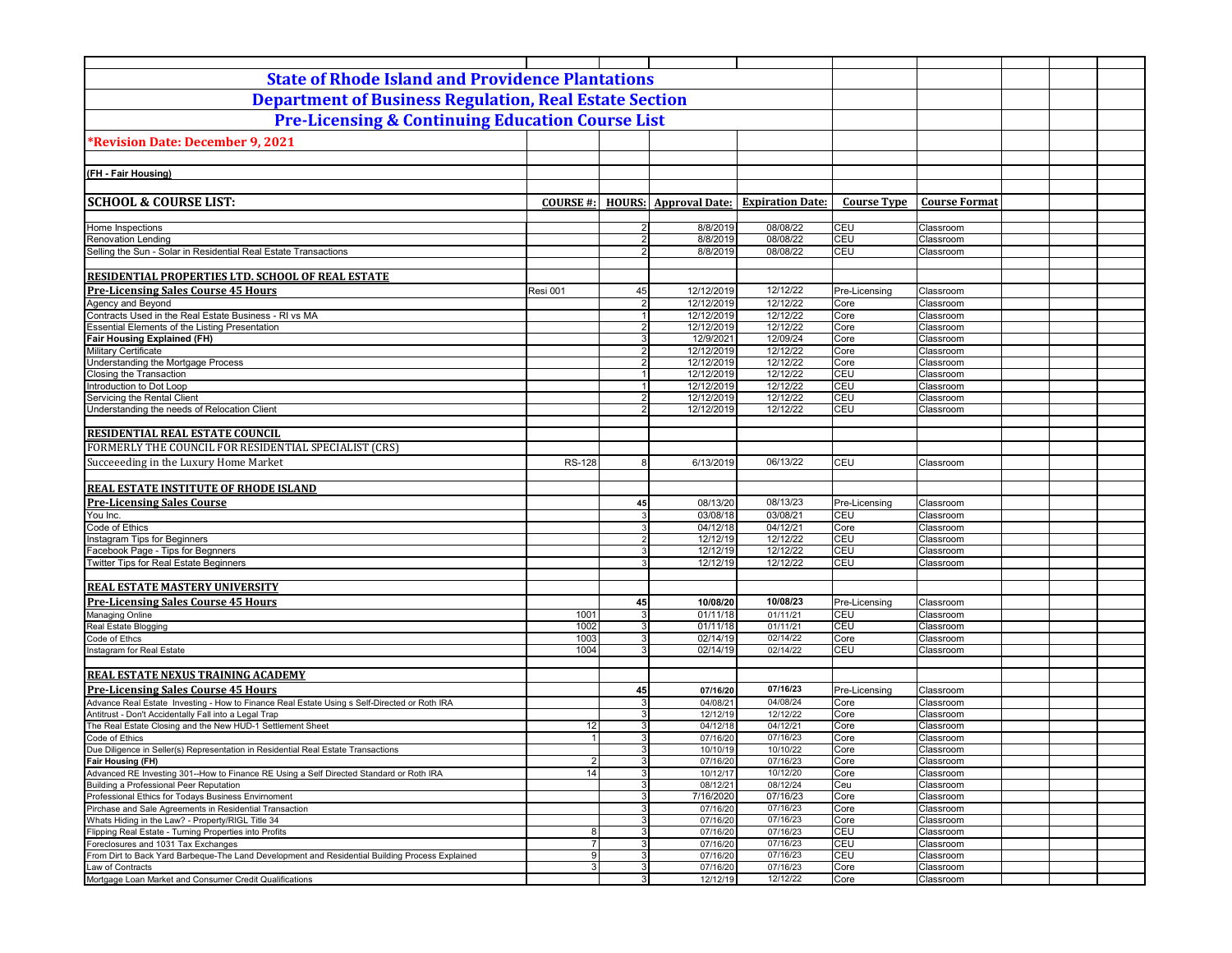| <b>State of Rhode Island and Providence Plantations</b>                                                                                    |                  |                     |                              |                         |                    |                        |  |
|--------------------------------------------------------------------------------------------------------------------------------------------|------------------|---------------------|------------------------------|-------------------------|--------------------|------------------------|--|
| <b>Department of Business Regulation, Real Estate Section</b>                                                                              |                  |                     |                              |                         |                    |                        |  |
| <b>Pre-Licensing &amp; Continuing Education Course List</b>                                                                                |                  |                     |                              |                         |                    |                        |  |
| <b>Revision Date: December 9, 2021</b>                                                                                                     |                  |                     |                              |                         |                    |                        |  |
|                                                                                                                                            |                  |                     |                              |                         |                    |                        |  |
| (FH - Fair Housing)                                                                                                                        |                  |                     |                              |                         |                    |                        |  |
|                                                                                                                                            |                  |                     |                              |                         |                    |                        |  |
| <b>SCHOOL &amp; COURSE LIST:</b>                                                                                                           | <b>COURSE #:</b> |                     | <b>HOURS:</b> Approval Date: | <b>Expiration Date:</b> | <b>Course Type</b> | <b>Course Format</b>   |  |
|                                                                                                                                            |                  |                     |                              |                         |                    |                        |  |
| Protecting the Protected Classes (FH)                                                                                                      |                  | 3                   | 08/12/21                     | 08/12/24                | Core               | Classroom              |  |
| Risk Management-A Road Map to Reduce Licensee Exposure<br>Real Estate Financing (Core)                                                     | $\overline{4}$   | 3<br>3 <sup>1</sup> | 12/12/19<br>07/16/20         | 12/12/22<br>07/16/23    | Core<br>Core       | Classroom<br>Classroom |  |
| Renovation Lending for Real Estate                                                                                                         |                  | 3 <sup>1</sup>      | 08/12/21                     | 08/12/24                | Core               | Classroom              |  |
| Environmental Disclosures, Issues and the New Rhode Island Cesspool Law                                                                    | 13               | 3 <sup>1</sup>      | 10/10/19                     | 10/10/22                | Core               | Classroom              |  |
| Real Estate Statistics - Become a Real Estate Actuary                                                                                      | 10               | 3 <sup>1</sup>      | 07/16/20                     | 07/16/23                | CEU                | Classroom              |  |
| Selling the Sun: Listing, Marketing and Establishing the Value of a Solar PV Home                                                          |                  | 3 <sup>1</sup>      | 07/16/20                     | 07/16/23                | CEU                | Classroom              |  |
| Tax Abatement, Zoning and Planning Bd. Hearing-How to use your RE License to Work as Expert Witness                                        | 15               | 3 <sup>1</sup>      | 04/08/21                     | 04/08/24                | CEU                | Classroom              |  |
| The RI Agency Law Define                                                                                                                   | 5                | 3 <sup>1</sup>      | 07/16/20                     | 07/16/23                | Core               | Classroom              |  |
| The Rules and Regulations of Real Estate Licensure - Understanding Commercial Lic. Reg. 11                                                 | 6                | $6 \mid$            | 05/11/17                     | 05/11/20                | Core               | Classroom              |  |
| Understanding Titles and Title Concern                                                                                                     |                  | 3 <sup>1</sup>      | 12/12/19                     | 12/12/22                | Core               | Classroom              |  |
| USDA/Rural Housing Loans-What RE Licensees should know about USDA/Rural Housing Dev. Loans                                                 |                  | 3 <sup>1</sup>      | 10/10/19                     | 10/108/22               | Core               | Classroom              |  |
| Conducting Open Houses and Developing a Safety Plan                                                                                        |                  | 3                   | 10/10/19                     | 10/10/22                | CEU                | Classroom              |  |
| Technology and Real Estate                                                                                                                 |                  | $\overline{3}$      | 08/12/21                     | 08/12/24                | CEU                | Classroom              |  |
| Town Hall - A Wealth of Information                                                                                                        | 11               | 3                   | 07/16/20                     | 07/16/23                | <b>CEU</b>         | Classroom              |  |
| Licensee & Client Safety-What you need to know before that firt meeting<br>Hard Money Financing- The in's and out's of the private lending | 16<br>17         | 3 <sup>1</sup><br>3 | 04/08/21<br>04/08/21         | 04/08/24<br>04/08/24    | <b>CEU</b><br>Core | Classroom              |  |
| The Real estate Closing and the New Closing Settlement Statement                                                                           |                  | 3 <sup>1</sup>      | 04/08/21                     | 04/08/24                | Core               | Classroom<br>Classroom |  |
| The Residential Appraisal Process for Non-Appraisers                                                                                       |                  | 3                   | 08/12/21                     | 08/12/24                | Core               | Classroom              |  |
| The VA Loan-Understanding Housing Solutions for Miliary Families * (FH)                                                                    | 19               | 3                   | 08/12/21                     | 08/12/24                | Core               | Classroom              |  |
| Lead-What every RE Professional should understand                                                                                          | 18               | 3                   | 08/12/21                     | 08/12/24                | <b>Lead Course</b> | Classroom              |  |
| Social Media for Real Estate Professionals                                                                                                 |                  | 3                   | 12/12/19                     | 12/12/22                | CEU                | Classroom              |  |
|                                                                                                                                            |                  |                     |                              |                         |                    | Classroom              |  |
| <b>REAL ESTATE SCHOOL OF RHODE ISLAND</b>                                                                                                  |                  |                     |                              |                         |                    |                        |  |
| <b>Pre-Licensing Sales Course 45 Hours</b>                                                                                                 |                  | 45                  | 12/13/18                     | 12/13/21                | Pre-Licensing      | Classroom              |  |
|                                                                                                                                            |                  |                     |                              |                         |                    |                        |  |
| RHODE ISLAND COMMERCIAL & APPRAISAL BOARD OF REALTORS                                                                                      |                  |                     |                              |                         |                    |                        |  |
| No current offerings                                                                                                                       |                  |                     |                              |                         |                    |                        |  |
|                                                                                                                                            |                  |                     |                              |                         |                    |                        |  |
| RHODE ISLAND SCHOOL OF REAL ESTATE                                                                                                         |                  |                     |                              |                         |                    |                        |  |
| <b>Broker Pre-License BL101</b>                                                                                                            | <b>BL 101</b>    | 30                  | 08/12/21                     | 08/12/24                | Broker-90 Hours    | Classroom              |  |
| <b>RE Brokerage Management BL102</b>                                                                                                       | <b>BL102</b>     | 30                  | 08/12/21                     | 08/12/24                | Broker-90 Hours    | Classroom              |  |
| <b>Pre-Licensing Sales Course 45 Hours</b>                                                                                                 | PL201            | 45                  | 02/11/21                     | 02/11/24                | Pre-Licensing      | Classroom              |  |
| In Good Form! RI Real Estate Forms                                                                                                         | CE106            | $\mathbf{3}$        | 12/14/17                     | 12/14/20                | Core               | Classroom              |  |
| RI Farm, Forest & Open Space Act                                                                                                           | CE126            | 1                   | 06/13/19                     | 06/13/22                | Core               | Classroom              |  |
| The Do's of Due Diligence                                                                                                                  | CE107            | $\mathbf{3}$        | 12/14/17                     | 12/14/20                | Core               | Classroom              |  |
| Art of Negotitation, The Secret of Diplomacy                                                                                               | CE125            | $\mathbf{3}$        | 06/13/19                     | 06/13/22                | CEU                | Classroom              |  |
| <b>Avoiding Deceptive Practices</b>                                                                                                        |                  | $\overline{4}$      | 12/10/20                     | 12/10/23                | Core               | Classroom              |  |
| Condo Financing                                                                                                                            |                  | $\mathbf{3}$        | 02/11/21                     | 02/11/24                | Core               | Classroom              |  |
| Contract Law for Licensees                                                                                                                 |                  | 3                   | 02/11/21                     | 02/11/24                | Core               | Classroom              |  |
| <b>Fair Housing FH)</b>                                                                                                                    |                  | $6 \mid$            | 12/10/20                     | 12/10/23                | Core               | Classroom              |  |
| Foreclosures, Short Sales and REO's                                                                                                        |                  | 6                   | 12/10/20                     | 12/10/23                | Core               | Classroom              |  |
| Photography - Do's and Don'ts                                                                                                              | CE127            | $\mathbf{1}$        | 08/08/19                     | 08/08/22                | <b>CEU</b>         | Classroom              |  |
| Handling a Hoarding Dilemma<br>Home Financing                                                                                              |                  | $\overline{3}$      | 08/12/21<br>12/10/20         | 08/12/24<br>12/10/23    | CEU<br>Core        | Classroom<br>Classroom |  |
| Houses, Buy, Fix, Sell                                                                                                                     |                  | $\overline{4}$      | 12/10/20                     | 12/10/23                | CEU                | Classroom              |  |
| House Parts - Getting to Know Your House                                                                                                   | CE129            | 1                   | 06/13/19                     | 06/13/22                | CEU                | Classroom              |  |
| House Styles                                                                                                                               | CE122            | $\mathbf{1}$        | 06/13/19                     | 06/13/22                | CEU                | Classroom              |  |
| How are You Going to Pay for This? Home Financing                                                                                          | CE103            | $\overline{3}$      | 12/14/17                     | 12/14/20                | CEU                | Classroom              |  |
| In Good Form! RI Real Estate Forms                                                                                                         |                  | $\mathbf{3}$        | 12/10/20                     | 12/10/23                | Core               | Classroom              |  |
| Investment Property Pratice and Management                                                                                                 |                  | 10                  | 12/10/20                     | 12/10/23                | Core               | Classroom              |  |
| It's All in the Code of Ethics                                                                                                             |                  | $\overline{3}$      | 02/11/21                     | 02/11/24                | Core               | Classroom              |  |
| Liars, Cheaters and Thieves: Averting Client Catastrophe                                                                                   |                  | $\overline{3}$      | 12/10/20                     | 12/10/23                | CEU                | Classroom              |  |
| Negotiating the P&S - Strategies and Tactics                                                                                               |                  | $\overline{3}$      | 12/10/20                     | 12/10/23                | Core               | Classroom              |  |
| Protecting Elders from Real Estate Scams                                                                                                   |                  | $\overline{4}$      | 12/10/20                     | 12/10/23                | CEU                | Classroom              |  |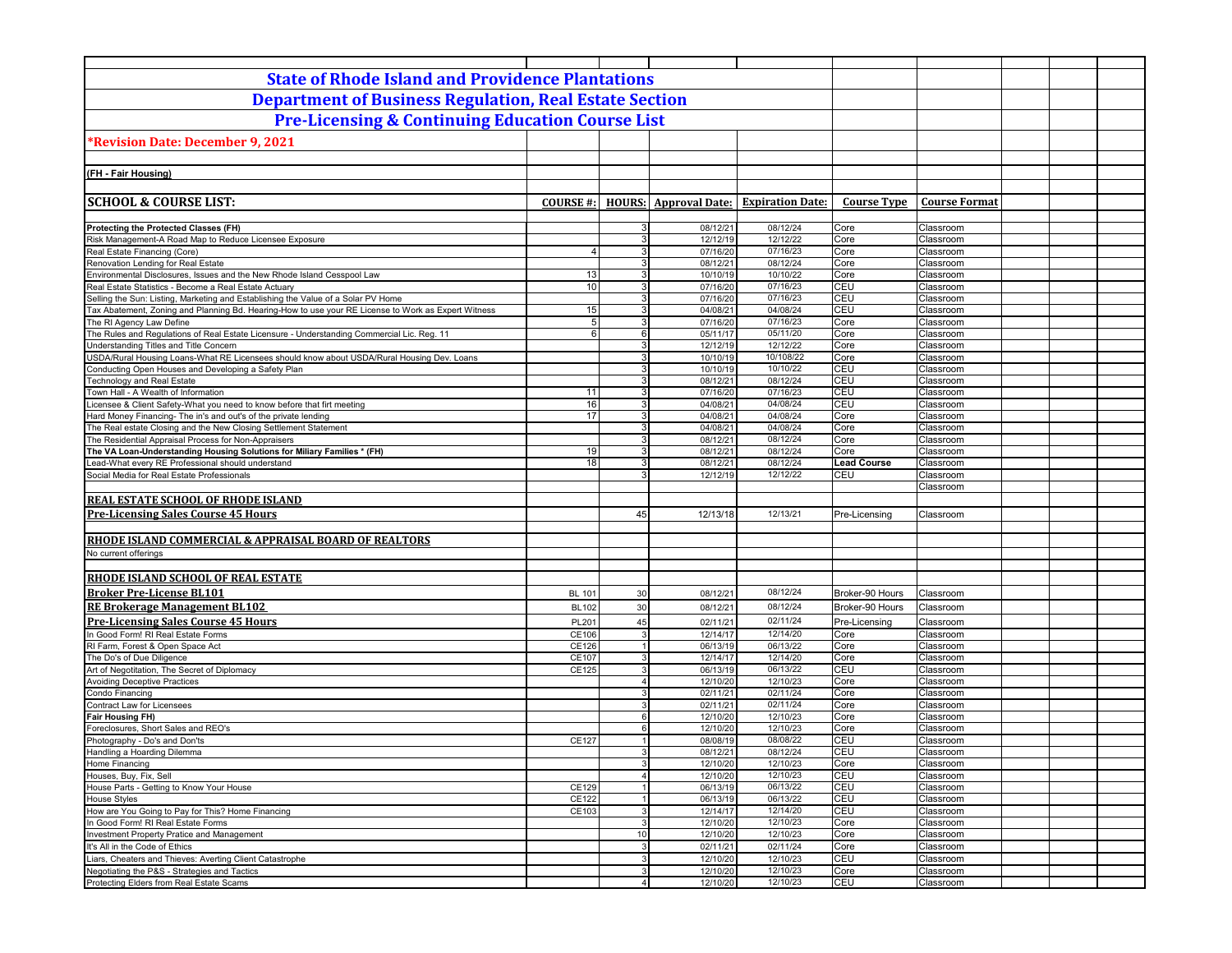| <b>State of Rhode Island and Providence Plantations</b>                                                                   |                 |                         |                              |                         |                    |                        |  |
|---------------------------------------------------------------------------------------------------------------------------|-----------------|-------------------------|------------------------------|-------------------------|--------------------|------------------------|--|
| <b>Department of Business Regulation, Real Estate Section</b>                                                             |                 |                         |                              |                         |                    |                        |  |
| <b>Pre-Licensing &amp; Continuing Education Course List</b>                                                               |                 |                         |                              |                         |                    |                        |  |
|                                                                                                                           |                 |                         |                              |                         |                    |                        |  |
| <b>Revision Date: December 9, 2021</b>                                                                                    |                 |                         |                              |                         |                    |                        |  |
|                                                                                                                           |                 |                         |                              |                         |                    |                        |  |
| (FH - Fair Housing)                                                                                                       |                 |                         |                              |                         |                    |                        |  |
|                                                                                                                           |                 |                         |                              |                         |                    |                        |  |
| <b>SCHOOL &amp; COURSE LIST:</b>                                                                                          | <b>COURSE#:</b> |                         | <b>HOURS:</b> Approval Date: | <b>Expiration Date:</b> | <b>Course Type</b> | <b>Course Format</b>   |  |
|                                                                                                                           |                 |                         |                              |                         |                    |                        |  |
| <b>Under Construction</b><br>Under Construction! Construction and Rehab Loan Programs                                     | CE104           | 3<br>$\mathbf{3}$       | 12/10/20<br>12/14/17         | 12/10/23<br>12/14/20    | Core<br><b>CEU</b> | Classroom<br>Classroom |  |
| Understanding Fair Housing - Part 1                                                                                       |                 | $\mathbf{3}$            | 08/12/21                     | 08/12/24                | Core               | Classroom              |  |
| Talk is Cheap / Communication is Priceless                                                                                | CE101           | 3                       | 12/14/17                     | 12/14/20                | CEU                | Classroom              |  |
| The Tiny House: Is it a Phrase or Craze                                                                                   |                 | $\overline{\mathbf{4}}$ | 12/10/20                     | 12/10/23                | CEU                | Classroom              |  |
| Twenty Cost Effective Home Improvements                                                                                   |                 | $\overline{4}$          | 12/10/20                     | 12/10/23                | CEU                | Classroom              |  |
| Time: Lost & Found                                                                                                        | CE105           | 3                       | 12/14/17                     | 12/17/20                | CEU                | Classroom              |  |
| Top 5 Mortgage Mess Ups                                                                                                   | CE123           | 1                       | 06/13/19                     | 06/13/22                | CEU                | Classroom              |  |
| You Deserve Credit                                                                                                        | CE102           | 3                       | 12/14/17                     | 12/14/20                | CEU                | Classroom              |  |
| It's All in the Code of Ethics                                                                                            | CE111           | $\mathbf{3}$            | 02/08/18                     | 02/08/21                | Core               | Classroom              |  |
| Being a Buyer's Representative                                                                                            | CE108           | 3 <sup>1</sup>          | 02/11/21                     | 02/11/24                | Core               | Classroom              |  |
| Law for RE Licnesee                                                                                                       | CE109           | 3                       | 02/08/18                     | 02/08/21                | Core               | Classroom              |  |
| Contract Lw for Licensee                                                                                                  | CE110           | 3                       | 02/08/18                     | 02/08/21                | Core               | Classroom              |  |
| <b>Landlord Tenanct Act</b>                                                                                               | CE115           | $\mathbf{3}$            | 02/11/21                     | 02/11/24                | Core               | Classroom              |  |
| Condominium Financing                                                                                                     | CE116           | $\mathbf{3}$            | 03/08/18                     | 03/08/21                | CEU                | Classroom              |  |
| Real Estate & Taxes: What Every Agent Should Know                                                                         |                 | $6 \overline{6}$        | 12/10/20                     | 12/10/23<br>06/13/22    | CEU                | Classroom              |  |
| Real Estate Business Basics                                                                                               | CE125           | 3<br>$\overline{3}$     | 06/13/19<br>02/11/21         | $\overline{02}$ /11/24  | CEU<br>Core        | Classroom              |  |
| Real Estate Fundamentals from a Mortgage Perspective<br>Red Flags: What every licensee should know before Home Inspection | CE114           | 3                       | 02/11/21                     | 02/11/24                | <b>CEU</b>         | Classroom<br>Classroom |  |
| Repurposing Property: Friend, Foe or the american Dream                                                                   |                 | $\Delta$                | 12/10/20                     | 12/10/23                | CEU                | Classroom              |  |
| Residential Property Management                                                                                           | CE113           | 3                       | 02/11/21                     | 02/11/24                | Core               | Classroom              |  |
| Residential Puchase-Sales Agreement                                                                                       | CE112           | 3                       | 02/11/21                     | 02/11/24                | Core               | Classroom              |  |
| Scams, Scroundrels and Real Estate Stings                                                                                 |                 | 6                       | 12/10/20                     | 12/10/23                | CEU                | Classroom              |  |
| Social Media Madness                                                                                                      | CE128           |                         | 06/13/19                     | 06/13/22                | CEU                | Classroom              |  |
| Solving the Downpayment Dilemna                                                                                           |                 | $\overline{\mathbf{4}}$ | 12/10/20                     | 12/10/23                | CEU                | Classroom              |  |
| Talk is Cheap / Communication is Priceless                                                                                |                 | 3                       | 12/10/20                     | 12/10/23                | CEU                | Classroom              |  |
| The Do's of Due Diligence                                                                                                 |                 | 3                       | 12/10/20                     | 12/10/23                | Core               | Classroom              |  |
| Time: Lost and Found                                                                                                      |                 | 3                       | 12/10/20                     | 12/10/23                | <b>CEU</b>         | Classroom              |  |
| The Millennial Buyer                                                                                                      | CE118           | 3                       | 02/14/19                     | 02/14/22                | CEU                | Classroom              |  |
| Understanding 1031 Tax Free Exchanges                                                                                     |                 | 6                       | 12/10/20                     | 12/10/23                | Core               | Classroom              |  |
| USDA, FHA and VA Loan Basic                                                                                               |                 | $\mathbf{3}$            | 12/10/20                     | 12/10/23                | Core               | Classroom              |  |
| You Deserve Credit                                                                                                        |                 | 3                       | 12/10/20                     | 12/10/23                | Core               | Classroom              |  |
| Agency for Real Estate Brokers                                                                                            | CE121           | 3                       | 02/14/19                     | 02/14/22                | Core               | Classroom              |  |
| Commerical and Investment Real Estate                                                                                     | CE117           | $6 \overline{6}$        | 02/14/19                     | 02/14/22                | Core               | Classroom              |  |
| Hoarders the Hidden disorder                                                                                              | CE119           | 1                       | 02/14/19                     | 02/14/22                | CEU                | Classroom              |  |
| Mold Remediation: Removal and Containment                                                                                 | CE120           | 3                       | 02/14/19                     | 02/14/22                | CEU                | Classroom              |  |
| Packaging The Product                                                                                                     | CE130           | $\mathbf{3}$            | 12/12/19                     | 12/12/22                | CEU                | Classroom              |  |
| Real Estate Agent Toolbox<br>Don't Just Talk - Communicate                                                                | CE132<br>CE131  | 3                       | 02/13/20<br>02/13/20         | 02/13/23<br>02/13/23    | CEU<br><b>CEU</b>  | Classroom<br>Classroom |  |
| Opening the Door to Wicked Good Open Houses                                                                               | CE133           |                         | 02/13/20                     | 02/13/23                | CEU                | Classroom              |  |
|                                                                                                                           |                 |                         |                              |                         |                    |                        |  |
| <b>REAL ESTATE UNIVERSITY</b>                                                                                             |                 |                         |                              |                         |                    |                        |  |
| <b>Pre-Licensing Sales Course</b>                                                                                         |                 | 45                      | 08/13/20                     | 08/13/23                | Pre-Licensing      | Classroom              |  |
|                                                                                                                           |                 |                         |                              |                         |                    |                        |  |
| <b>SIRMON TRAINING AND CONSULTING GROUP</b>                                                                               |                 |                         |                              |                         |                    |                        |  |
| American Warrior RE Professional                                                                                          |                 | $\Delta$                | 10/11/18                     | 10/11/21                | CEU                | Classroom              |  |
|                                                                                                                           |                 |                         |                              |                         |                    |                        |  |
| <b>SOUTHCOAST REAL ESTATE SCHOOL</b>                                                                                      |                 |                         |                              |                         |                    |                        |  |
|                                                                                                                           |                 |                         |                              |                         |                    |                        |  |
| <b>Pre-Licensing Sales Course 45 Hours</b>                                                                                |                 | 45                      | 06/08/17                     | 06/08/20                | Pre-Licensing      | Classroom              |  |
| Code of Ethics                                                                                                            |                 | $\overline{3}$          | 06/08/17<br>06/08/17         | 06/08/20                | Core               | Classroom              |  |
| Contracts<br>Fair Housing (FH)                                                                                            |                 | 3<br>$\overline{3}$     | 06/08/17                     | 06/08/20<br>06/08/20    | Core<br>Core       | Classroom<br>Classroom |  |
| Servicing Multigenerational Clients                                                                                       |                 | 3                       | 06/08/17                     | 06/08/20                | CEU                | Classroom              |  |
| White Glove Buyer Representation                                                                                          |                 | $\overline{3}$          | 06/08/17                     | 06/08/20                | <b>CEU</b>         | Classroom              |  |
| White Glove Seller Representation                                                                                         |                 | 3                       | 06/08/17                     | 06/08/20                | CEU                | Classroom              |  |
|                                                                                                                           |                 |                         |                              |                         |                    |                        |  |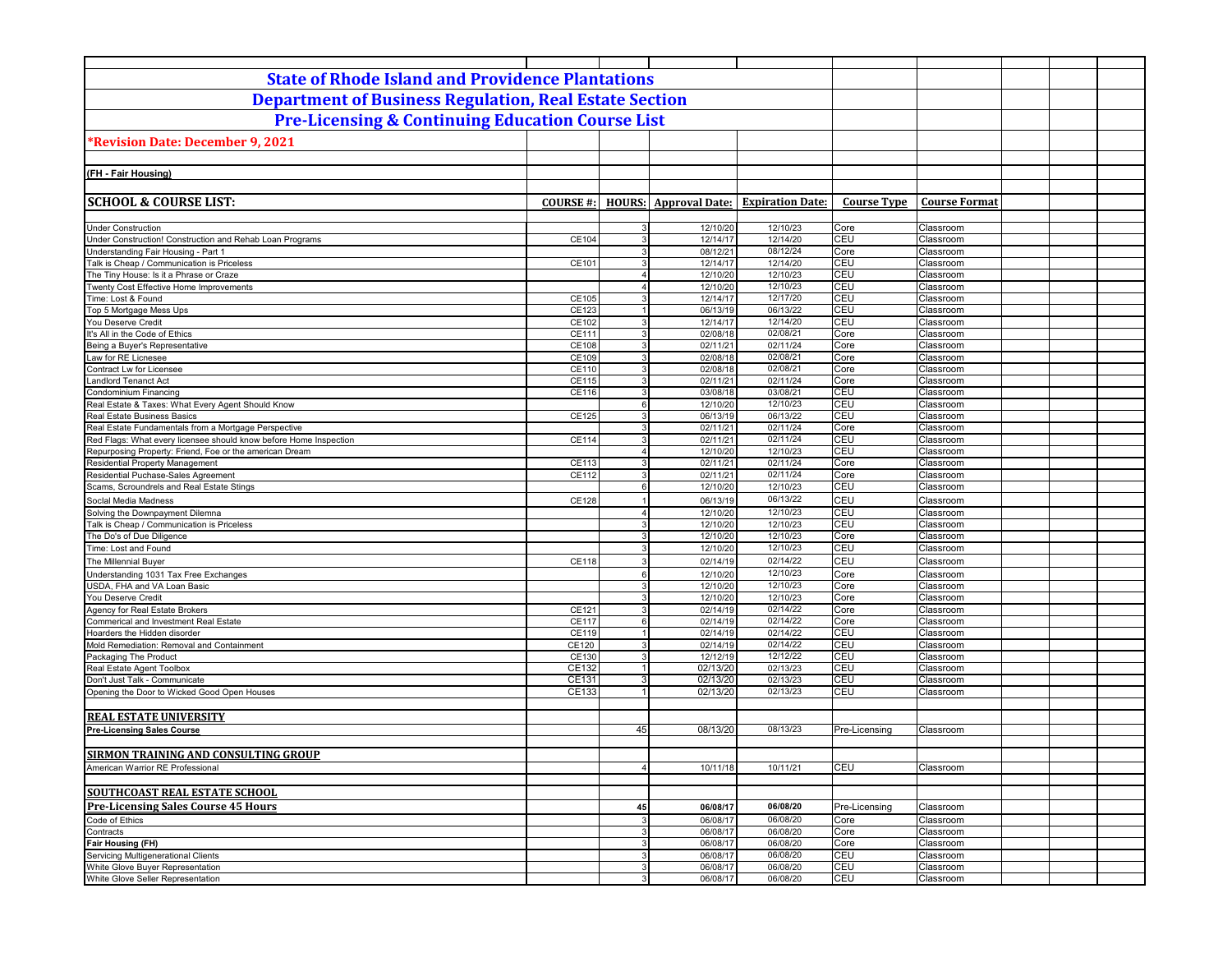| <b>State of Rhode Island and Providence Plantations</b>                                                                                                          |                  |                                |                              |                         |                    |                      |  |
|------------------------------------------------------------------------------------------------------------------------------------------------------------------|------------------|--------------------------------|------------------------------|-------------------------|--------------------|----------------------|--|
| <b>Department of Business Regulation, Real Estate Section</b>                                                                                                    |                  |                                |                              |                         |                    |                      |  |
| <b>Pre-Licensing &amp; Continuing Education Course List</b>                                                                                                      |                  |                                |                              |                         |                    |                      |  |
|                                                                                                                                                                  |                  |                                |                              |                         |                    |                      |  |
| <b>Revision Date: December 9, 2021</b>                                                                                                                           |                  |                                |                              |                         |                    |                      |  |
|                                                                                                                                                                  |                  |                                |                              |                         |                    |                      |  |
| (FH - Fair Housing)                                                                                                                                              |                  |                                |                              |                         |                    |                      |  |
|                                                                                                                                                                  |                  |                                |                              |                         |                    |                      |  |
| <b>SCHOOL &amp; COURSE LIST:</b>                                                                                                                                 | <b>COURSE #:</b> |                                | <b>HOURS:</b> Approval Date: | <b>Expiration Date:</b> | <b>Course Type</b> | <b>Course Format</b> |  |
| Win or Win-Win Negotiating                                                                                                                                       |                  |                                | 06/08/17                     | 06/08/20                | CEU                | Classroom            |  |
|                                                                                                                                                                  |                  |                                |                              |                         |                    |                      |  |
| THE CE SHOP, INC.                                                                                                                                                |                  |                                |                              |                         |                    |                      |  |
| Assistance Animals and Fair Housing                                                                                                                              | C003             | $\overline{4}$                 | 04/11/19                     | 04/11/22                | Core               | Online               |  |
| Advocating for Short Sale Clients                                                                                                                                |                  | $\mathbf{3}$                   | 08/12/21                     | 08/12/24                | CEU                | Online               |  |
| Breaking Barriers: Fair Housing<br>Code of Ethics: Good for your Clients and Your Business                                                                       | C002<br>C006     | $\mathbf{3}$<br>$\overline{3}$ | 10/10/19<br>07/16/20         | 10/10/22<br>07/16/23    | Core<br>Core       | Online<br>Online     |  |
| Code of Ehics in Action: Real-Life Applications                                                                                                                  | C008             | 3                              | 12/12/19                     | 12/12/22                | Core               | Online               |  |
| <b>Commercial Ethics</b>                                                                                                                                         | C007             | $\overline{3}$                 | 09/14/17                     | 09/14/20                | Core               | Online               |  |
| Ethics at Work                                                                                                                                                   | C009             | 3                              | 08/08/19                     | 08/08/22                | Core               | Online               |  |
| Diversity: Your Kaleidoscope of Clients                                                                                                                          | C005             | $\overline{3}$                 | 06/10/21                     | 06/10/24                | Core               | Online               |  |
| Sex and Real Estate. Sexual Harrassment Sexual Discrimination and Fair Housing                                                                                   | C004             | 3                              | 04/11/19                     | 04/11/22                | Core               | Online               |  |
| Accredited Buyer's Representative Designation Course                                                                                                             | E078             | 12                             | 07/16/20                     | 07/16/23                | CEU                | Online               |  |
| Advocating for Short Sale Clients                                                                                                                                | E029             | 3                              | 10/11/18                     | 10/11/21                | CEU                | Online               |  |
| Affordable Housing: Solutions for Homes and Financing                                                                                                            | E070<br>E032     | 3                              | 04/11/19                     | 04/11/22<br>02/14/22    | CEU<br>CEU         | Online               |  |
| Anatomy of Commercial Building<br>At Home with Diversity                                                                                                         | E022             | 3<br>6                         | 02/14/19<br>12/10/20         | 12/10/23                | CEU                | Online<br>Online     |  |
| Attracting Online Consumers: Listings and Syndication                                                                                                            | E056             | 3                              | 10/11/18                     | 10/11/21                | CEU                | Online               |  |
| <b>Buyers Generation</b>                                                                                                                                         | E084             | 6                              | 08/13/20                     | 08/13/23                | CEU                | Online               |  |
| Corporate Relocation                                                                                                                                             |                  | $6 \overline{6}$               | 07/16/20                     | 07/16/23                | CEU                | Online               |  |
| Current Issues and Trends in Real Estate                                                                                                                         | E069             | 3                              | 10/11/18                     | 10/11/21                | CEU                | Online               |  |
| Current Issues: Cooperation, Negotiation, iBuyers and Disaster Preparedness                                                                                      |                  | 3                              | 04/08/21                     | 04/08/24                | CEU                | Online               |  |
| Did You Serve? Identifying Home Buying Advantages for Veterans                                                                                                   | E043             | 3                              | 07/16/20                     | 07/16/23                | CEU                | Online               |  |
| Discovering Commercial Real Estate                                                                                                                               | E045             | $\overline{3}$                 | 07/16/20                     | 07/16/23                | CEU                | Online               |  |
| Document Excellence for Smoother Transactions<br>Enhance Your Brand & Protect Your Clients with Data, Privacy & Security                                         | E042             | $\mathbf{3}$<br>$\mathbf{3}$   | 07/16/20<br>05/11/17         | 07/16/23<br>05/11/20    | CEU<br>CEU         | Online<br>Online     |  |
| e-Pro Certification Program                                                                                                                                      | E074             | 12                             | 06/13/19                     | 06/13/22                | CEU                | Online               |  |
| ePro Certification Program: Day 1                                                                                                                                | E064             | 6                              | 12/14/17                     | 12/14/20                | CEU                | Online               |  |
| ePro Certification Program: Day 2                                                                                                                                | E065             | 6                              | 12/14/17                     | 12/14/20                | CEU                | Online               |  |
| <b>Expanding Housing Opportunities</b>                                                                                                                           | E048             | $\mathbf{3}$                   | 01/11/18                     | 01/11/21                | CEU                | Online               |  |
| First Time Homebuyers: A Niche to Grow On                                                                                                                        |                  | 3                              | 12/10/20                     | 12/10/23                | CEU                | Online               |  |
| Foundations of Real Estate Finance                                                                                                                               | E007             | $6 \overline{6}$               | 10/10/19                     | 10/10/22                | CEU                | Online               |  |
| Generating Buyer and Seller Leads                                                                                                                                | E066             | 6                              | 2/11/21                      | 2/11/24                 | CEU                | Online               |  |
| <b>Generation Buy</b><br>Going Green: The Environmental Movement in Real Estate                                                                                  | E025<br>E009     | $6 \overline{6}$<br>3          | 08/09/18<br>06/10/21         | 08/09/21<br>06/10/24    | CEU<br>CEU         | Online<br>Online     |  |
| Resort & Second-Home Specialist (RSPS) Certification Course                                                                                                      | E049             | $6 \overline{6}$               | 01/11/18                     | 01/11/21                | CEU                | Online               |  |
| Hot Topics in Real Estate                                                                                                                                        | E071             | 3                              | 08/08/19                     | 08/08/22                | CEU                | Online               |  |
| Keeping it Honest: Understanding Real Estate & Mortgage Fraud                                                                                                    | E010             | 3                              | 10/10/19                     | 10/10/22                | CEU                | Online               |  |
| Marijuana In Real Estate                                                                                                                                         | E061             | 3                              | 02/13/20                     | 02/13/23                | CEU                | Online               |  |
| Marketing, Advertising, and Social Media Compliance                                                                                                              | E060             | $\mathbf{3}$                   | 12/12/19                     | 12/12/22                | CEU                | Online               |  |
| Marketing Strategy & Lead Generation                                                                                                                             |                  | 6                              | 10/08/20                     | 10/08/23                | CEU                | Online               |  |
| Military Relocation Professional Certification (MRP)                                                                                                             | E044             | 6                              | 07/16/20                     | 07/16/23                | CEU                | Online               |  |
| NAR Green Day 1: Resource-Efficient Homes, Remodels, Renovations and New Home Construction                                                                       | E058             | $6 \overline{6}$               | 12/12/19                     | 12/12/22                | CEU                | Online               |  |
| NAR Green Day 2: Representing Buyers and Sellers of Resource- Efficient Homes<br>New-Home Construction and Buyer Representation: Professionals, Product, Process | E059<br>E050     | $6 \overline{6}$<br>6          | 12/12/19<br>12/10/20         | 12/12/22<br>12/10/23    | <b>CEU</b><br>CEU  | Online<br>Online     |  |
| Personal Safety                                                                                                                                                  | E054             | 3 <sup>1</sup>                 | 02/11/21                     | 02/11/24                | CEU                | Online               |  |
| Preparing a Market Analysis                                                                                                                                      | E063             | 3 <sup>1</sup>                 | 02/11/21                     | 02/11/24                | CEU                | Online               |  |
| Pricing Strategies: Mastering the CMA                                                                                                                            | E055             | $6 \overline{6}$               | 02/14/19                     | 02/14/22                | CEU                | Online               |  |
| Property Inspection Issues                                                                                                                                       |                  | $\overline{3}$                 | 07/16/20                     | 07/16/23                | CEU                | Online               |  |
| RE Investing: Build Wealth Representing Investors & becoming One Yourself                                                                                        | E068             | $6 \overline{6}$               | 02/11/21                     | 02/11/24                | CEU                | Online               |  |
| Real Estate Marketing Reboot: Innovate>Relate>Differentiate                                                                                                      | E023             | 6                              | 07/16/20                     | 07/16/23                | CEU                | Online               |  |
| Real Estate Safety Matters: Safe Business = Smart Business                                                                                                       | E057             | $\overline{3}$                 | 08/12/21                     | 08/12/24                | CEU                | Online               |  |
| REALTOR Code of Ethics Training<br>Residential Property Management Essentials                                                                                    | E055<br>E052     | $\mathbf{3}$<br>3 <sup>1</sup> | 06/10/21<br>12/10/20         | 06/10/24<br>12/10/23    | Core<br>CEU        | Online<br>Online     |  |
| Resort & Second Home Specialist (RSPS) Course                                                                                                                    |                  | $6 \mid$                       | 12/10/20                     | 12/10/23                | CEU                | Online               |  |
| Roadmap to Success: Business Planning for Real Estate Professionals                                                                                              | E011             | $\mathbf{3}$                   | 06/13/19                     | 06/13/22                | CEU                | Online               |  |
| Second Home Ownership: Trends, Options and Opportunities                                                                                                         |                  | 3 <sup>1</sup>                 | 04/08/21                     | 04/08/24                | CEU                | Online               |  |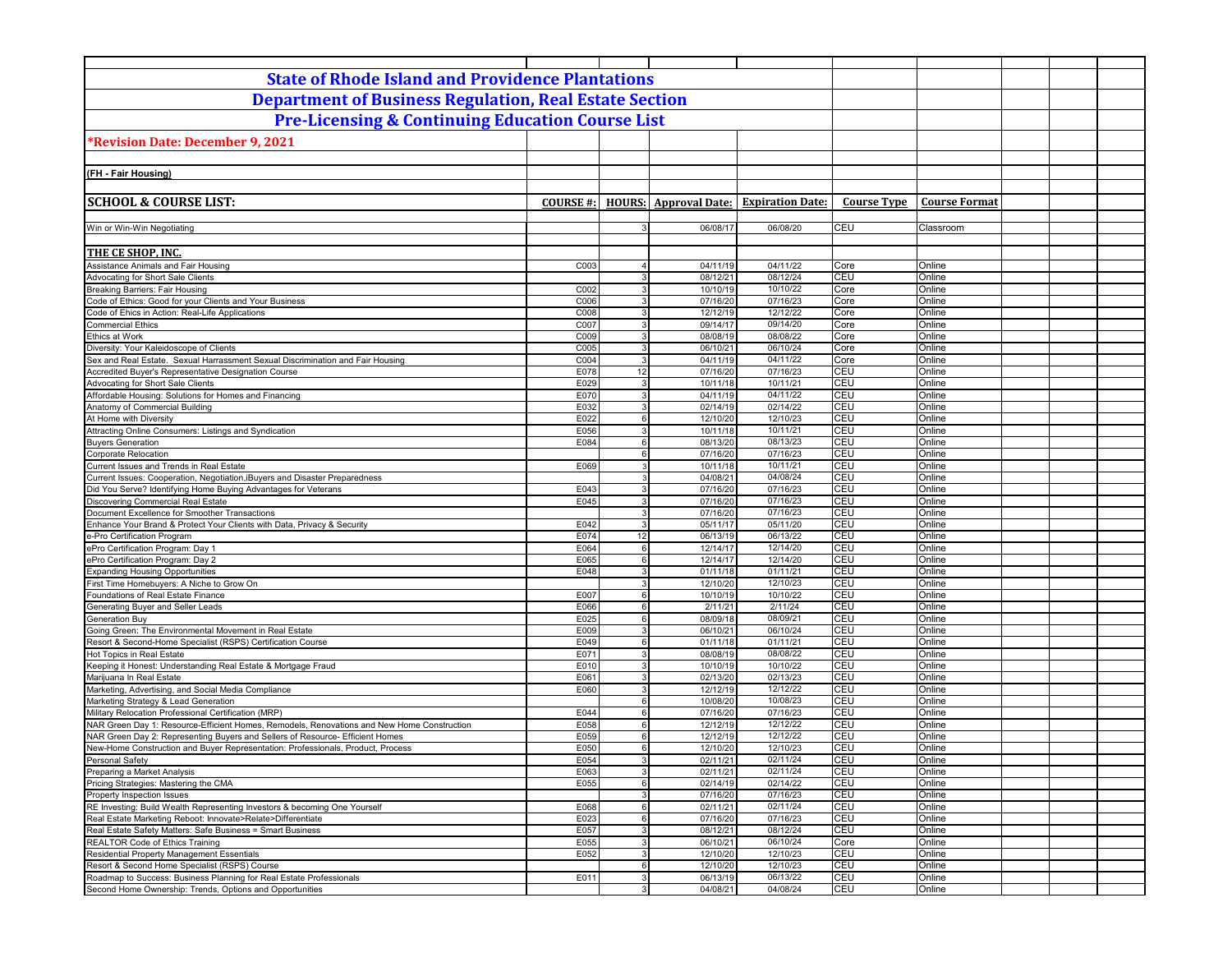| <b>State of Rhode Island and Providence Plantations</b>                                          |                  |                                  |                              |                         |                       |                        |  |
|--------------------------------------------------------------------------------------------------|------------------|----------------------------------|------------------------------|-------------------------|-----------------------|------------------------|--|
| <b>Department of Business Regulation, Real Estate Section</b>                                    |                  |                                  |                              |                         |                       |                        |  |
| <b>Pre-Licensing &amp; Continuing Education Course List</b>                                      |                  |                                  |                              |                         |                       |                        |  |
|                                                                                                  |                  |                                  |                              |                         |                       |                        |  |
| *Revision Date: December 9, 2021                                                                 |                  |                                  |                              |                         |                       |                        |  |
|                                                                                                  |                  |                                  |                              |                         |                       |                        |  |
| (FH - Fair Housing)                                                                              |                  |                                  |                              |                         |                       |                        |  |
|                                                                                                  |                  |                                  |                              |                         |                       |                        |  |
| <b>SCHOOL &amp; COURSE LIST:</b>                                                                 | <b>COURSE #:</b> |                                  | <b>HOURS:</b> Approval Date: | <b>Expiration Date:</b> | <b>Course Type</b>    | <b>Course Format</b>   |  |
|                                                                                                  |                  |                                  |                              |                         |                       |                        |  |
| Section 1031 Tax Deferred Exchanges<br>Seller Representative Specialist (SRS) Designation Course | E051             | 3<br>12                          | 08/13/20<br>10/10/19         | 08/13/23<br>10/10/22    | CEU<br><b>CEU</b>     | Online<br>Online       |  |
| Seniors Real Estate Specialist (SRES) Designation Course                                         | E021             | 12                               | 02/13/20                     | 02/13/23                | Core                  | Online                 |  |
| Serving the Unique Needs of the Senior Market                                                    |                  | 3                                | 12/10/20                     | 12/10/23                | CEU                   | Online                 |  |
| Short Sales and Foreclosures: What RE Professionals Need to Know                                 | E047             | $6 \overline{6}$                 | 02/11/21                     | 02/11/24                | CEU                   | Online                 |  |
| Taxes and Real Estate What you need to know                                                      | E073             | 3                                | 04/11/19                     | 04/11/22                | CEU                   | Online                 |  |
| Technology Tools, Trends, & Risk Management<br>The Fundamentals of Commercial Real Estate        | E067<br>E033     | $\mathbf{3}$<br>3                | 02/11/21<br>02/14/19         | 02/11/24<br>02/14/22    | CEU<br>CEU            | Online<br>Online       |  |
| Today's MLS: New Paradigms, Better Results                                                       | E013             | 3                                | 08/09/18                     | 08/09/21                | CEU                   | Online                 |  |
| Working with Real Estate Investors: Understanding Investor Strategies                            | E062             | $\overline{3}$                   | 02/13/20                     | 02/13/23                | <b>CEU</b>            | Online                 |  |
|                                                                                                  |                  |                                  |                              |                         |                       |                        |  |
| <b>TRAINING COVE</b>                                                                             |                  |                                  |                              |                         |                       |                        |  |
| Real Estate in the Age of Technology<br>Negotiation Strategies for Real Estate                   | 1136<br>1135     | 3                                | 12/09/21<br>12/09/21         | 12/09/24<br>12/09/24    | CEU<br>CEU            | Online<br>Online       |  |
| Real Estate Investing                                                                            | 1134             | 3                                | 12/09/21                     | 12/09/24                | CEU                   | Online                 |  |
| <b>Risk Management</b>                                                                           | 1133             | $\overline{3}$                   | 12/09/21                     | 12/09/24                | CEU                   | Online                 |  |
| Staying Safe in Real Estate                                                                      | 1132             | $\overline{3}$                   | 12/09/21                     | 12/09/24                | CEU                   | Online                 |  |
| <b>Building Green, Buildling Smart</b>                                                           | 1131             | $\mathbf{3}$                     | 12/09/21                     | 12/09/24                | CEU                   | Online                 |  |
| Drugs, Disasters and other Disclosures                                                           | 1130             | $\mathbf{3}$                     | 12/09/21                     | 12/09/24                | CEU                   | Online                 |  |
| Clarifying the Code of Ethics<br>Fair Housing for Real Estate Professionals (FH)                 | 1129<br>1128     | 3<br>3                           | 12/09/21<br>12/09/21         | 12/09/24<br>12/09/24    | Core<br>Core          | Online<br>Online       |  |
|                                                                                                  |                  |                                  |                              |                         |                       |                        |  |
| THE KYLE SEYBOTH SCHOOL OF REAL ESTATE                                                           |                  |                                  |                              |                         |                       |                        |  |
| <b>Real Estate Pre-Licensing Course</b>                                                          |                  | 45                               | 02/11/21                     | 02/11/24                | Pre-Licensing         | Classroom              |  |
|                                                                                                  |                  |                                  |                              |                         |                       |                        |  |
|                                                                                                  |                  |                                  |                              |                         |                       |                        |  |
| THE RHODE ISLAND ASSOCIATION OF REALTORS                                                         |                  |                                  |                              |                         |                       |                        |  |
| <b>Broker 90 Hours</b>                                                                           |                  | 90                               | 2/11/2021                    | 02/11/24<br>12/12/22    | Broker-90 Hours       | Classroom              |  |
| <b>Pre-Licensing Sales Course 45 Hours</b><br><b>BROKER PRE-LICENSE (6 Core- FH)</b>             | -1               | 45<br>24                         | 12/12/19<br>12/12/19         | 12/12/22                | Pre-Licensing<br>Core | Classroom<br>Classroom |  |
| Accredited Buyer Representative (6 Core + 6 Ceu Hours)                                           | 220              | 12                               | 12/10/20                     | 12/12/23                | Core                  | Classroom              |  |
| Advanced Septic Systems in RI                                                                    | 591              | $\overline{2}$                   | 12/09/21                     | 12/09/24                | Core                  | Classroom              |  |
| At Home With Diversity (FH)                                                                      | 443              | $\overline{7}$                   | 10/21/24                     | 10/21/24                | Core                  | Classroom              |  |
| Business Across State Lines (RI/MA)                                                              | 497              | 3                                | 06/13/19                     | 06/13/22                | Core                  | Classroom              |  |
| Buyer's Agent: Fundamentals of Buyer Representation                                              | 501              | $\mathbf{3}$                     | 12/10/20                     | 12/10/23                | Core                  | Classroom              |  |
| Code of Ethics<br>Condominium Law - The Basics                                                   | 19<br>52         | 3<br>3                           | 08/13/20<br>04/11/19         | 08/13/23<br>04/11/22    | Core<br>Core          | Classroom<br>Classroom |  |
| Contract law: The Purchase and Sale of R.E.                                                      | 44               | 3                                | 08/13/20                     | 08/13/23                | Core                  | Classroom              |  |
| Contract Law - Interact                                                                          | 2104             | $\overline{2}$                   | 10/11/18                     | 10/11/21                | Core                  | On-line                |  |
| Contract Law for Real Estate Professionals                                                       | 921              | $\overline{4}$                   | 02/13/20                     | 02/13/23                | Core                  | Online                 |  |
| Commercial and Investments Real Estate Cert. (FH)                                                | 540              | 24                               | 06/13/19                     | 06/13/22                | Core                  | Classroom              |  |
| Domestic Violence & RI Fair Housing (FH)<br>Effects of Radon in RE Transactions                  | 593<br>267       | $\overline{4}$<br>3              | 12/09/21<br>12/12/19         | 12/09/24<br>12/12/22    | Core<br>Core          | Classroom<br>Classroom |  |
| <b>Ethic Awareness</b>                                                                           | 121              | 6                                | 01/11/18                     | 01/11/21                | Core                  | Classroom              |  |
| Environmental Issues in Your Real Estate Practice (On-line) (12 Hrs.-Core, 12 Hrs. - CEU)        | 2744             | 6                                | 08/13/20                     | 08/13/23                | Core                  | On-line                |  |
| Even Real Estate Has Taxes!                                                                      | 433              | 3                                | 02/13/20                     | 02/13/23                | Core                  | Classroom              |  |
| Fair Housing (FH)                                                                                | 2733             | $6 \overline{6}$                 | 08/13/20                     | 08/13/23                | Core                  | On-line                |  |
| Fair Housing and Landlord/Tenant Relationships (FH)                                              | 24               | 3 <sup>1</sup>                   | 12/10/20                     | 12/10/23                | Core                  | Classroom              |  |
| Fair Housing & Beyond (FH)<br>Financing the Sale                                                 | 922<br>25        | $\overline{4}$<br>$\overline{3}$ | 02/13/20<br>04/11/19         | 02/13/23<br>04/11/22    | Core<br>Core          | Online<br>Classroom    |  |
| <b>Government Lending</b>                                                                        | 20               | $\overline{3}$                   | 12/10/20                     | 12/10/23                | Core                  | Classroom              |  |
| Graduate REALTOR Institute 201-A                                                                 | GRI 201-A        | $6 \overline{6}$                 | 11/09/17                     | 11/09/20                | Core                  | Classroom              |  |
| Graduate REALTOR Institute GRI 101                                                               | <b>GRI 152</b>   | 15                               | 07/16/20                     | 07/16/23                | Core                  | Classroom              |  |
| Home Financing Review for REALTORS                                                               | 502              | $\overline{3}$                   | 05/11/17                     | 05/11/20                | Core                  | Classroom              |  |
| Matrix Listing Input<br>Mediation: Overcoming Cultural Barriers (FH)                             | 469              | $\overline{2}$<br>5 <sup>1</sup> | 08/13/20<br>12/10/20         | 08/13/23<br>12/10/23    | Core<br>Core          | Classroom<br>Classroom |  |
|                                                                                                  |                  |                                  |                              |                         |                       |                        |  |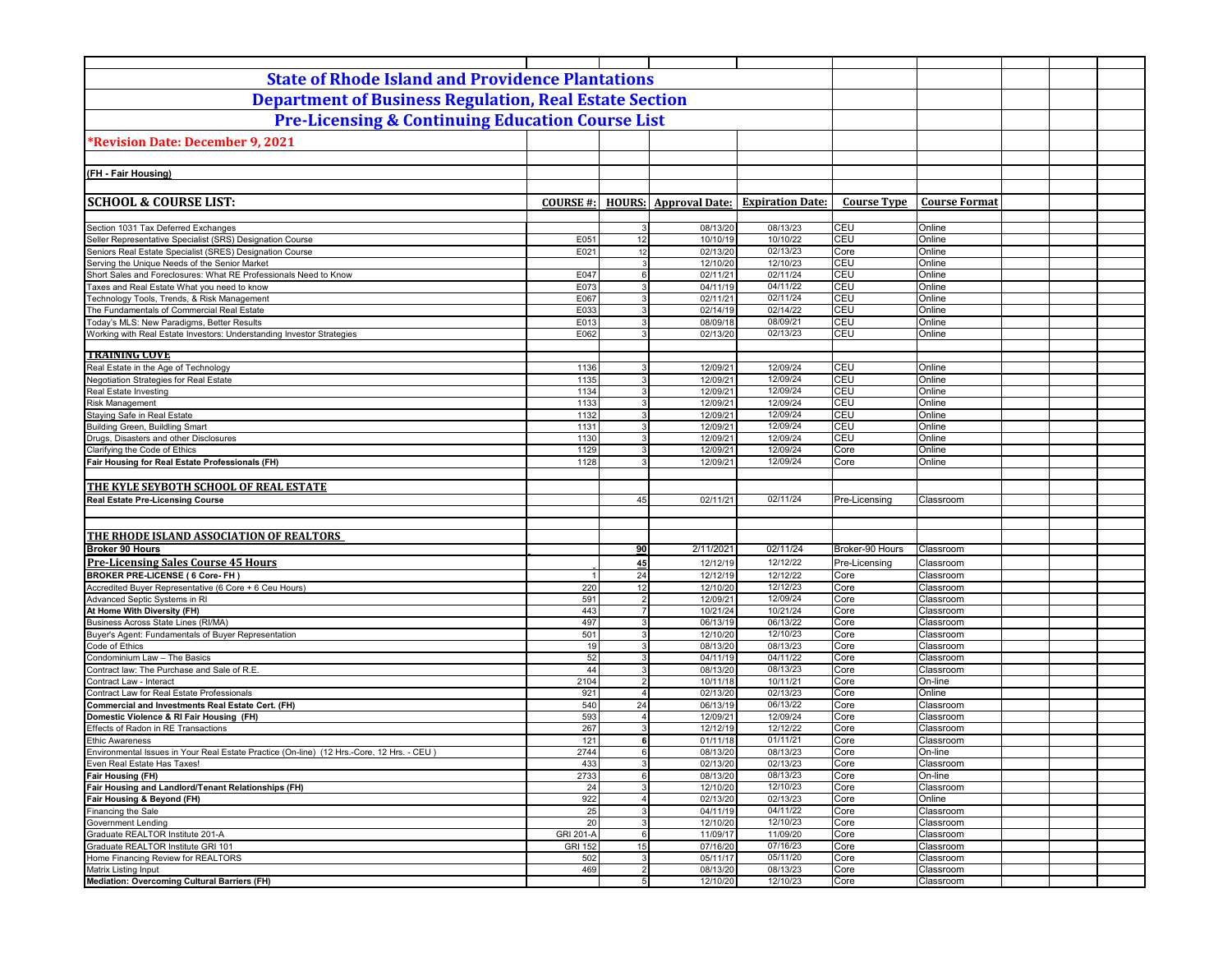| <b>State of Rhode Island and Providence Plantations</b>           |                  |                                  |                              |                         |                    |                        |  |
|-------------------------------------------------------------------|------------------|----------------------------------|------------------------------|-------------------------|--------------------|------------------------|--|
| <b>Department of Business Regulation, Real Estate Section</b>     |                  |                                  |                              |                         |                    |                        |  |
| <b>Pre-Licensing &amp; Continuing Education Course List</b>       |                  |                                  |                              |                         |                    |                        |  |
| <b>*Revision Date: December 9, 2021</b>                           |                  |                                  |                              |                         |                    |                        |  |
|                                                                   |                  |                                  |                              |                         |                    |                        |  |
| (FH - Fair Housing)                                               |                  |                                  |                              |                         |                    |                        |  |
|                                                                   |                  |                                  |                              |                         |                    |                        |  |
|                                                                   |                  |                                  |                              |                         |                    |                        |  |
| <b>SCHOOL &amp; COURSE LIST:</b>                                  | <b>COURSE #:</b> |                                  | <b>HOURS:</b> Approval Date: | <b>Expiration Date:</b> | <b>Course Type</b> | <b>Course Format</b>   |  |
|                                                                   |                  |                                  |                              |                         |                    |                        |  |
| Meeting the Needs of Buyers & Sellers                             | 924              |                                  | 02/13/20                     | 02/13/23<br>04/08/24    | Core               | Online                 |  |
| Mortgage Seminar                                                  | 300              | 3                                | 04/08/21                     |                         | CEU                | Classroom              |  |
| Lead Paint Hazards<br>Negotiating the Purchase and Sales Contract | 128              | $\overline{3}$                   | 12/09/21                     | 12/09/24                | <b>Lead Course</b> | Classroom              |  |
| Negotiating to Win                                                | 504              | $\overline{3}$                   | 08/13/20                     | 08/13/23<br>10/21/24    | Core               | Classroom              |  |
| Purchases & Sale Agreement                                        | 444<br>390       | $\overline{3}$<br>$\overline{3}$ | 10/21/21                     | 02/13/23                | Core<br>Core       | Classroom              |  |
| Perfect Pricing Using RPR                                         | 455              | $\overline{3}$                   | 02/13/20<br>10/10/19         | 10/10/22                | Core               | Classroom<br>Classroom |  |
| <b>Professional Standards</b>                                     | 490              | 6                                | 04/08/21                     | 04/08/24                | Core               | Classroom              |  |
| Real Estate and Estate Administration                             | 435              | 3                                | 08/13/20                     | 08/13/23                | Core               | Classroom              |  |
| Real Estate Consumer Relationships: Agency                        | 341              |                                  |                              | 12/12/22                | Core               | Classroom              |  |
| Real Estate Contracts and Forms 101                               |                  | 3                                | 12/12/19<br>10/10/19         | 10/10/22                | Core               | Classroom              |  |
| Renovation Lending & How It Can Work for You                      | 318<br>344       | 3                                | 10/10/19                     | 10/10/22                | Core               | Classroom              |  |
| Rights & Responsibilities under RI Fair Housing (FH)              | 589              | $\mathbf{3}$                     | 12/09/21                     | 12/09/24                | Core               | Classroom              |  |
| Risk Management for the RE Professional                           | 503              | $\mathbf{3}$                     | 08/13/20                     | 08/13/23                | Core               | Classroom              |  |
| <b>Risk Management</b>                                            | 358              | 6                                | 10/21/21                     | 10/21/24                | Core               | On-line                |  |
| RI Housing - What it takes                                        | 515              | 6                                | 09/13/18                     | 09/13/21                | Core               | Classroom              |  |
| RI Housing 203K                                                   |                  | $\mathcal{R}$                    |                              | 02/13/23                |                    |                        |  |
| RI Septic Field Training                                          | 516<br>592       | $\overline{2}$                   | 02/13/20<br>12/09/21         | 12/09/24                | Core<br>Core       | Classroom<br>Classroom |  |
| Right Start: New Licensee Training Program                        | 528              | 18                               | 02/13/20                     | 02/13/23                | Core               | Classroom              |  |
| Septic 101: Understanding Conventional Septic Systems in RI       | 590              | $\overline{2}$                   | 12/09/21                     | 12/09/24                | Core               |                        |  |
| Situational Agency                                                | 379              | 3                                | 09/13/18                     | 09/13/21                | Core               | Classroom<br>Classroom |  |
| Situational Real Estate Relationships                             |                  |                                  | 08/12/21                     | 08/12/24                | Core               | Classroom              |  |
| Successful Buyer Client Systems                                   | 926              |                                  | 02/13/20                     | 02/13/23                | Core               | Online                 |  |
| Successful Seller Client Systems                                  | 927              |                                  | 02/13/20                     | 02/13/23                | Core               | Online                 |  |
| Success with MLS                                                  | 457              |                                  | 08/08/19                     | 08/08/22                | Core               | Classroom              |  |
| Taking the Mystery out of the American with Disabilities Act      | 131              | $6 \overline{6}$                 | 11/09/17                     | 11/09/20                | Core               | Classroom              |  |
| The Truth About Mold                                              | 2755             | $6 \overline{6}$                 | 07/16/20                     | 07/16/23                | Core               | On-line                |  |
| <b>Title Law</b>                                                  | 431              | $\overline{3}$                   | 12/12/19                     | 12/12/22                | Core               | Classroom              |  |
| TransactionDesk by Instanet (Hands-On)                            | 460              | 3                                | 10/10/19                     | 10/10/22                | Core               | Classroom              |  |
| Using DocBox & Authentisign                                       | 461              | $\overline{2}$                   | 10/21/21                     | 10/21/24                | Core               | Classroom              |  |
| Using RPR for Residential Investment                              |                  | $\overline{2}$                   | 12/10/20                     | 12/10/23                | Core               | Classroom              |  |
| <b>Water Conservation</b>                                         |                  | $\mathbf{3}$                     | 04/11/19                     | 04/11/22                | Core               | Classroom              |  |
| Wetlands & Coastal Real Estate                                    | 383<br>41        | $\overline{3}$                   | 08/13/20                     | 08/13/23                | Core               | Classroom              |  |
| 1st Steps in Commercial Career                                    |                  | 3                                | 06/10/21                     | 06/10/24                | CEU                | Classroom              |  |
| Accredited Staging Partner Real Estate Staging & Selling Cycle    | 482              | $\overline{7}$                   | 12/09/21                     | 12/09/24                | CEU                | Classroom              |  |
| Accredited Staging Professional                                   | 482              | 12                               |                              | 12/14/20                | CEU                | Classroom              |  |
| Affirmative Marketing to RI Workforce Homes                       | 903              | $\overline{3}$                   | 12/14/17<br>03/09/17         | 03/09/20                | CEU                | Classroom              |  |
|                                                                   |                  |                                  |                              |                         |                    |                        |  |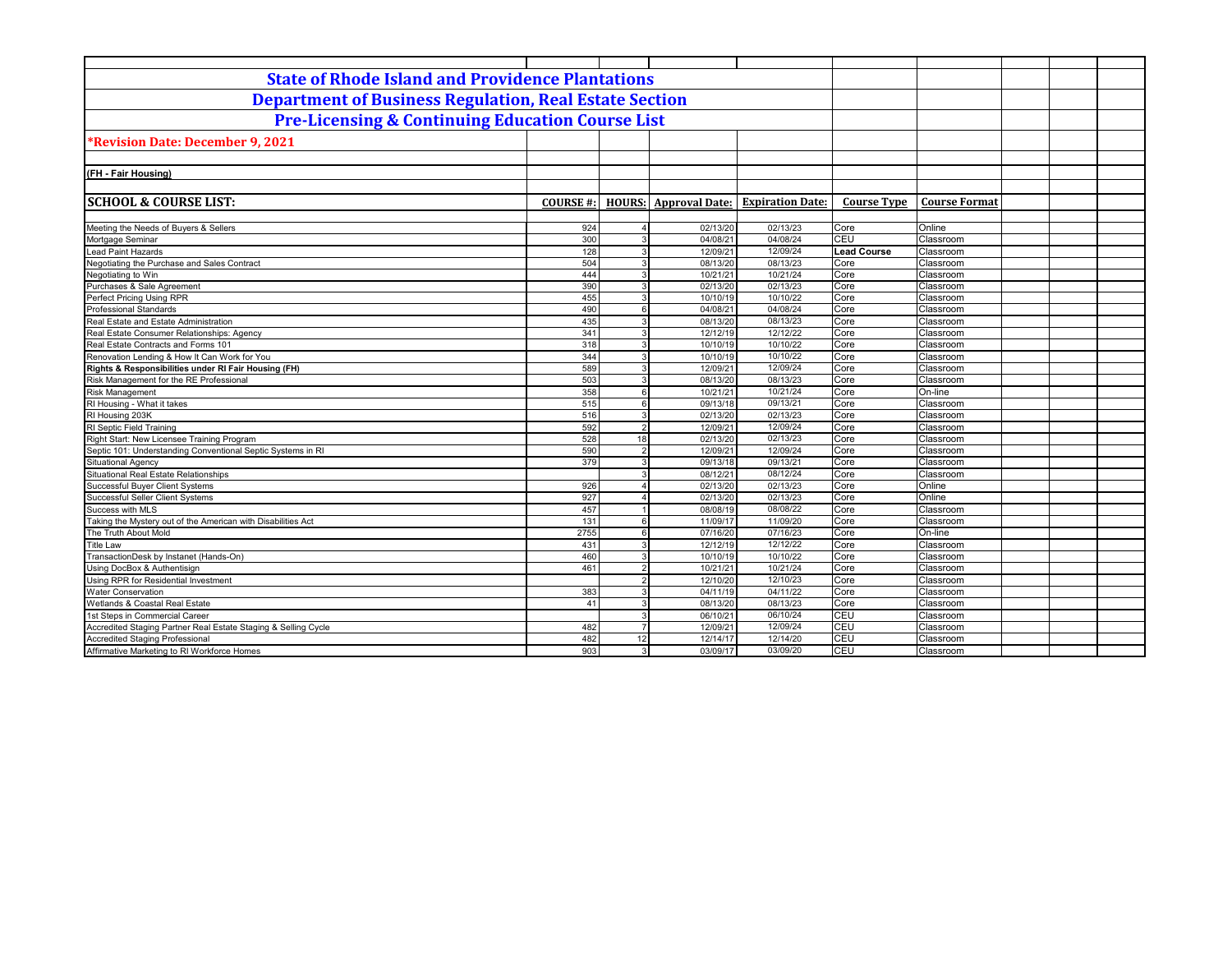| <b>State of Rhode Island and Providence Plantations</b>                                           |                  |                                  |                      |                                               |                    |                          |  |
|---------------------------------------------------------------------------------------------------|------------------|----------------------------------|----------------------|-----------------------------------------------|--------------------|--------------------------|--|
| <b>Department of Business Regulation, Real Estate Section</b>                                     |                  |                                  |                      |                                               |                    |                          |  |
| <b>Pre-Licensing &amp; Continuing Education Course List</b>                                       |                  |                                  |                      |                                               |                    |                          |  |
| *Revision Date: December 9, 2021                                                                  |                  |                                  |                      |                                               |                    |                          |  |
|                                                                                                   |                  |                                  |                      |                                               |                    |                          |  |
| (FH - Fair Housing)                                                                               |                  |                                  |                      |                                               |                    |                          |  |
|                                                                                                   |                  |                                  |                      |                                               |                    |                          |  |
| <b>SCHOOL &amp; COURSE LIST:</b>                                                                  | <b>COURSE #:</b> |                                  |                      | <b>HOURS:</b> Approval Date: Expiration Date: | <b>Course Type</b> | <b>Course Format</b>     |  |
|                                                                                                   |                  |                                  |                      |                                               |                    |                          |  |
| <b>Assessing Town Hall</b><br><b>Attracting High Quality Talent</b>                               | 415              | 3<br>3 <sup>1</sup>              | 04/12/18<br>12/10/20 | 04/12/21<br>12/10/23                          | CEU<br>CEU         | Classroom<br>Classroom   |  |
| Basic Appraisal Principles                                                                        | 348              | 15                               | 07/16/20             | 07/16/23                                      | CEU                | Classroom                |  |
| <b>Basic Appraisal Principles 2</b>                                                               | 349              | 15                               | 07/16/20             | 07/16/23                                      | CEU                | Classroom                |  |
| Basics of Commercial Rea Estate                                                                   |                  | 3 <sup>1</sup>                   | 02/11/21             | 02/11/24                                      | CEU                | Classroom                |  |
| Beneath the Surface: Understanding the Anatomy of a House                                         | 920              | $6 \overline{6}$<br>1            | 02/13/20             | 02/13/23                                      | CEU<br>CEU         | Online<br>Classroom      |  |
| Best Business Tactics: Sales and Service<br>Building Resilience & Managing Change                 | 587              | $\overline{2}$                   | 12/09/21<br>12/10/20 | 12/09/24<br>12/10/23                          | CEU                | Classroom                |  |
| Business Across State Lines 2.0                                                                   | 498              | 3                                | 07/16/20             | 07/16/23                                      | CEU                | Classroom                |  |
| Business, Better by Referral                                                                      | 530              | 9                                | 10/21/21             | 10/21/24                                      | CEU                | Classroom                |  |
| Buyers Generation Interact (on-line)                                                              | 2102             | 4 <sup>1</sup>                   | 09/13/18             | 09/13/21                                      | CEU                | Online                   |  |
| Can't Really Manage (CRM) Solutions                                                               | 588              | 3 <sup>1</sup>                   | 12/09/21             | 12/09/24                                      | CEU                | Classroom                |  |
| Clients, Technology and the iPad<br>Consumer & Realtor Safety in Real Estate (CEH)                | 414<br>399       | 3<br>3 <sup>1</sup>              | 12/14/17<br>08/13/20 | 12/14/20<br>08/13/23                          | CEU<br>CEU         | Classroom<br>Classroom   |  |
| <b>Commercial Deal &amp; Dollars</b>                                                              | 586              | $\overline{2}$                   | 12/09/21             | 12/09/24                                      | CEU                | Classroom                |  |
| Commercial Lease: Offer & Document Basics                                                         | 542              | $\mathbf{3}$                     | 07/16/20             | 07/16/23                                      | CEU                | <b>Both</b>              |  |
| <b>Commercial Lease: Clauses</b>                                                                  | 543              | 3                                | 07/16/20             | 07/16/23                                      | CEU                | <b>Both</b>              |  |
| <b>Commercial Lease: Tenant Clauses</b>                                                           | 544              | 3 <sup>1</sup>                   | 07/16/20             | 07/16/23                                      | CEU                | <b>Both</b>              |  |
| Commercial Lease: Landlord Clauses                                                                | 545              | $\mathbf{3}$<br>$\mathbf{3}$     | 07/16/20<br>12/10/20 | 07/16/23<br>12/10/23                          | CEU<br>CEU         | <b>Both</b><br>Classroom |  |
| Compensaton & Benefits in Office Management<br>Corporation Relocation - The Next Move             |                  | $\overline{7}$                   | 08/12/21             | 08/12/24                                      | CEU                | Classroom                |  |
| Current Issues in Affordable / Workforce Housing in RI (FH)                                       | 902              | 3 <sup>1</sup>                   | 07/16/20             | 07/16/23                                      | Core               | Classroom                |  |
| Cyber, Social & Identity Protection                                                               | 535              | 5 <sup>1</sup>                   | 08/08/19             | 08/08/22                                      | CEU                | Classroom                |  |
| Define Your Culture (Office Management)                                                           |                  | 2 <sup>1</sup>                   | 12/10/20             | 12/10/23                                      | CEU                | Classroom                |  |
| Defining Effective Training (Office Management)<br>Designated Agent: Record Keeping & Maintenance |                  | 3<br>3 <sup>1</sup>              | 12/10/20<br>02/11/21 | 12/10/23<br>02/11/24                          | CEU<br>CEU         | Classroom<br>Classroom   |  |
| Don't Play with Fire - Understanding the New Fire Codes                                           | 317              | 3                                | 11/08/18             | 11/08/21                                      | CEU                | Classroom                |  |
| Drinking Well Water                                                                               | 163              | 3 <sup>1</sup>                   | 10/12/17             | 10/12/20                                      | CEU                | Classroom                |  |
| <b>Effective Customer Service</b>                                                                 | 270              | 3                                | 09/14/17             | 09/14/20                                      | CEU                | Classroom                |  |
| Elder Care and Sale of Real Estate                                                                | 514              | 3 <sup>1</sup>                   | 07/16/20             | 07/16/23                                      | CEU                | Classroom                |  |
| <b>Environmental Due Diligence</b>                                                                | 352<br>236A      | 3 <sup>1</sup><br>3 <sup>1</sup> | 02/13/20             | 02/13/23<br>12/13/21                          | Core<br>CEU        | Classroom<br>Classroom   |  |
| Environmental Issues in Real Estate<br><b>Facebook for Business</b>                               | 429              | $\overline{3}$                   | 12/13/18<br>10/10/19 | 10/10/22                                      | CEU                | Classroom                |  |
| Fire, Radon, Mold and Megan's Law (CEH)                                                           | 401              | $\mathbf{3}$                     | 09/14/17             | 09/14/20                                      | CEU                | Classroom                |  |
| <b>Flipping Houses for Success</b>                                                                | 432              | 3 <sup>1</sup>                   | 02/13/20             | 02/13/23                                      | CEU                | Classroom                |  |
| Floods and FEMA -What You Need to Know                                                            | 424              | $\overline{3}$                   | 08/08/19             | 08/08/22                                      | CEU                | Classroom                |  |
| Foreclosures, Short Sales, REO's and Auctions (On-line)                                           | 394              | $6 \overline{6}$                 | 06/10/21             | 06/10/24                                      | CEU                | On-line                  |  |
| Foreclosures, Short Sales, and REO's for Realtors<br>Fundamentals of Sustainable Homes            | 321<br>2110      | $\mathbf{3}$<br>3                | 04/11/19<br>04/08/21 | 04/11/22<br>04/08/24                          | CEU<br>CEU         | Classroom<br>Online      |  |
| Green 1: The Resource Efficient Home                                                              | 453              | $6 \overline{6}$                 | 07/16/20             | 07/16/23                                      | CEU                | Classroom                |  |
| Green 2: Representing Buyers & Sellers                                                            | 454              | 6                                | 07/16/20             | 07/16/23                                      | CEU                | Classroom                |  |
| <b>Greem Building Fundamentals</b>                                                                | 368              | 3                                | 04/08/21             | 04/08/24                                      | CEU                | Classroom                |  |
| Going for the Gold: Business Building with Referrals                                              |                  | $\overline{4}$                   | 02/11/21             | 02/11/24                                      | CEU                | Classroom                |  |
| <b>Healthy Homes</b><br>Good Management Means Satisfied Customers                                 | 2111<br>374      | 3<br>12                          | 04/08/21<br>02/14/19 | 04/08/24<br>02/14/22                          | CEU<br>CEU         | Online<br>Classroom      |  |
| History of American Architecture for Realtors                                                     | 536              | $\overline{4}$                   | 08/13/20             | 08/13/23                                      | <b>CEU</b>         | Classroom                |  |
| Home Buying and Your Credit                                                                       | 350              | 3 <sup>1</sup>                   | 02/13/20             | 02/13/23                                      | CEU                | Classroom                |  |
| Home Comfort: Heating, Cooliong & Ventilation                                                     |                  | 3                                | 06/10/21             | 06/10/24                                      |                    |                          |  |
| Home Inspection: What to Expect                                                                   | 46               | 3                                | 04/11/19             | 04/11/22                                      | CEU                | Classroom                |  |
| Home Ownership 101~Affordable Housing                                                             | 904              | 3 <br>4 <sup>1</sup>             | 03/09/17             | 03/09/20                                      | CEU<br>CEU         | Classroom                |  |
| Houses: Buy, Fix, Sell (Online)<br>How to Avoid a Renovation Horror                               | 372              | 3                                | 06/13/19<br>06/14/18 | 06/13/22<br>06/14/21                          | CEU                | On-line<br>Classroom     |  |
| How to Buy or Sell a Business                                                                     | 227              | 3                                | 08/08/19             | 08/08/22                                      | CEU                | Classroom                |  |
| HR Essentials for Todays RE Company                                                               | 471              | <b>7</b>                         | 10/10/19             | 10/10/22                                      | CEU                | Classroom                |  |
| HR Solutions for Teams                                                                            | 441              | 7 <sup>1</sup>                   | 06/10/21             | 06/10/24                                      | CEU                | Classroom                |  |
| Insurance Course for Real Estate Professional                                                     | 211              | 3                                | 04/11/19             | 04/11/22                                      | CEU                | Classroom                |  |
| Introduction to Commercial Real Estate                                                            | 226              | 6                                | 11/09/17             | 11/09/20                                      | CEU                | Classroom                |  |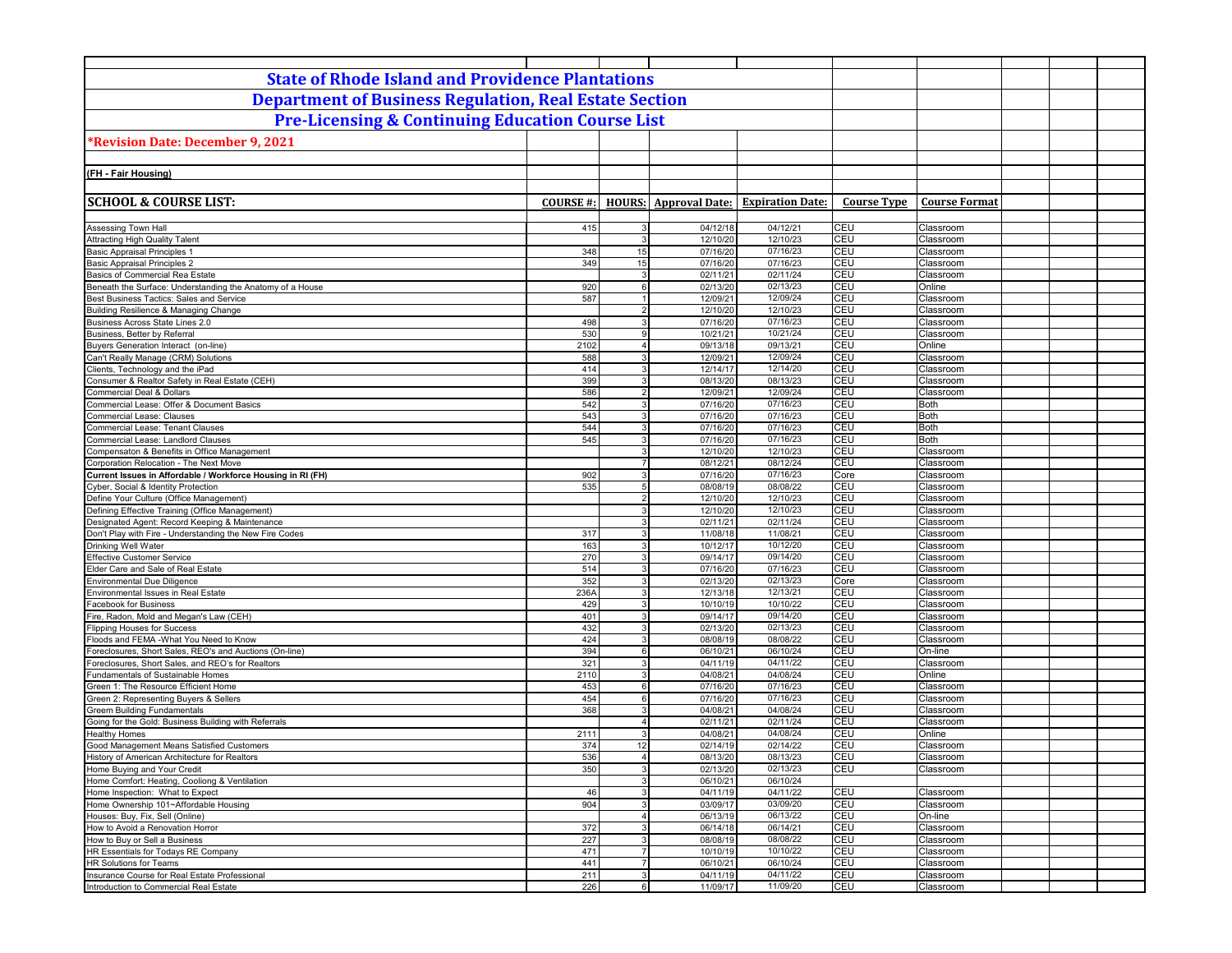| <b>State of Rhode Island and Providence Plantations</b><br><b>Department of Business Regulation, Real Estate Section</b><br><b>Pre-Licensing &amp; Continuing Education Course List</b><br>*Revision Date: December 9, 2021<br><b>HOURS:</b> Approval Date: Expiration Date:<br><b>Course Type</b><br><b>Course Format</b><br><b>COURSE#:</b><br>239<br>07/16/20<br>07/16/23<br><b>CEU</b><br>On-line<br>Introduction to Commercial Real Estate (On-line)<br>6<br><b>CEU</b><br>12/10/23<br>Introduction to Employee Management<br>3<br>12/10/20<br>Classroom<br>08/12/24<br>CEU<br>459<br>08/12/21<br>Introduction to Matrix Search & Portal<br>3<br>Classroom<br>CEU<br>Introduction to the Rental Process (CEH)<br>400<br>$6 \overline{6}$<br>02/11/21<br>02/11/24<br>Classroom<br>08/08/22<br><b>CEU</b><br>365<br>Investment Property Practice and Management (On-line)<br>12<br>08/08/19<br>On-line<br>901<br>03/09/20<br>CEU<br>Landscape of RI Low/Moderate Income Homeownership<br>03/09/17<br>3<br>Classroom<br>CEU<br>06/10/21<br>06/10/24<br>Make Your Mark on Camera<br>$\overline{2}$<br>Classroom<br>CEU<br>445<br>$\overline{3}$<br>10/11/21<br>Managing Online Transactions - Dotloop<br>10/11/18<br>Classroom<br>CEU<br>12/10/20<br>12/10/23<br>Managing Performance<br>3<br>Classroom<br>02/11/24<br><b>CEU</b><br>Managing Multi-Generational Business<br>470<br>$\overline{7}$<br>02/11/21<br>Classroom<br>923<br>02/13/23<br>CEU<br>Mastering Real Estate Negotiations<br>$\overline{4}$<br>02/13/20<br>Online<br>458<br>02/14/22<br>CEU<br>Matrix CMA & Stats<br>3<br>02/14/19<br>Classroom<br>CEU<br>12/10/20<br>12/10/23<br>3<br>Classroom<br>CEU<br>5 <sub>5</sub><br>12/10/20<br>12/10/23<br>Classroom<br>10/10/22<br>Military Relocation Professional Certification (FH)<br>427<br>$\overline{7}$<br>10/10/19<br>Core<br>Classroom<br>08/08/22<br>CEU<br>08/08/19<br>910<br>$6 \overline{6}$<br>Classroom<br>08/08/22<br>CEU<br>911<br>$6 \mid$<br>08/08/19<br>Classroom<br>912<br>08/08/22<br>CEU<br>6<br>08/08/19<br>Classroom<br>CEU<br>913<br>08/08/19<br>08/08/22<br>6<br>Classroom<br>CEU<br>541<br>07/16/20<br>07/16/23<br>Classroom<br>$\mathbf{B}$<br>12/10/23<br>CEU<br>3<br>12/10/20<br>Classroom<br>06/14/21<br>CEU<br>439<br>$\overline{7}$<br>06/14/18<br>Classroom<br>12/12/22<br><b>CEU</b><br>468<br>$\mathbf{3}$<br>12/12/19<br>Classroom<br>403<br>02/11/21<br>02/11/24<br>CEU<br>3<br>Classroom<br>CEU<br><b>Pricing Residential Properties</b><br>GRI-102-A<br>6<br>12/12/19<br>12/12/22<br>Classroom<br>CEU<br>480<br>07/16/20<br>07/16/23<br><b>Pricing Strategies</b><br>Classroom<br>$6 \mid$<br>07/16/23<br><b>CEU</b><br>360<br>6 <sup>1</sup><br>07/16/20<br>On-line<br>Property Management and Managing Risk (On-line)<br>CEU<br>10/21/24<br><b>Putting Realtor Safety First</b><br>3<br>10/21/21<br>Classroom<br>06/13/22<br>CEU<br>Real Estate and Taxes (On-line)<br>06/13/19<br>$6 \mid$<br>On-line<br>$\overline{7}$<br>381<br>11/08/18<br>11/08/21<br><b>CEU</b><br><b>Real Estate Basics</b><br>3<br>Classroom<br>CEU<br>GRI-102-B<br>6<br>10/10/22<br>Real Estate Finance<br>10/10/19<br>Classroom<br>CEU<br>Real Estate Forms<br>505<br>3<br>12/10/20<br>12/10/23<br>Classroom<br>CEU<br>925<br>02/13/20<br>02/13/23<br>Real Estate Investing Made Clear<br>$\overline{4}$<br>Online<br>447<br>12<br>02/14/22<br>CEU<br>02/14/19<br>Classroom<br>Real Estate Negotiation Expert<br>08/12/24<br>CEU<br>14<br>08/12/21<br>Real Estate Professional Assistant Certification<br>Classroom<br>CEU<br>02/11/24<br>Real Estate Virtual World Conducting Business with Zoom<br>02/11/21<br>$\mathbf{3}$<br>Classroom<br>CEU<br>Realtor's Guide to Social Media<br>428<br>3<br>10/10/19<br>10/10/22<br>Classroom<br>CEU<br>402<br>09/14/20<br>Record Keeping, Maintance, Ordinances - Rental<br>3<br>09/14/17<br>Classroom<br>28<br>CEU<br>Residential Real Estate Closings in Rhode Island<br>08/08/19<br>08/08/22<br>3<br>Classroom<br>262<br>04/11/22<br>CEU<br>Reverse Mortgages<br>3<br>04/11/19<br>Classroom<br>04/08/24<br>CEU<br>RI Commercial Real Estate: Geography & Financial analysis<br>546<br>3<br>04/08/21<br>Classroom<br>04/08/24<br>CEU<br>RI Commercial Real Estate: Loan Packages<br>547<br>04/08/21<br>3<br>Classroom<br>CEU<br>08/12/24<br>RI Housing - What it Takes<br>$6 \mid$<br>08/12/21<br>Classroom<br>CEU<br>RI Septic Systems<br>160<br>3<br>02/11/21<br>02/11/24<br>Classroom<br>CEU<br>RI Waterfront Properties-Regulations & Issues<br>419<br>04/08/21<br>04/08/24<br>3<br>Classroom<br>CEU<br>456<br>08/08/22<br><b>RPR Commercial</b><br>3<br>08/08/19<br>Classroom<br>420<br>06/14/21<br>CEU<br>RPR (Realtor Property Resource)<br>3<br>06/14/18<br>Classroom<br>11/08/21<br>CEU<br>Safety Matters: Safe Business = Smart Business<br>446<br>11/08/18<br>3<br>Classroom<br>10/10/22<br>CEU<br>Safety Trainng for RE Professionals<br>467<br>10/10/19<br>3<br>Classroom<br>322<br>12/12/22<br>CEU<br>Self Directed IRA's<br>$\mathbf{3}$<br>12/12/19<br>Classroom<br>12<br><b>CEU</b> |                                            |      |  |          |          |  |         |  |  |
|-------------------------------------------------------------------------------------------------------------------------------------------------------------------------------------------------------------------------------------------------------------------------------------------------------------------------------------------------------------------------------------------------------------------------------------------------------------------------------------------------------------------------------------------------------------------------------------------------------------------------------------------------------------------------------------------------------------------------------------------------------------------------------------------------------------------------------------------------------------------------------------------------------------------------------------------------------------------------------------------------------------------------------------------------------------------------------------------------------------------------------------------------------------------------------------------------------------------------------------------------------------------------------------------------------------------------------------------------------------------------------------------------------------------------------------------------------------------------------------------------------------------------------------------------------------------------------------------------------------------------------------------------------------------------------------------------------------------------------------------------------------------------------------------------------------------------------------------------------------------------------------------------------------------------------------------------------------------------------------------------------------------------------------------------------------------------------------------------------------------------------------------------------------------------------------------------------------------------------------------------------------------------------------------------------------------------------------------------------------------------------------------------------------------------------------------------------------------------------------------------------------------------------------------------------------------------------------------------------------------------------------------------------------------------------------------------------------------------------------------------------------------------------------------------------------------------------------------------------------------------------------------------------------------------------------------------------------------------------------------------------------------------------------------------------------------------------------------------------------------------------------------------------------------------------------------------------------------------------------------------------------------------------------------------------------------------------------------------------------------------------------------------------------------------------------------------------------------------------------------------------------------------------------------------------------------------------------------------------------------------------------------------------------------------------------------------------------------------------------------------------------------------------------------------------------------------------------------------------------------------------------------------------------------------------------------------------------------------------------------------------------------------------------------------------------------------------------------------------------------------------------------------------------------------------------------------------------------------------------------------------------------------------------------------------------------------------------------------------------------------------------------------------------------------------------------------------------------------------------------------------------------------------------------------------------------------------------------------------------------------------------------------------------------------------------------------------------------------------------------------------------------------------------------------------------------------------------------------------------------------------------------------------------------------------------------------------------------------------------------------------------------------------------------------------------------------------------|--------------------------------------------|------|--|----------|----------|--|---------|--|--|
|                                                                                                                                                                                                                                                                                                                                                                                                                                                                                                                                                                                                                                                                                                                                                                                                                                                                                                                                                                                                                                                                                                                                                                                                                                                                                                                                                                                                                                                                                                                                                                                                                                                                                                                                                                                                                                                                                                                                                                                                                                                                                                                                                                                                                                                                                                                                                                                                                                                                                                                                                                                                                                                                                                                                                                                                                                                                                                                                                                                                                                                                                                                                                                                                                                                                                                                                                                                                                                                                                                                                                                                                                                                                                                                                                                                                                                                                                                                                                                                                                                                                                                                                                                                                                                                                                                                                                                                                                                                                                                                                                                                                                                                                                                                                                                                                                                                                                                                                                                                                                                                                                     |                                            |      |  |          |          |  |         |  |  |
|                                                                                                                                                                                                                                                                                                                                                                                                                                                                                                                                                                                                                                                                                                                                                                                                                                                                                                                                                                                                                                                                                                                                                                                                                                                                                                                                                                                                                                                                                                                                                                                                                                                                                                                                                                                                                                                                                                                                                                                                                                                                                                                                                                                                                                                                                                                                                                                                                                                                                                                                                                                                                                                                                                                                                                                                                                                                                                                                                                                                                                                                                                                                                                                                                                                                                                                                                                                                                                                                                                                                                                                                                                                                                                                                                                                                                                                                                                                                                                                                                                                                                                                                                                                                                                                                                                                                                                                                                                                                                                                                                                                                                                                                                                                                                                                                                                                                                                                                                                                                                                                                                     |                                            |      |  |          |          |  |         |  |  |
|                                                                                                                                                                                                                                                                                                                                                                                                                                                                                                                                                                                                                                                                                                                                                                                                                                                                                                                                                                                                                                                                                                                                                                                                                                                                                                                                                                                                                                                                                                                                                                                                                                                                                                                                                                                                                                                                                                                                                                                                                                                                                                                                                                                                                                                                                                                                                                                                                                                                                                                                                                                                                                                                                                                                                                                                                                                                                                                                                                                                                                                                                                                                                                                                                                                                                                                                                                                                                                                                                                                                                                                                                                                                                                                                                                                                                                                                                                                                                                                                                                                                                                                                                                                                                                                                                                                                                                                                                                                                                                                                                                                                                                                                                                                                                                                                                                                                                                                                                                                                                                                                                     |                                            |      |  |          |          |  |         |  |  |
|                                                                                                                                                                                                                                                                                                                                                                                                                                                                                                                                                                                                                                                                                                                                                                                                                                                                                                                                                                                                                                                                                                                                                                                                                                                                                                                                                                                                                                                                                                                                                                                                                                                                                                                                                                                                                                                                                                                                                                                                                                                                                                                                                                                                                                                                                                                                                                                                                                                                                                                                                                                                                                                                                                                                                                                                                                                                                                                                                                                                                                                                                                                                                                                                                                                                                                                                                                                                                                                                                                                                                                                                                                                                                                                                                                                                                                                                                                                                                                                                                                                                                                                                                                                                                                                                                                                                                                                                                                                                                                                                                                                                                                                                                                                                                                                                                                                                                                                                                                                                                                                                                     |                                            |      |  |          |          |  |         |  |  |
|                                                                                                                                                                                                                                                                                                                                                                                                                                                                                                                                                                                                                                                                                                                                                                                                                                                                                                                                                                                                                                                                                                                                                                                                                                                                                                                                                                                                                                                                                                                                                                                                                                                                                                                                                                                                                                                                                                                                                                                                                                                                                                                                                                                                                                                                                                                                                                                                                                                                                                                                                                                                                                                                                                                                                                                                                                                                                                                                                                                                                                                                                                                                                                                                                                                                                                                                                                                                                                                                                                                                                                                                                                                                                                                                                                                                                                                                                                                                                                                                                                                                                                                                                                                                                                                                                                                                                                                                                                                                                                                                                                                                                                                                                                                                                                                                                                                                                                                                                                                                                                                                                     |                                            |      |  |          |          |  |         |  |  |
|                                                                                                                                                                                                                                                                                                                                                                                                                                                                                                                                                                                                                                                                                                                                                                                                                                                                                                                                                                                                                                                                                                                                                                                                                                                                                                                                                                                                                                                                                                                                                                                                                                                                                                                                                                                                                                                                                                                                                                                                                                                                                                                                                                                                                                                                                                                                                                                                                                                                                                                                                                                                                                                                                                                                                                                                                                                                                                                                                                                                                                                                                                                                                                                                                                                                                                                                                                                                                                                                                                                                                                                                                                                                                                                                                                                                                                                                                                                                                                                                                                                                                                                                                                                                                                                                                                                                                                                                                                                                                                                                                                                                                                                                                                                                                                                                                                                                                                                                                                                                                                                                                     |                                            |      |  |          |          |  |         |  |  |
|                                                                                                                                                                                                                                                                                                                                                                                                                                                                                                                                                                                                                                                                                                                                                                                                                                                                                                                                                                                                                                                                                                                                                                                                                                                                                                                                                                                                                                                                                                                                                                                                                                                                                                                                                                                                                                                                                                                                                                                                                                                                                                                                                                                                                                                                                                                                                                                                                                                                                                                                                                                                                                                                                                                                                                                                                                                                                                                                                                                                                                                                                                                                                                                                                                                                                                                                                                                                                                                                                                                                                                                                                                                                                                                                                                                                                                                                                                                                                                                                                                                                                                                                                                                                                                                                                                                                                                                                                                                                                                                                                                                                                                                                                                                                                                                                                                                                                                                                                                                                                                                                                     | (FH - Fair Housing)                        |      |  |          |          |  |         |  |  |
|                                                                                                                                                                                                                                                                                                                                                                                                                                                                                                                                                                                                                                                                                                                                                                                                                                                                                                                                                                                                                                                                                                                                                                                                                                                                                                                                                                                                                                                                                                                                                                                                                                                                                                                                                                                                                                                                                                                                                                                                                                                                                                                                                                                                                                                                                                                                                                                                                                                                                                                                                                                                                                                                                                                                                                                                                                                                                                                                                                                                                                                                                                                                                                                                                                                                                                                                                                                                                                                                                                                                                                                                                                                                                                                                                                                                                                                                                                                                                                                                                                                                                                                                                                                                                                                                                                                                                                                                                                                                                                                                                                                                                                                                                                                                                                                                                                                                                                                                                                                                                                                                                     |                                            |      |  |          |          |  |         |  |  |
|                                                                                                                                                                                                                                                                                                                                                                                                                                                                                                                                                                                                                                                                                                                                                                                                                                                                                                                                                                                                                                                                                                                                                                                                                                                                                                                                                                                                                                                                                                                                                                                                                                                                                                                                                                                                                                                                                                                                                                                                                                                                                                                                                                                                                                                                                                                                                                                                                                                                                                                                                                                                                                                                                                                                                                                                                                                                                                                                                                                                                                                                                                                                                                                                                                                                                                                                                                                                                                                                                                                                                                                                                                                                                                                                                                                                                                                                                                                                                                                                                                                                                                                                                                                                                                                                                                                                                                                                                                                                                                                                                                                                                                                                                                                                                                                                                                                                                                                                                                                                                                                                                     | <b>SCHOOL &amp; COURSE LIST:</b>           |      |  |          |          |  |         |  |  |
|                                                                                                                                                                                                                                                                                                                                                                                                                                                                                                                                                                                                                                                                                                                                                                                                                                                                                                                                                                                                                                                                                                                                                                                                                                                                                                                                                                                                                                                                                                                                                                                                                                                                                                                                                                                                                                                                                                                                                                                                                                                                                                                                                                                                                                                                                                                                                                                                                                                                                                                                                                                                                                                                                                                                                                                                                                                                                                                                                                                                                                                                                                                                                                                                                                                                                                                                                                                                                                                                                                                                                                                                                                                                                                                                                                                                                                                                                                                                                                                                                                                                                                                                                                                                                                                                                                                                                                                                                                                                                                                                                                                                                                                                                                                                                                                                                                                                                                                                                                                                                                                                                     |                                            |      |  |          |          |  |         |  |  |
|                                                                                                                                                                                                                                                                                                                                                                                                                                                                                                                                                                                                                                                                                                                                                                                                                                                                                                                                                                                                                                                                                                                                                                                                                                                                                                                                                                                                                                                                                                                                                                                                                                                                                                                                                                                                                                                                                                                                                                                                                                                                                                                                                                                                                                                                                                                                                                                                                                                                                                                                                                                                                                                                                                                                                                                                                                                                                                                                                                                                                                                                                                                                                                                                                                                                                                                                                                                                                                                                                                                                                                                                                                                                                                                                                                                                                                                                                                                                                                                                                                                                                                                                                                                                                                                                                                                                                                                                                                                                                                                                                                                                                                                                                                                                                                                                                                                                                                                                                                                                                                                                                     |                                            |      |  |          |          |  |         |  |  |
|                                                                                                                                                                                                                                                                                                                                                                                                                                                                                                                                                                                                                                                                                                                                                                                                                                                                                                                                                                                                                                                                                                                                                                                                                                                                                                                                                                                                                                                                                                                                                                                                                                                                                                                                                                                                                                                                                                                                                                                                                                                                                                                                                                                                                                                                                                                                                                                                                                                                                                                                                                                                                                                                                                                                                                                                                                                                                                                                                                                                                                                                                                                                                                                                                                                                                                                                                                                                                                                                                                                                                                                                                                                                                                                                                                                                                                                                                                                                                                                                                                                                                                                                                                                                                                                                                                                                                                                                                                                                                                                                                                                                                                                                                                                                                                                                                                                                                                                                                                                                                                                                                     |                                            |      |  |          |          |  |         |  |  |
|                                                                                                                                                                                                                                                                                                                                                                                                                                                                                                                                                                                                                                                                                                                                                                                                                                                                                                                                                                                                                                                                                                                                                                                                                                                                                                                                                                                                                                                                                                                                                                                                                                                                                                                                                                                                                                                                                                                                                                                                                                                                                                                                                                                                                                                                                                                                                                                                                                                                                                                                                                                                                                                                                                                                                                                                                                                                                                                                                                                                                                                                                                                                                                                                                                                                                                                                                                                                                                                                                                                                                                                                                                                                                                                                                                                                                                                                                                                                                                                                                                                                                                                                                                                                                                                                                                                                                                                                                                                                                                                                                                                                                                                                                                                                                                                                                                                                                                                                                                                                                                                                                     |                                            |      |  |          |          |  |         |  |  |
|                                                                                                                                                                                                                                                                                                                                                                                                                                                                                                                                                                                                                                                                                                                                                                                                                                                                                                                                                                                                                                                                                                                                                                                                                                                                                                                                                                                                                                                                                                                                                                                                                                                                                                                                                                                                                                                                                                                                                                                                                                                                                                                                                                                                                                                                                                                                                                                                                                                                                                                                                                                                                                                                                                                                                                                                                                                                                                                                                                                                                                                                                                                                                                                                                                                                                                                                                                                                                                                                                                                                                                                                                                                                                                                                                                                                                                                                                                                                                                                                                                                                                                                                                                                                                                                                                                                                                                                                                                                                                                                                                                                                                                                                                                                                                                                                                                                                                                                                                                                                                                                                                     |                                            |      |  |          |          |  |         |  |  |
|                                                                                                                                                                                                                                                                                                                                                                                                                                                                                                                                                                                                                                                                                                                                                                                                                                                                                                                                                                                                                                                                                                                                                                                                                                                                                                                                                                                                                                                                                                                                                                                                                                                                                                                                                                                                                                                                                                                                                                                                                                                                                                                                                                                                                                                                                                                                                                                                                                                                                                                                                                                                                                                                                                                                                                                                                                                                                                                                                                                                                                                                                                                                                                                                                                                                                                                                                                                                                                                                                                                                                                                                                                                                                                                                                                                                                                                                                                                                                                                                                                                                                                                                                                                                                                                                                                                                                                                                                                                                                                                                                                                                                                                                                                                                                                                                                                                                                                                                                                                                                                                                                     |                                            |      |  |          |          |  |         |  |  |
|                                                                                                                                                                                                                                                                                                                                                                                                                                                                                                                                                                                                                                                                                                                                                                                                                                                                                                                                                                                                                                                                                                                                                                                                                                                                                                                                                                                                                                                                                                                                                                                                                                                                                                                                                                                                                                                                                                                                                                                                                                                                                                                                                                                                                                                                                                                                                                                                                                                                                                                                                                                                                                                                                                                                                                                                                                                                                                                                                                                                                                                                                                                                                                                                                                                                                                                                                                                                                                                                                                                                                                                                                                                                                                                                                                                                                                                                                                                                                                                                                                                                                                                                                                                                                                                                                                                                                                                                                                                                                                                                                                                                                                                                                                                                                                                                                                                                                                                                                                                                                                                                                     |                                            |      |  |          |          |  |         |  |  |
|                                                                                                                                                                                                                                                                                                                                                                                                                                                                                                                                                                                                                                                                                                                                                                                                                                                                                                                                                                                                                                                                                                                                                                                                                                                                                                                                                                                                                                                                                                                                                                                                                                                                                                                                                                                                                                                                                                                                                                                                                                                                                                                                                                                                                                                                                                                                                                                                                                                                                                                                                                                                                                                                                                                                                                                                                                                                                                                                                                                                                                                                                                                                                                                                                                                                                                                                                                                                                                                                                                                                                                                                                                                                                                                                                                                                                                                                                                                                                                                                                                                                                                                                                                                                                                                                                                                                                                                                                                                                                                                                                                                                                                                                                                                                                                                                                                                                                                                                                                                                                                                                                     |                                            |      |  |          |          |  |         |  |  |
|                                                                                                                                                                                                                                                                                                                                                                                                                                                                                                                                                                                                                                                                                                                                                                                                                                                                                                                                                                                                                                                                                                                                                                                                                                                                                                                                                                                                                                                                                                                                                                                                                                                                                                                                                                                                                                                                                                                                                                                                                                                                                                                                                                                                                                                                                                                                                                                                                                                                                                                                                                                                                                                                                                                                                                                                                                                                                                                                                                                                                                                                                                                                                                                                                                                                                                                                                                                                                                                                                                                                                                                                                                                                                                                                                                                                                                                                                                                                                                                                                                                                                                                                                                                                                                                                                                                                                                                                                                                                                                                                                                                                                                                                                                                                                                                                                                                                                                                                                                                                                                                                                     |                                            |      |  |          |          |  |         |  |  |
|                                                                                                                                                                                                                                                                                                                                                                                                                                                                                                                                                                                                                                                                                                                                                                                                                                                                                                                                                                                                                                                                                                                                                                                                                                                                                                                                                                                                                                                                                                                                                                                                                                                                                                                                                                                                                                                                                                                                                                                                                                                                                                                                                                                                                                                                                                                                                                                                                                                                                                                                                                                                                                                                                                                                                                                                                                                                                                                                                                                                                                                                                                                                                                                                                                                                                                                                                                                                                                                                                                                                                                                                                                                                                                                                                                                                                                                                                                                                                                                                                                                                                                                                                                                                                                                                                                                                                                                                                                                                                                                                                                                                                                                                                                                                                                                                                                                                                                                                                                                                                                                                                     |                                            |      |  |          |          |  |         |  |  |
|                                                                                                                                                                                                                                                                                                                                                                                                                                                                                                                                                                                                                                                                                                                                                                                                                                                                                                                                                                                                                                                                                                                                                                                                                                                                                                                                                                                                                                                                                                                                                                                                                                                                                                                                                                                                                                                                                                                                                                                                                                                                                                                                                                                                                                                                                                                                                                                                                                                                                                                                                                                                                                                                                                                                                                                                                                                                                                                                                                                                                                                                                                                                                                                                                                                                                                                                                                                                                                                                                                                                                                                                                                                                                                                                                                                                                                                                                                                                                                                                                                                                                                                                                                                                                                                                                                                                                                                                                                                                                                                                                                                                                                                                                                                                                                                                                                                                                                                                                                                                                                                                                     |                                            |      |  |          |          |  |         |  |  |
|                                                                                                                                                                                                                                                                                                                                                                                                                                                                                                                                                                                                                                                                                                                                                                                                                                                                                                                                                                                                                                                                                                                                                                                                                                                                                                                                                                                                                                                                                                                                                                                                                                                                                                                                                                                                                                                                                                                                                                                                                                                                                                                                                                                                                                                                                                                                                                                                                                                                                                                                                                                                                                                                                                                                                                                                                                                                                                                                                                                                                                                                                                                                                                                                                                                                                                                                                                                                                                                                                                                                                                                                                                                                                                                                                                                                                                                                                                                                                                                                                                                                                                                                                                                                                                                                                                                                                                                                                                                                                                                                                                                                                                                                                                                                                                                                                                                                                                                                                                                                                                                                                     |                                            |      |  |          |          |  |         |  |  |
|                                                                                                                                                                                                                                                                                                                                                                                                                                                                                                                                                                                                                                                                                                                                                                                                                                                                                                                                                                                                                                                                                                                                                                                                                                                                                                                                                                                                                                                                                                                                                                                                                                                                                                                                                                                                                                                                                                                                                                                                                                                                                                                                                                                                                                                                                                                                                                                                                                                                                                                                                                                                                                                                                                                                                                                                                                                                                                                                                                                                                                                                                                                                                                                                                                                                                                                                                                                                                                                                                                                                                                                                                                                                                                                                                                                                                                                                                                                                                                                                                                                                                                                                                                                                                                                                                                                                                                                                                                                                                                                                                                                                                                                                                                                                                                                                                                                                                                                                                                                                                                                                                     | Mediation: Intro to the Process            |      |  |          |          |  |         |  |  |
|                                                                                                                                                                                                                                                                                                                                                                                                                                                                                                                                                                                                                                                                                                                                                                                                                                                                                                                                                                                                                                                                                                                                                                                                                                                                                                                                                                                                                                                                                                                                                                                                                                                                                                                                                                                                                                                                                                                                                                                                                                                                                                                                                                                                                                                                                                                                                                                                                                                                                                                                                                                                                                                                                                                                                                                                                                                                                                                                                                                                                                                                                                                                                                                                                                                                                                                                                                                                                                                                                                                                                                                                                                                                                                                                                                                                                                                                                                                                                                                                                                                                                                                                                                                                                                                                                                                                                                                                                                                                                                                                                                                                                                                                                                                                                                                                                                                                                                                                                                                                                                                                                     | Mediation: What is conflict                |      |  |          |          |  |         |  |  |
|                                                                                                                                                                                                                                                                                                                                                                                                                                                                                                                                                                                                                                                                                                                                                                                                                                                                                                                                                                                                                                                                                                                                                                                                                                                                                                                                                                                                                                                                                                                                                                                                                                                                                                                                                                                                                                                                                                                                                                                                                                                                                                                                                                                                                                                                                                                                                                                                                                                                                                                                                                                                                                                                                                                                                                                                                                                                                                                                                                                                                                                                                                                                                                                                                                                                                                                                                                                                                                                                                                                                                                                                                                                                                                                                                                                                                                                                                                                                                                                                                                                                                                                                                                                                                                                                                                                                                                                                                                                                                                                                                                                                                                                                                                                                                                                                                                                                                                                                                                                                                                                                                     |                                            |      |  |          |          |  |         |  |  |
|                                                                                                                                                                                                                                                                                                                                                                                                                                                                                                                                                                                                                                                                                                                                                                                                                                                                                                                                                                                                                                                                                                                                                                                                                                                                                                                                                                                                                                                                                                                                                                                                                                                                                                                                                                                                                                                                                                                                                                                                                                                                                                                                                                                                                                                                                                                                                                                                                                                                                                                                                                                                                                                                                                                                                                                                                                                                                                                                                                                                                                                                                                                                                                                                                                                                                                                                                                                                                                                                                                                                                                                                                                                                                                                                                                                                                                                                                                                                                                                                                                                                                                                                                                                                                                                                                                                                                                                                                                                                                                                                                                                                                                                                                                                                                                                                                                                                                                                                                                                                                                                                                     | MOS Word Certification                     |      |  |          |          |  |         |  |  |
|                                                                                                                                                                                                                                                                                                                                                                                                                                                                                                                                                                                                                                                                                                                                                                                                                                                                                                                                                                                                                                                                                                                                                                                                                                                                                                                                                                                                                                                                                                                                                                                                                                                                                                                                                                                                                                                                                                                                                                                                                                                                                                                                                                                                                                                                                                                                                                                                                                                                                                                                                                                                                                                                                                                                                                                                                                                                                                                                                                                                                                                                                                                                                                                                                                                                                                                                                                                                                                                                                                                                                                                                                                                                                                                                                                                                                                                                                                                                                                                                                                                                                                                                                                                                                                                                                                                                                                                                                                                                                                                                                                                                                                                                                                                                                                                                                                                                                                                                                                                                                                                                                     | <b>MOS Excel Certification</b>             |      |  |          |          |  |         |  |  |
|                                                                                                                                                                                                                                                                                                                                                                                                                                                                                                                                                                                                                                                                                                                                                                                                                                                                                                                                                                                                                                                                                                                                                                                                                                                                                                                                                                                                                                                                                                                                                                                                                                                                                                                                                                                                                                                                                                                                                                                                                                                                                                                                                                                                                                                                                                                                                                                                                                                                                                                                                                                                                                                                                                                                                                                                                                                                                                                                                                                                                                                                                                                                                                                                                                                                                                                                                                                                                                                                                                                                                                                                                                                                                                                                                                                                                                                                                                                                                                                                                                                                                                                                                                                                                                                                                                                                                                                                                                                                                                                                                                                                                                                                                                                                                                                                                                                                                                                                                                                                                                                                                     | <b>MOS Power Point Certification</b>       |      |  |          |          |  |         |  |  |
|                                                                                                                                                                                                                                                                                                                                                                                                                                                                                                                                                                                                                                                                                                                                                                                                                                                                                                                                                                                                                                                                                                                                                                                                                                                                                                                                                                                                                                                                                                                                                                                                                                                                                                                                                                                                                                                                                                                                                                                                                                                                                                                                                                                                                                                                                                                                                                                                                                                                                                                                                                                                                                                                                                                                                                                                                                                                                                                                                                                                                                                                                                                                                                                                                                                                                                                                                                                                                                                                                                                                                                                                                                                                                                                                                                                                                                                                                                                                                                                                                                                                                                                                                                                                                                                                                                                                                                                                                                                                                                                                                                                                                                                                                                                                                                                                                                                                                                                                                                                                                                                                                     | <b>MOS Outlook Certification</b>           |      |  |          |          |  |         |  |  |
|                                                                                                                                                                                                                                                                                                                                                                                                                                                                                                                                                                                                                                                                                                                                                                                                                                                                                                                                                                                                                                                                                                                                                                                                                                                                                                                                                                                                                                                                                                                                                                                                                                                                                                                                                                                                                                                                                                                                                                                                                                                                                                                                                                                                                                                                                                                                                                                                                                                                                                                                                                                                                                                                                                                                                                                                                                                                                                                                                                                                                                                                                                                                                                                                                                                                                                                                                                                                                                                                                                                                                                                                                                                                                                                                                                                                                                                                                                                                                                                                                                                                                                                                                                                                                                                                                                                                                                                                                                                                                                                                                                                                                                                                                                                                                                                                                                                                                                                                                                                                                                                                                     | National Economic Commercial Trends        |      |  |          |          |  |         |  |  |
|                                                                                                                                                                                                                                                                                                                                                                                                                                                                                                                                                                                                                                                                                                                                                                                                                                                                                                                                                                                                                                                                                                                                                                                                                                                                                                                                                                                                                                                                                                                                                                                                                                                                                                                                                                                                                                                                                                                                                                                                                                                                                                                                                                                                                                                                                                                                                                                                                                                                                                                                                                                                                                                                                                                                                                                                                                                                                                                                                                                                                                                                                                                                                                                                                                                                                                                                                                                                                                                                                                                                                                                                                                                                                                                                                                                                                                                                                                                                                                                                                                                                                                                                                                                                                                                                                                                                                                                                                                                                                                                                                                                                                                                                                                                                                                                                                                                                                                                                                                                                                                                                                     | Policies & Procedures in Office Management |      |  |          |          |  |         |  |  |
|                                                                                                                                                                                                                                                                                                                                                                                                                                                                                                                                                                                                                                                                                                                                                                                                                                                                                                                                                                                                                                                                                                                                                                                                                                                                                                                                                                                                                                                                                                                                                                                                                                                                                                                                                                                                                                                                                                                                                                                                                                                                                                                                                                                                                                                                                                                                                                                                                                                                                                                                                                                                                                                                                                                                                                                                                                                                                                                                                                                                                                                                                                                                                                                                                                                                                                                                                                                                                                                                                                                                                                                                                                                                                                                                                                                                                                                                                                                                                                                                                                                                                                                                                                                                                                                                                                                                                                                                                                                                                                                                                                                                                                                                                                                                                                                                                                                                                                                                                                                                                                                                                     | Position Your Team for Profit              |      |  |          |          |  |         |  |  |
|                                                                                                                                                                                                                                                                                                                                                                                                                                                                                                                                                                                                                                                                                                                                                                                                                                                                                                                                                                                                                                                                                                                                                                                                                                                                                                                                                                                                                                                                                                                                                                                                                                                                                                                                                                                                                                                                                                                                                                                                                                                                                                                                                                                                                                                                                                                                                                                                                                                                                                                                                                                                                                                                                                                                                                                                                                                                                                                                                                                                                                                                                                                                                                                                                                                                                                                                                                                                                                                                                                                                                                                                                                                                                                                                                                                                                                                                                                                                                                                                                                                                                                                                                                                                                                                                                                                                                                                                                                                                                                                                                                                                                                                                                                                                                                                                                                                                                                                                                                                                                                                                                     | Power of 1031 Exchanges                    |      |  |          |          |  |         |  |  |
|                                                                                                                                                                                                                                                                                                                                                                                                                                                                                                                                                                                                                                                                                                                                                                                                                                                                                                                                                                                                                                                                                                                                                                                                                                                                                                                                                                                                                                                                                                                                                                                                                                                                                                                                                                                                                                                                                                                                                                                                                                                                                                                                                                                                                                                                                                                                                                                                                                                                                                                                                                                                                                                                                                                                                                                                                                                                                                                                                                                                                                                                                                                                                                                                                                                                                                                                                                                                                                                                                                                                                                                                                                                                                                                                                                                                                                                                                                                                                                                                                                                                                                                                                                                                                                                                                                                                                                                                                                                                                                                                                                                                                                                                                                                                                                                                                                                                                                                                                                                                                                                                                     | <b>Property Management</b>                 |      |  |          |          |  |         |  |  |
|                                                                                                                                                                                                                                                                                                                                                                                                                                                                                                                                                                                                                                                                                                                                                                                                                                                                                                                                                                                                                                                                                                                                                                                                                                                                                                                                                                                                                                                                                                                                                                                                                                                                                                                                                                                                                                                                                                                                                                                                                                                                                                                                                                                                                                                                                                                                                                                                                                                                                                                                                                                                                                                                                                                                                                                                                                                                                                                                                                                                                                                                                                                                                                                                                                                                                                                                                                                                                                                                                                                                                                                                                                                                                                                                                                                                                                                                                                                                                                                                                                                                                                                                                                                                                                                                                                                                                                                                                                                                                                                                                                                                                                                                                                                                                                                                                                                                                                                                                                                                                                                                                     |                                            |      |  |          |          |  |         |  |  |
|                                                                                                                                                                                                                                                                                                                                                                                                                                                                                                                                                                                                                                                                                                                                                                                                                                                                                                                                                                                                                                                                                                                                                                                                                                                                                                                                                                                                                                                                                                                                                                                                                                                                                                                                                                                                                                                                                                                                                                                                                                                                                                                                                                                                                                                                                                                                                                                                                                                                                                                                                                                                                                                                                                                                                                                                                                                                                                                                                                                                                                                                                                                                                                                                                                                                                                                                                                                                                                                                                                                                                                                                                                                                                                                                                                                                                                                                                                                                                                                                                                                                                                                                                                                                                                                                                                                                                                                                                                                                                                                                                                                                                                                                                                                                                                                                                                                                                                                                                                                                                                                                                     |                                            |      |  |          |          |  |         |  |  |
|                                                                                                                                                                                                                                                                                                                                                                                                                                                                                                                                                                                                                                                                                                                                                                                                                                                                                                                                                                                                                                                                                                                                                                                                                                                                                                                                                                                                                                                                                                                                                                                                                                                                                                                                                                                                                                                                                                                                                                                                                                                                                                                                                                                                                                                                                                                                                                                                                                                                                                                                                                                                                                                                                                                                                                                                                                                                                                                                                                                                                                                                                                                                                                                                                                                                                                                                                                                                                                                                                                                                                                                                                                                                                                                                                                                                                                                                                                                                                                                                                                                                                                                                                                                                                                                                                                                                                                                                                                                                                                                                                                                                                                                                                                                                                                                                                                                                                                                                                                                                                                                                                     |                                            |      |  |          |          |  |         |  |  |
|                                                                                                                                                                                                                                                                                                                                                                                                                                                                                                                                                                                                                                                                                                                                                                                                                                                                                                                                                                                                                                                                                                                                                                                                                                                                                                                                                                                                                                                                                                                                                                                                                                                                                                                                                                                                                                                                                                                                                                                                                                                                                                                                                                                                                                                                                                                                                                                                                                                                                                                                                                                                                                                                                                                                                                                                                                                                                                                                                                                                                                                                                                                                                                                                                                                                                                                                                                                                                                                                                                                                                                                                                                                                                                                                                                                                                                                                                                                                                                                                                                                                                                                                                                                                                                                                                                                                                                                                                                                                                                                                                                                                                                                                                                                                                                                                                                                                                                                                                                                                                                                                                     |                                            |      |  |          |          |  |         |  |  |
|                                                                                                                                                                                                                                                                                                                                                                                                                                                                                                                                                                                                                                                                                                                                                                                                                                                                                                                                                                                                                                                                                                                                                                                                                                                                                                                                                                                                                                                                                                                                                                                                                                                                                                                                                                                                                                                                                                                                                                                                                                                                                                                                                                                                                                                                                                                                                                                                                                                                                                                                                                                                                                                                                                                                                                                                                                                                                                                                                                                                                                                                                                                                                                                                                                                                                                                                                                                                                                                                                                                                                                                                                                                                                                                                                                                                                                                                                                                                                                                                                                                                                                                                                                                                                                                                                                                                                                                                                                                                                                                                                                                                                                                                                                                                                                                                                                                                                                                                                                                                                                                                                     |                                            |      |  |          |          |  |         |  |  |
|                                                                                                                                                                                                                                                                                                                                                                                                                                                                                                                                                                                                                                                                                                                                                                                                                                                                                                                                                                                                                                                                                                                                                                                                                                                                                                                                                                                                                                                                                                                                                                                                                                                                                                                                                                                                                                                                                                                                                                                                                                                                                                                                                                                                                                                                                                                                                                                                                                                                                                                                                                                                                                                                                                                                                                                                                                                                                                                                                                                                                                                                                                                                                                                                                                                                                                                                                                                                                                                                                                                                                                                                                                                                                                                                                                                                                                                                                                                                                                                                                                                                                                                                                                                                                                                                                                                                                                                                                                                                                                                                                                                                                                                                                                                                                                                                                                                                                                                                                                                                                                                                                     |                                            |      |  |          |          |  |         |  |  |
|                                                                                                                                                                                                                                                                                                                                                                                                                                                                                                                                                                                                                                                                                                                                                                                                                                                                                                                                                                                                                                                                                                                                                                                                                                                                                                                                                                                                                                                                                                                                                                                                                                                                                                                                                                                                                                                                                                                                                                                                                                                                                                                                                                                                                                                                                                                                                                                                                                                                                                                                                                                                                                                                                                                                                                                                                                                                                                                                                                                                                                                                                                                                                                                                                                                                                                                                                                                                                                                                                                                                                                                                                                                                                                                                                                                                                                                                                                                                                                                                                                                                                                                                                                                                                                                                                                                                                                                                                                                                                                                                                                                                                                                                                                                                                                                                                                                                                                                                                                                                                                                                                     |                                            |      |  |          |          |  |         |  |  |
|                                                                                                                                                                                                                                                                                                                                                                                                                                                                                                                                                                                                                                                                                                                                                                                                                                                                                                                                                                                                                                                                                                                                                                                                                                                                                                                                                                                                                                                                                                                                                                                                                                                                                                                                                                                                                                                                                                                                                                                                                                                                                                                                                                                                                                                                                                                                                                                                                                                                                                                                                                                                                                                                                                                                                                                                                                                                                                                                                                                                                                                                                                                                                                                                                                                                                                                                                                                                                                                                                                                                                                                                                                                                                                                                                                                                                                                                                                                                                                                                                                                                                                                                                                                                                                                                                                                                                                                                                                                                                                                                                                                                                                                                                                                                                                                                                                                                                                                                                                                                                                                                                     |                                            |      |  |          |          |  |         |  |  |
|                                                                                                                                                                                                                                                                                                                                                                                                                                                                                                                                                                                                                                                                                                                                                                                                                                                                                                                                                                                                                                                                                                                                                                                                                                                                                                                                                                                                                                                                                                                                                                                                                                                                                                                                                                                                                                                                                                                                                                                                                                                                                                                                                                                                                                                                                                                                                                                                                                                                                                                                                                                                                                                                                                                                                                                                                                                                                                                                                                                                                                                                                                                                                                                                                                                                                                                                                                                                                                                                                                                                                                                                                                                                                                                                                                                                                                                                                                                                                                                                                                                                                                                                                                                                                                                                                                                                                                                                                                                                                                                                                                                                                                                                                                                                                                                                                                                                                                                                                                                                                                                                                     |                                            |      |  |          |          |  |         |  |  |
|                                                                                                                                                                                                                                                                                                                                                                                                                                                                                                                                                                                                                                                                                                                                                                                                                                                                                                                                                                                                                                                                                                                                                                                                                                                                                                                                                                                                                                                                                                                                                                                                                                                                                                                                                                                                                                                                                                                                                                                                                                                                                                                                                                                                                                                                                                                                                                                                                                                                                                                                                                                                                                                                                                                                                                                                                                                                                                                                                                                                                                                                                                                                                                                                                                                                                                                                                                                                                                                                                                                                                                                                                                                                                                                                                                                                                                                                                                                                                                                                                                                                                                                                                                                                                                                                                                                                                                                                                                                                                                                                                                                                                                                                                                                                                                                                                                                                                                                                                                                                                                                                                     |                                            |      |  |          |          |  |         |  |  |
|                                                                                                                                                                                                                                                                                                                                                                                                                                                                                                                                                                                                                                                                                                                                                                                                                                                                                                                                                                                                                                                                                                                                                                                                                                                                                                                                                                                                                                                                                                                                                                                                                                                                                                                                                                                                                                                                                                                                                                                                                                                                                                                                                                                                                                                                                                                                                                                                                                                                                                                                                                                                                                                                                                                                                                                                                                                                                                                                                                                                                                                                                                                                                                                                                                                                                                                                                                                                                                                                                                                                                                                                                                                                                                                                                                                                                                                                                                                                                                                                                                                                                                                                                                                                                                                                                                                                                                                                                                                                                                                                                                                                                                                                                                                                                                                                                                                                                                                                                                                                                                                                                     |                                            |      |  |          |          |  |         |  |  |
|                                                                                                                                                                                                                                                                                                                                                                                                                                                                                                                                                                                                                                                                                                                                                                                                                                                                                                                                                                                                                                                                                                                                                                                                                                                                                                                                                                                                                                                                                                                                                                                                                                                                                                                                                                                                                                                                                                                                                                                                                                                                                                                                                                                                                                                                                                                                                                                                                                                                                                                                                                                                                                                                                                                                                                                                                                                                                                                                                                                                                                                                                                                                                                                                                                                                                                                                                                                                                                                                                                                                                                                                                                                                                                                                                                                                                                                                                                                                                                                                                                                                                                                                                                                                                                                                                                                                                                                                                                                                                                                                                                                                                                                                                                                                                                                                                                                                                                                                                                                                                                                                                     |                                            |      |  |          |          |  |         |  |  |
|                                                                                                                                                                                                                                                                                                                                                                                                                                                                                                                                                                                                                                                                                                                                                                                                                                                                                                                                                                                                                                                                                                                                                                                                                                                                                                                                                                                                                                                                                                                                                                                                                                                                                                                                                                                                                                                                                                                                                                                                                                                                                                                                                                                                                                                                                                                                                                                                                                                                                                                                                                                                                                                                                                                                                                                                                                                                                                                                                                                                                                                                                                                                                                                                                                                                                                                                                                                                                                                                                                                                                                                                                                                                                                                                                                                                                                                                                                                                                                                                                                                                                                                                                                                                                                                                                                                                                                                                                                                                                                                                                                                                                                                                                                                                                                                                                                                                                                                                                                                                                                                                                     |                                            |      |  |          |          |  |         |  |  |
|                                                                                                                                                                                                                                                                                                                                                                                                                                                                                                                                                                                                                                                                                                                                                                                                                                                                                                                                                                                                                                                                                                                                                                                                                                                                                                                                                                                                                                                                                                                                                                                                                                                                                                                                                                                                                                                                                                                                                                                                                                                                                                                                                                                                                                                                                                                                                                                                                                                                                                                                                                                                                                                                                                                                                                                                                                                                                                                                                                                                                                                                                                                                                                                                                                                                                                                                                                                                                                                                                                                                                                                                                                                                                                                                                                                                                                                                                                                                                                                                                                                                                                                                                                                                                                                                                                                                                                                                                                                                                                                                                                                                                                                                                                                                                                                                                                                                                                                                                                                                                                                                                     |                                            |      |  |          |          |  |         |  |  |
|                                                                                                                                                                                                                                                                                                                                                                                                                                                                                                                                                                                                                                                                                                                                                                                                                                                                                                                                                                                                                                                                                                                                                                                                                                                                                                                                                                                                                                                                                                                                                                                                                                                                                                                                                                                                                                                                                                                                                                                                                                                                                                                                                                                                                                                                                                                                                                                                                                                                                                                                                                                                                                                                                                                                                                                                                                                                                                                                                                                                                                                                                                                                                                                                                                                                                                                                                                                                                                                                                                                                                                                                                                                                                                                                                                                                                                                                                                                                                                                                                                                                                                                                                                                                                                                                                                                                                                                                                                                                                                                                                                                                                                                                                                                                                                                                                                                                                                                                                                                                                                                                                     |                                            |      |  |          |          |  |         |  |  |
|                                                                                                                                                                                                                                                                                                                                                                                                                                                                                                                                                                                                                                                                                                                                                                                                                                                                                                                                                                                                                                                                                                                                                                                                                                                                                                                                                                                                                                                                                                                                                                                                                                                                                                                                                                                                                                                                                                                                                                                                                                                                                                                                                                                                                                                                                                                                                                                                                                                                                                                                                                                                                                                                                                                                                                                                                                                                                                                                                                                                                                                                                                                                                                                                                                                                                                                                                                                                                                                                                                                                                                                                                                                                                                                                                                                                                                                                                                                                                                                                                                                                                                                                                                                                                                                                                                                                                                                                                                                                                                                                                                                                                                                                                                                                                                                                                                                                                                                                                                                                                                                                                     |                                            |      |  |          |          |  |         |  |  |
|                                                                                                                                                                                                                                                                                                                                                                                                                                                                                                                                                                                                                                                                                                                                                                                                                                                                                                                                                                                                                                                                                                                                                                                                                                                                                                                                                                                                                                                                                                                                                                                                                                                                                                                                                                                                                                                                                                                                                                                                                                                                                                                                                                                                                                                                                                                                                                                                                                                                                                                                                                                                                                                                                                                                                                                                                                                                                                                                                                                                                                                                                                                                                                                                                                                                                                                                                                                                                                                                                                                                                                                                                                                                                                                                                                                                                                                                                                                                                                                                                                                                                                                                                                                                                                                                                                                                                                                                                                                                                                                                                                                                                                                                                                                                                                                                                                                                                                                                                                                                                                                                                     |                                            |      |  |          |          |  |         |  |  |
|                                                                                                                                                                                                                                                                                                                                                                                                                                                                                                                                                                                                                                                                                                                                                                                                                                                                                                                                                                                                                                                                                                                                                                                                                                                                                                                                                                                                                                                                                                                                                                                                                                                                                                                                                                                                                                                                                                                                                                                                                                                                                                                                                                                                                                                                                                                                                                                                                                                                                                                                                                                                                                                                                                                                                                                                                                                                                                                                                                                                                                                                                                                                                                                                                                                                                                                                                                                                                                                                                                                                                                                                                                                                                                                                                                                                                                                                                                                                                                                                                                                                                                                                                                                                                                                                                                                                                                                                                                                                                                                                                                                                                                                                                                                                                                                                                                                                                                                                                                                                                                                                                     |                                            |      |  |          |          |  |         |  |  |
|                                                                                                                                                                                                                                                                                                                                                                                                                                                                                                                                                                                                                                                                                                                                                                                                                                                                                                                                                                                                                                                                                                                                                                                                                                                                                                                                                                                                                                                                                                                                                                                                                                                                                                                                                                                                                                                                                                                                                                                                                                                                                                                                                                                                                                                                                                                                                                                                                                                                                                                                                                                                                                                                                                                                                                                                                                                                                                                                                                                                                                                                                                                                                                                                                                                                                                                                                                                                                                                                                                                                                                                                                                                                                                                                                                                                                                                                                                                                                                                                                                                                                                                                                                                                                                                                                                                                                                                                                                                                                                                                                                                                                                                                                                                                                                                                                                                                                                                                                                                                                                                                                     |                                            |      |  |          |          |  |         |  |  |
|                                                                                                                                                                                                                                                                                                                                                                                                                                                                                                                                                                                                                                                                                                                                                                                                                                                                                                                                                                                                                                                                                                                                                                                                                                                                                                                                                                                                                                                                                                                                                                                                                                                                                                                                                                                                                                                                                                                                                                                                                                                                                                                                                                                                                                                                                                                                                                                                                                                                                                                                                                                                                                                                                                                                                                                                                                                                                                                                                                                                                                                                                                                                                                                                                                                                                                                                                                                                                                                                                                                                                                                                                                                                                                                                                                                                                                                                                                                                                                                                                                                                                                                                                                                                                                                                                                                                                                                                                                                                                                                                                                                                                                                                                                                                                                                                                                                                                                                                                                                                                                                                                     |                                            |      |  |          |          |  |         |  |  |
|                                                                                                                                                                                                                                                                                                                                                                                                                                                                                                                                                                                                                                                                                                                                                                                                                                                                                                                                                                                                                                                                                                                                                                                                                                                                                                                                                                                                                                                                                                                                                                                                                                                                                                                                                                                                                                                                                                                                                                                                                                                                                                                                                                                                                                                                                                                                                                                                                                                                                                                                                                                                                                                                                                                                                                                                                                                                                                                                                                                                                                                                                                                                                                                                                                                                                                                                                                                                                                                                                                                                                                                                                                                                                                                                                                                                                                                                                                                                                                                                                                                                                                                                                                                                                                                                                                                                                                                                                                                                                                                                                                                                                                                                                                                                                                                                                                                                                                                                                                                                                                                                                     |                                            |      |  |          |          |  |         |  |  |
|                                                                                                                                                                                                                                                                                                                                                                                                                                                                                                                                                                                                                                                                                                                                                                                                                                                                                                                                                                                                                                                                                                                                                                                                                                                                                                                                                                                                                                                                                                                                                                                                                                                                                                                                                                                                                                                                                                                                                                                                                                                                                                                                                                                                                                                                                                                                                                                                                                                                                                                                                                                                                                                                                                                                                                                                                                                                                                                                                                                                                                                                                                                                                                                                                                                                                                                                                                                                                                                                                                                                                                                                                                                                                                                                                                                                                                                                                                                                                                                                                                                                                                                                                                                                                                                                                                                                                                                                                                                                                                                                                                                                                                                                                                                                                                                                                                                                                                                                                                                                                                                                                     |                                            |      |  |          |          |  |         |  |  |
|                                                                                                                                                                                                                                                                                                                                                                                                                                                                                                                                                                                                                                                                                                                                                                                                                                                                                                                                                                                                                                                                                                                                                                                                                                                                                                                                                                                                                                                                                                                                                                                                                                                                                                                                                                                                                                                                                                                                                                                                                                                                                                                                                                                                                                                                                                                                                                                                                                                                                                                                                                                                                                                                                                                                                                                                                                                                                                                                                                                                                                                                                                                                                                                                                                                                                                                                                                                                                                                                                                                                                                                                                                                                                                                                                                                                                                                                                                                                                                                                                                                                                                                                                                                                                                                                                                                                                                                                                                                                                                                                                                                                                                                                                                                                                                                                                                                                                                                                                                                                                                                                                     |                                            |      |  |          |          |  |         |  |  |
|                                                                                                                                                                                                                                                                                                                                                                                                                                                                                                                                                                                                                                                                                                                                                                                                                                                                                                                                                                                                                                                                                                                                                                                                                                                                                                                                                                                                                                                                                                                                                                                                                                                                                                                                                                                                                                                                                                                                                                                                                                                                                                                                                                                                                                                                                                                                                                                                                                                                                                                                                                                                                                                                                                                                                                                                                                                                                                                                                                                                                                                                                                                                                                                                                                                                                                                                                                                                                                                                                                                                                                                                                                                                                                                                                                                                                                                                                                                                                                                                                                                                                                                                                                                                                                                                                                                                                                                                                                                                                                                                                                                                                                                                                                                                                                                                                                                                                                                                                                                                                                                                                     |                                            |      |  |          |          |  |         |  |  |
|                                                                                                                                                                                                                                                                                                                                                                                                                                                                                                                                                                                                                                                                                                                                                                                                                                                                                                                                                                                                                                                                                                                                                                                                                                                                                                                                                                                                                                                                                                                                                                                                                                                                                                                                                                                                                                                                                                                                                                                                                                                                                                                                                                                                                                                                                                                                                                                                                                                                                                                                                                                                                                                                                                                                                                                                                                                                                                                                                                                                                                                                                                                                                                                                                                                                                                                                                                                                                                                                                                                                                                                                                                                                                                                                                                                                                                                                                                                                                                                                                                                                                                                                                                                                                                                                                                                                                                                                                                                                                                                                                                                                                                                                                                                                                                                                                                                                                                                                                                                                                                                                                     |                                            |      |  |          |          |  |         |  |  |
|                                                                                                                                                                                                                                                                                                                                                                                                                                                                                                                                                                                                                                                                                                                                                                                                                                                                                                                                                                                                                                                                                                                                                                                                                                                                                                                                                                                                                                                                                                                                                                                                                                                                                                                                                                                                                                                                                                                                                                                                                                                                                                                                                                                                                                                                                                                                                                                                                                                                                                                                                                                                                                                                                                                                                                                                                                                                                                                                                                                                                                                                                                                                                                                                                                                                                                                                                                                                                                                                                                                                                                                                                                                                                                                                                                                                                                                                                                                                                                                                                                                                                                                                                                                                                                                                                                                                                                                                                                                                                                                                                                                                                                                                                                                                                                                                                                                                                                                                                                                                                                                                                     | Sellers Generation (on-line)               | 2103 |  | 09/13/18 | 09/13/21 |  | On-line |  |  |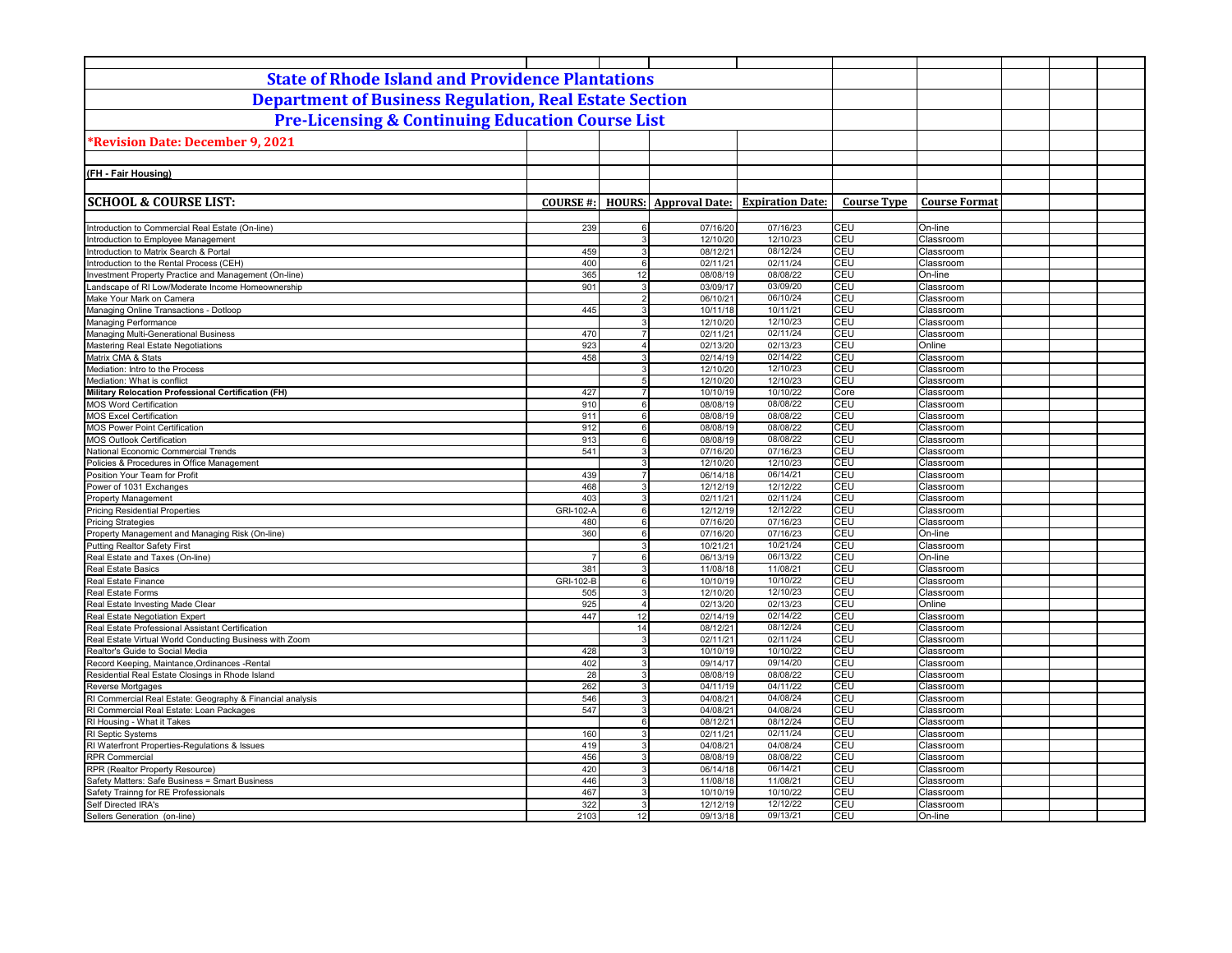| <b>State of Rhode Island and Providence Plantations</b>                                                 |                  |                                           |                       |                         |                    |                        |  |
|---------------------------------------------------------------------------------------------------------|------------------|-------------------------------------------|-----------------------|-------------------------|--------------------|------------------------|--|
| <b>Department of Business Regulation, Real Estate Section</b>                                           |                  |                                           |                       |                         |                    |                        |  |
|                                                                                                         |                  |                                           |                       |                         |                    |                        |  |
| <b>Pre-Licensing &amp; Continuing Education Course List</b>                                             |                  |                                           |                       |                         |                    |                        |  |
| *Revision Date: December 9, 2021                                                                        |                  |                                           |                       |                         |                    |                        |  |
|                                                                                                         |                  |                                           |                       |                         |                    |                        |  |
|                                                                                                         |                  |                                           |                       |                         |                    |                        |  |
| (FH - Fair Housing)                                                                                     |                  |                                           |                       |                         |                    |                        |  |
|                                                                                                         |                  |                                           |                       |                         |                    |                        |  |
| <b>SCHOOL &amp; COURSE LIST:</b>                                                                        | <b>COURSE#:</b>  | <b>HOURS:</b>                             | <b>Approval Date:</b> | <b>Expiration Date:</b> | <b>Course Type</b> | <b>Course Format</b>   |  |
| Seller Representative Specialist                                                                        |                  | 12                                        |                       | 02/11/24                | CEU                |                        |  |
| Senior Real Estate Specialist                                                                           | 302<br>215       | 12                                        | 02/11/21<br>12/10/20  | 12/10/23                | CEU                | Classroom<br>Classroom |  |
| Short Sales and Foreclosures                                                                            | 405              | 6                                         | 12/10/20              | 12/10/23                | CEU                | Classroom              |  |
| Social Media Bootcamp                                                                                   |                  | 2 <sup>1</sup>                            | 10/08/20              | 10/08/23                | CEU                | Classroom              |  |
| Social Basics                                                                                           |                  | $\overline{3}$                            | 10/21/21              | 10/21/24                | CEU                | Online                 |  |
| <b>Staging Color &amp; Creativity</b>                                                                   | 488              | 3                                         | 12/09/21              | 12/09/24                | CEU                | Classroom              |  |
| Staging to Sell                                                                                         | 430              | 3 <sup>1</sup>                            | 10/10/19              | 10/10/22                | CEU                | Classroom              |  |
| State Regulations: Fire, Radon, Mold & Megan's Law                                                      |                  | 3                                         | 02/11/21              | 02/11/24                | CEU                | Classroom              |  |
| Succeeding in the Luxury Home Market                                                                    | 550              | 8                                         | 12/12/19              | 12/12/22                | CEU                | Classroom              |  |
| Sustainable Housing & Building Green (On-line)                                                          | 397A             | 4                                         | 06/08/17              | 06/08/20                | CEU                | On-line                |  |
| Team Leadership for Maximum Performance                                                                 | 438              | 7 <sup>1</sup>                            | 06/14/18              | 06/14/21                | CEU                | Classroom              |  |
| The Healthy Home                                                                                        |                  | 3                                         | 10/08/20              | 10/08/23                | CEU                | Classroom              |  |
| The Truth About Mold                                                                                    | 232              | $\mathbf{3}$                              | 08/13/20              | 08/13/23                | CEU                | Classroom              |  |
| Thinking Like a Lawyer                                                                                  | 483              | $\overline{3}$                            | 12/10/20              | 12/10/23                | CEU                | Classroom              |  |
| Understandinf 1031 v3.0 (online)                                                                        | 2766             | 6<br>3 <sup>1</sup>                       | 06/13/19              | 06/13/22<br>07/16/23    | <b>CEU</b><br>CEU  | On-line<br>On-line     |  |
| Understanding Credit and Improving Credit Scores (On-Line)<br><b>Understanding Financial Statements</b> | 357<br>225       | $\overline{3}$                            | 07/16/20<br>06/13/19  | 06/13/22                | CEU                | Classroom              |  |
| Understanding Todays Appraisal Process                                                                  | 418              | 3 <sup>1</sup>                            | 04/08/21              | 04/08/24                | CEU                | Classroom              |  |
| Valuation of Investment in commercial RE                                                                |                  | 3                                         | 12/10/20              | 12/10/23                | CEU                | Classroom              |  |
| Weatherization & Insulation                                                                             |                  | 3                                         | 10/08/20              | 10/08/23                | CEU                | Classroom              |  |
| Making Excel Work in RE                                                                                 | 417              | 3                                         | 04/12/18              | 04/12/21                | CEU                | Classroom              |  |
| Lending Game Changers                                                                                   | 486              | 3 <sup>1</sup>                            | 01/11/18              | 01/11/21                | CEU                | Classroom              |  |
| How technology Can Ruin your Business                                                                   | 484              | 8                                         | 01/11/18              | 01/11/21                | CEU                | Classroom              |  |
| Creating a Credit-Worthy Customer                                                                       | 195              | $\mathbf{3}$                              | 04/08/21              | 04/08/24                | CEU                | Classroom              |  |
| How Probate affects RE Sales                                                                            | 487              | 3                                         | 02/11/21              | 02/11/24                | CEU                | Classroom              |  |
| Real Estate Finance Today (Core, Online)                                                                | 359              | 6                                         | 04/11/19              | 04/11/22                | Core               | On-line                |  |
| Designing & Sustaining Teams                                                                            | 448              | $\overline{7}$                            | 08/09/18              | 08/09/21                | CEU                | Classroom              |  |
| eClosings-Emerging Marketing Trends                                                                     | 511<br>510       | 2 <sup>1</sup><br>2 <sup>1</sup>          | 08/12/21              | 08/12/24<br>08/12/24    | CEU<br>CEU         | Classroom              |  |
| <b>Cyber Security Awareness</b><br>Quickbooks for Property Management & Rentals                         | 408              | 3 <sup>1</sup>                            | 08/12/21<br>08/12/21  | 08/12/24                | CEU                | Classroom<br>Classroom |  |
| Global Real Estate: Local Markets                                                                       | 316              | $\overline{7}$                            | 06/13/19              | 06/13/22                | CEU                | Classroom              |  |
| <b>Global RE Transaction Tools</b>                                                                      | 326              | $\overline{7}$                            | 08/09/18              | 08/09/21                | CEU                | Classroom              |  |
| Ethics Adventure-Interact CE (on-line)                                                                  | 2100             | $\mathbf{3}$                              | 08/09/18              | 08/09/21                | CEU                | On-line                |  |
| Marketing Strategy & Lead Generation                                                                    | 525              | $\overline{7}$                            | 02/13/20              | 02/13/23                | CEU                | Classroom              |  |
| Real Estate Marketing Reboot                                                                            | 524              | $6 \overline{6}$                          | 02/14/19              | 02/14/22                | CEU                | Classroom              |  |
| Real Estate Investing                                                                                   | 523              | $6 \overline{6}$                          | 02/14/19              | 02/14/22                | CEU                | Classroom              |  |
| New Home Construction & Buyer Representation                                                            | 522              | $6 \overline{6}$                          | 02/14/19              | 02/14/22                | CEU                | Classroom              |  |
| Home Sweet Second Home                                                                                  | 521              | $\overline{7}$                            | 02/14/19              | 02/14/22                | CEU                | Classroom              |  |
| <b>Buyers by Generation</b>                                                                             | 520              | 6                                         | 02/13/20              | 02/13/23                | CEU                | Classroom              |  |
| E-PRO                                                                                                   | 491              | 12                                        | 02/14/19              | 02/14/22                | <b>CEU</b>         | Classroom              |  |
| Referrals, Better with Technology<br>Commercial RE in the Global Market                                 | 531<br>495       | $\overline{3}$<br>$\overline{\mathbf{3}}$ | 02/14/19<br>04/11/19  | 02/14/22<br>04/11/22    | CEU<br>CEU         | Classroom<br>Classroom |  |
|                                                                                                         |                  |                                           |                       |                         |                    |                        |  |
| <b>WEBCE</b> Inc.                                                                                       |                  |                                           |                       |                         |                    |                        |  |
| Adhering to a Higher Standard: The Code of Ethics                                                       |                  | 3                                         | 08/12/21              | 08/12/24                | Core               | Online                 |  |
|                                                                                                         |                  |                                           |                       |                         |                    |                        |  |
| <b>Avoiding Common Mistakes</b><br>Contracts and Leasing                                                | 3082ri<br>4041ri | 3 <sup>1</sup><br>3 <sup>1</sup>          | 12/13/18<br>08/13/20  | 12/13/21<br>08/13/23    | Core               | Online<br>Online       |  |
| Cybersecurity Best Practices for Real Estate Professionals                                              |                  | 3                                         | 08/13/20              | 08/13/23                | CEU                | Online                 |  |
| Disclosure Is Not A Secret                                                                              | 30 <sup>°</sup>  | 4 <sup>1</sup>                            | 08/13/20              | 08/13/23                | Core               | Online                 |  |
| Doing the Right Thing                                                                                   |                  | 3                                         | 08/13/20              | 08/13/23                | Core               | Online                 |  |
| Duties of a Real Estate Broker                                                                          | 10008ri          | 3 <sup>1</sup>                            | 08/13/20              | 08/13/23                | Core               | Online                 |  |
| Floods and other Natural Hazards                                                                        | 4017ri           | 3 <sup>1</sup>                            | 12/13/18              | 12/13/21                |                    | Online                 |  |
| Good Guys/Bad Guys - Who's who in Mortgage Fraud                                                        |                  | 3 <sup>1</sup>                            | 08/13/20              | 08/13/23                | CEU                | Online                 |  |
| The Code of Ethics                                                                                      | 4029ri           | 3                                         | 09/14/17              | 09/14/20                |                    | Online                 |  |
| Valuation, Marketing, and Listings                                                                      | 4018ri           | 4 <sup>1</sup>                            | 12/13/18              | 12/13/21                |                    | Online                 |  |
| <b>Building Green</b>                                                                                   | 3085ri           | 3                                         | 12/13/18              | 12/13/21                |                    | Online                 |  |